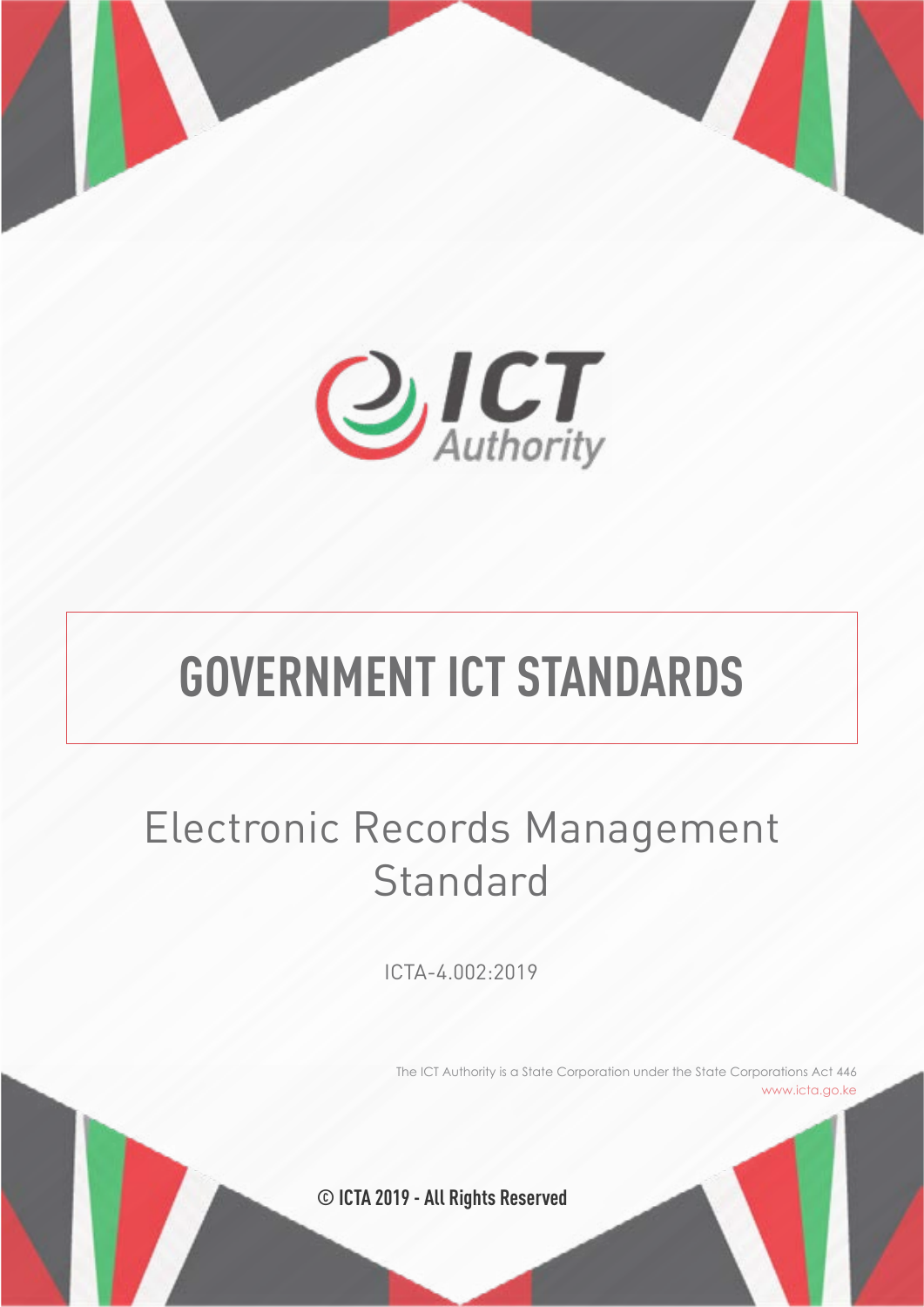## REVISION OF ICT STANDARDS

In order to keep abreast of progress in industry, ICTA Standards shall be regularly reviewed. Suggestions for improvements to published standards, addressed to the Chief Executive Officer, ICT Authority, are welcome.

## ©ICT Authority 2019

Copyright. Users are reminded that by virtue of Section 25 of the Copyright Act, Cap. 12 of 2001 of the Laws of Kenya, copyright subsists in all ICTA Standards and except as provided under Section 26 of this Act, no standard produced by ICTA may be reproduced, stored in a retrieval system in any form or transmitted by any means without prior permission in writing from the Chief Executive Officer.

## ICT AUTHORITY (ICTA)

Head Office: P.O. Box 27150, Nairobi-00100, Tel.: (+254 202) 211 960/61 E-Mail: standards@ict.go.ke, Web:http://standards.icta.go.ke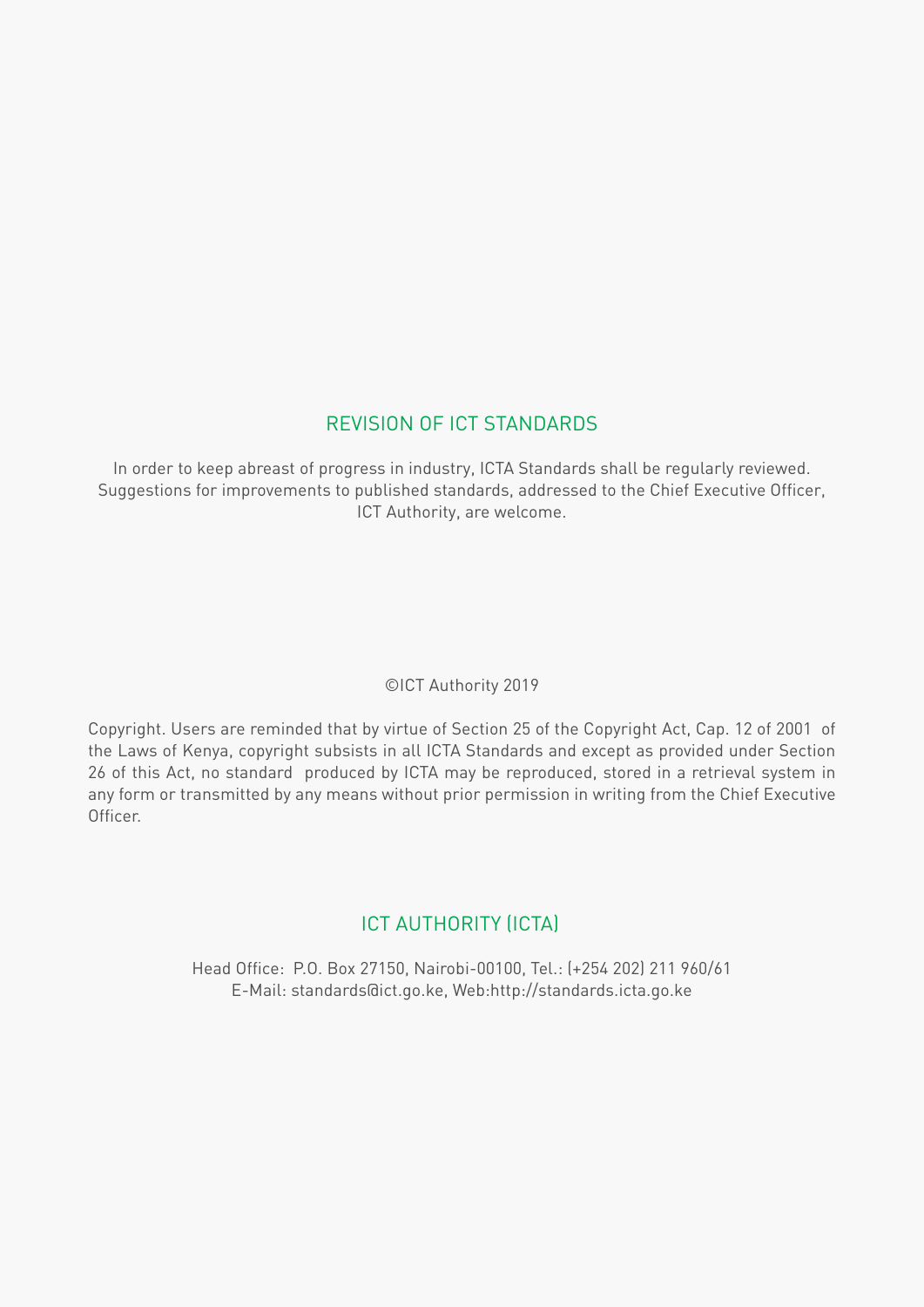## DOCUMENT CONTROL

| <b>Document Name:</b>    | Electronic Records Management Standard            |
|--------------------------|---------------------------------------------------|
| Prepared by:             | Electronic Records Management Technical Committee |
| Edition:                 | <b>Second Edition</b>                             |
| Approved by:             | Board of Directors                                |
| Date Approved:           | 13 <sup>th</sup> January 2020                     |
| <b>Effective Date:</b>   | 1 <sup>st</sup> February 2020                     |
| <b>Next Review Date:</b> | After 3 years                                     |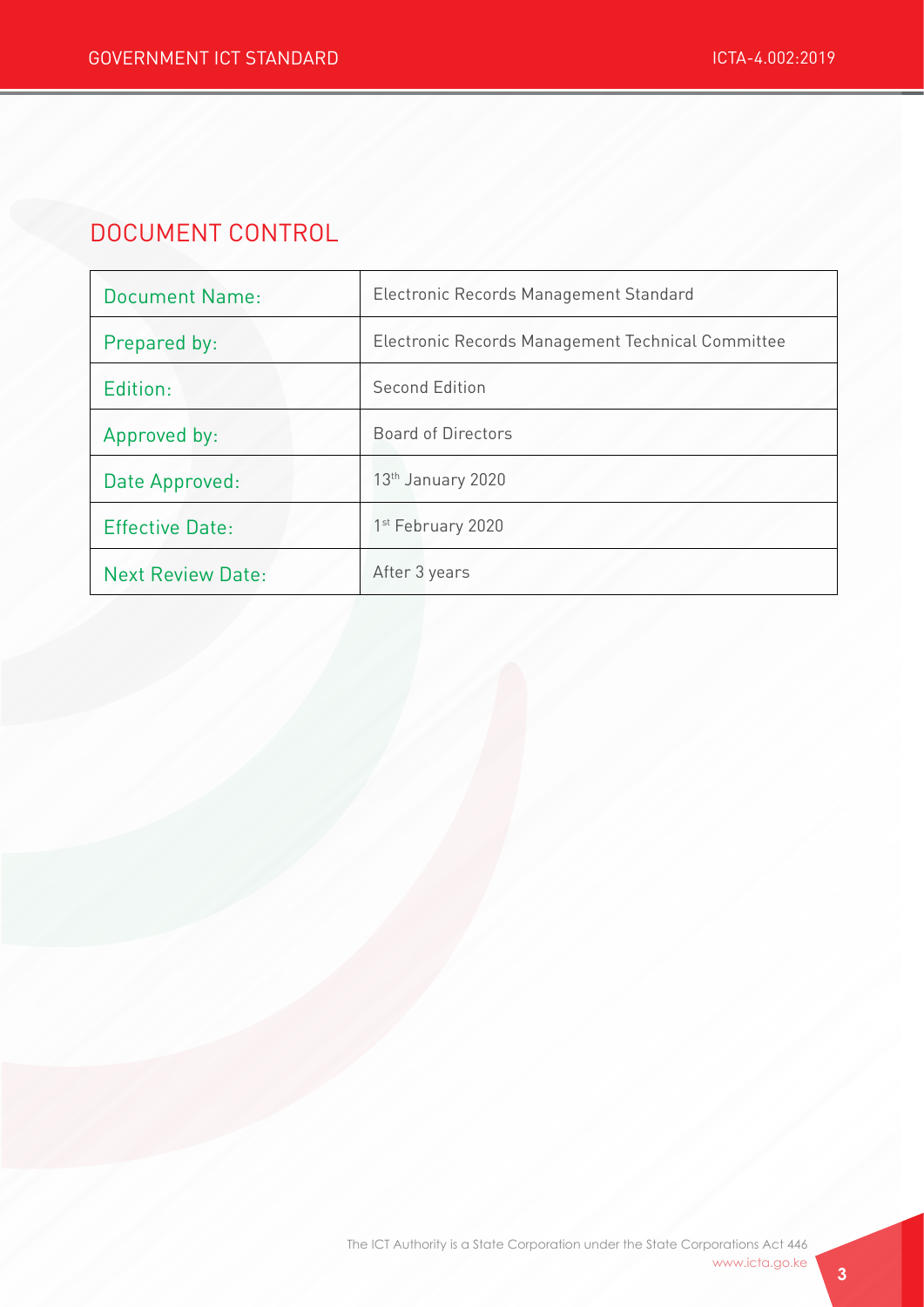## CONTENT

|                                             | Introduction                          | 6  |
|---------------------------------------------|---------------------------------------|----|
| 1.0                                         | Scope                                 | 7  |
| 2.0                                         | Application                           | 7  |
| 3.0                                         | Normative References                  | 7  |
| 4.0                                         | <b>Terms and Definitions</b>          | 8  |
| 5.0                                         | Acronyms and Abbreviations            | 12 |
| 6.1                                         | General                               | 12 |
| 6.2                                         | Capturing of e-records                | 13 |
| 6.3                                         | Classification and Indexing           | 13 |
| 6.4                                         | <b>Access Control and Storage</b>     | 13 |
| 6.5                                         | <b>Migration and Conversion</b>       | 14 |
| 6.6                                         | <b>Retention and Disposal</b>         | 14 |
| 6.7                                         | Electronic Records Management Systems | 15 |
| 6.8                                         | <b>Business Systems</b>               | 15 |
| Annexes                                     |                                       | 16 |
| Annex A: ERM System Functional Requirements |                                       | 16 |
| Annex B: Records Management Committee       |                                       | 38 |
| <b>APPENDIX I</b>                           |                                       | 38 |
| CONFORMITY ASSESMENT CHECKLIST              |                                       | 38 |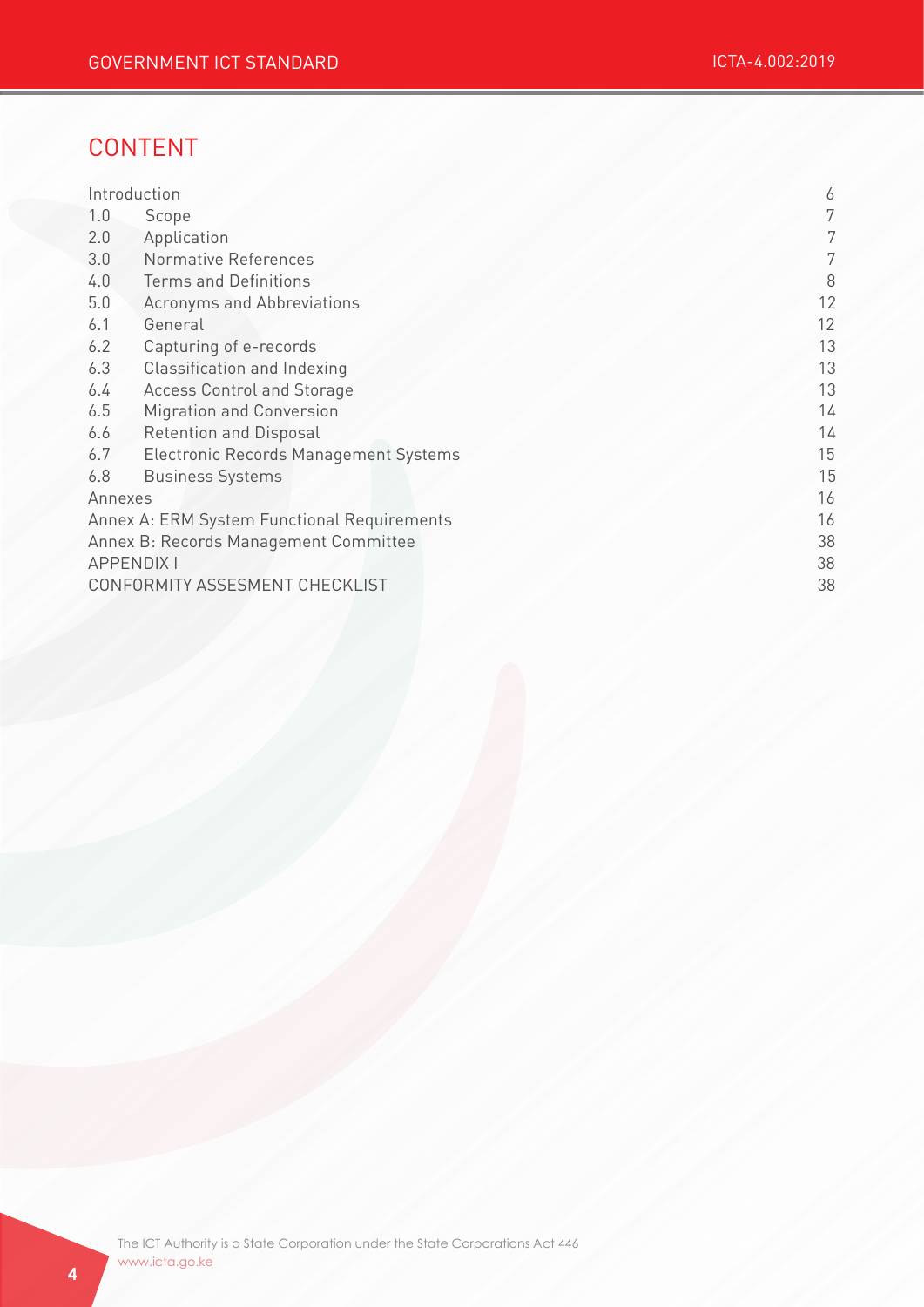## FOREWORD

The ICT Authority has the mandate to set and enforce ICT standards and guidelines across all aspects of information and communication technology including Systems, Infrastructure, Processes, Human Resources and Technology for the public service. The overall purpose of this mandate is to ensure coherent and unified approach to acquisition, deployment, management and operation of ICTs across the public service in order to achieve secure, efficient, flexible, integrated and cost effective deployment and use of ICTs.

To achieve this mandate, the Authority established a standards committee to identify the relevant standard domains and oversee the standards development process. The committee consulted and researched broadly among subject matter experts to ensure conformity to acceptable international and national industry best practices as well as relevance to the Kenyan public service. The committee eventually adopted the Kenya Bureau of Standards (KEBS) format and procedure for standards development. In an engagement founded on a memorandum of understanding KEBS, participated in the development of these Standards and gave invaluable advice and guidance.

For example, the Electronic Records Management Standard, which falls under the overall Government Enterprise Architecture (GEA), has therefore been prepared in accordance with KEBS standards development guidelines which are, in turn, based on the international best practices by standards development organizations including ISO.

The Authority's Directorate of Programmes and Standards has the oversight role and responsibility for management, enforcement and review of this standard. The Directorate shall carry out quarterly audits in all the Ministries, Counties, and Agencies (MCA) to determine compliance to this Standard. The Authority shall issue a certificate for compliance to agencies upon inspection and assessment of the level of compliance to the standard. For non-compliant agencies, a report detailing the extent of the deviation and the prevailing circumstances shall be tabled before the Standards Review Board who shall advise and make recommendations to remedy the shortfall.

The ICT Authority management, conscious of the central and core role that standards play in public service integration, fostering shared services and increasing value in ICT investments, shall prioritize the adoption of this standard by all Government agencies. The Authority therefore encourages agencies to adhere to this standard in order to obtain value from their ICT investments.

Dr. Katherine W. Getao, EBS Chief Executive Officer **ICT Authority**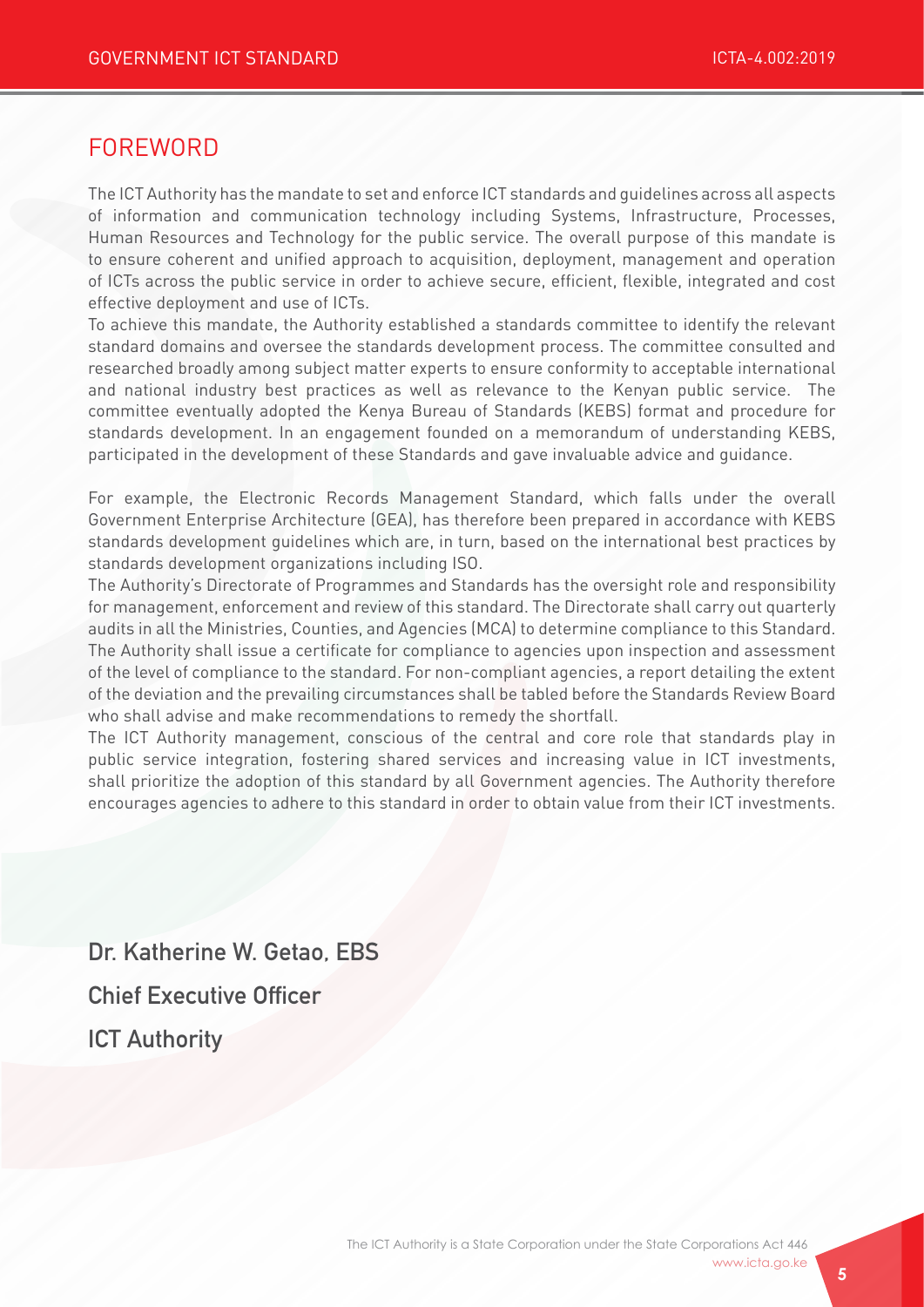## INTRODUCTION

Electronic government (e-government) has been considered as the use of ICTs for improving the efficiency of government agencies and providing government services online. This has since broadened to include use of ICT by government for conducting a wide range of interactions with citizens and businesses. Certainly, online transactions generate electronic records that are provided and managed by ICT professionals. For effective management of reliable records in digital format, among the critical success factors is implementation of proper business information systems. Thus, there is need for strong collaboration between information and ICT professionals.

Government of Kenya public agencies will need to deploy E-records management systems to manage the vast amount of e-records that are being generated. Business information systems differ from electronic records management systems; while business information systems contain data that is commonly subject to constant updates, able to be transformed and only contain current data, electronic records management systems contain data that is not dynamically linked to business activity, unable to be altered, and may be non-current.

Generally, records management; electronic or otherwise provides a basis for:

- Enhances Consistency, accuracy, continuity and efficiency in administration and management of e-records;
- Transparent, informed and quality planning and decision-making;
- An information resource that can be used to demonstrate and account for organizational activities;
- Improving citizen access to public information and
- Maintaining the confidentiality and privacy of non-public personal information This standard envisages sound management of electronic records by MCDAs to ensure they have the following inherited characteristics:
- Authenticity the record can be proven to be what it purports to be, to have been created or sent by the person that created or sent it, and to have been created or sent at the time it is purported to have occurred.
- Reliability the record can be trusted as a full and accurate representation of the transaction(s) to which they attest, and can be depended on in the course of subsequent transactions.
- Integrity the record is complete and unaltered, and protected against unauthorised alteration. This characteristic is also referred to as 'inviolability'.
- Usability the record can be located, retrieved, preserved and interpreted

This Standard is therefore developed to provide guidance on management of electronic records such that they meet the same requirements as their regular paper record counterparts. Thus, digital objects created by email, word processing, spread sheet and imaging applications (such as text documents, and still and moving images), where they are identified to be of business value, should be managed within electronic records management systems that meet the functional requirements in this standard. Records managed by an electronic records management system may be stored on a variety of different media formats, and may be managed in hybrid record aggregations that include both electronic and non-electronic elements.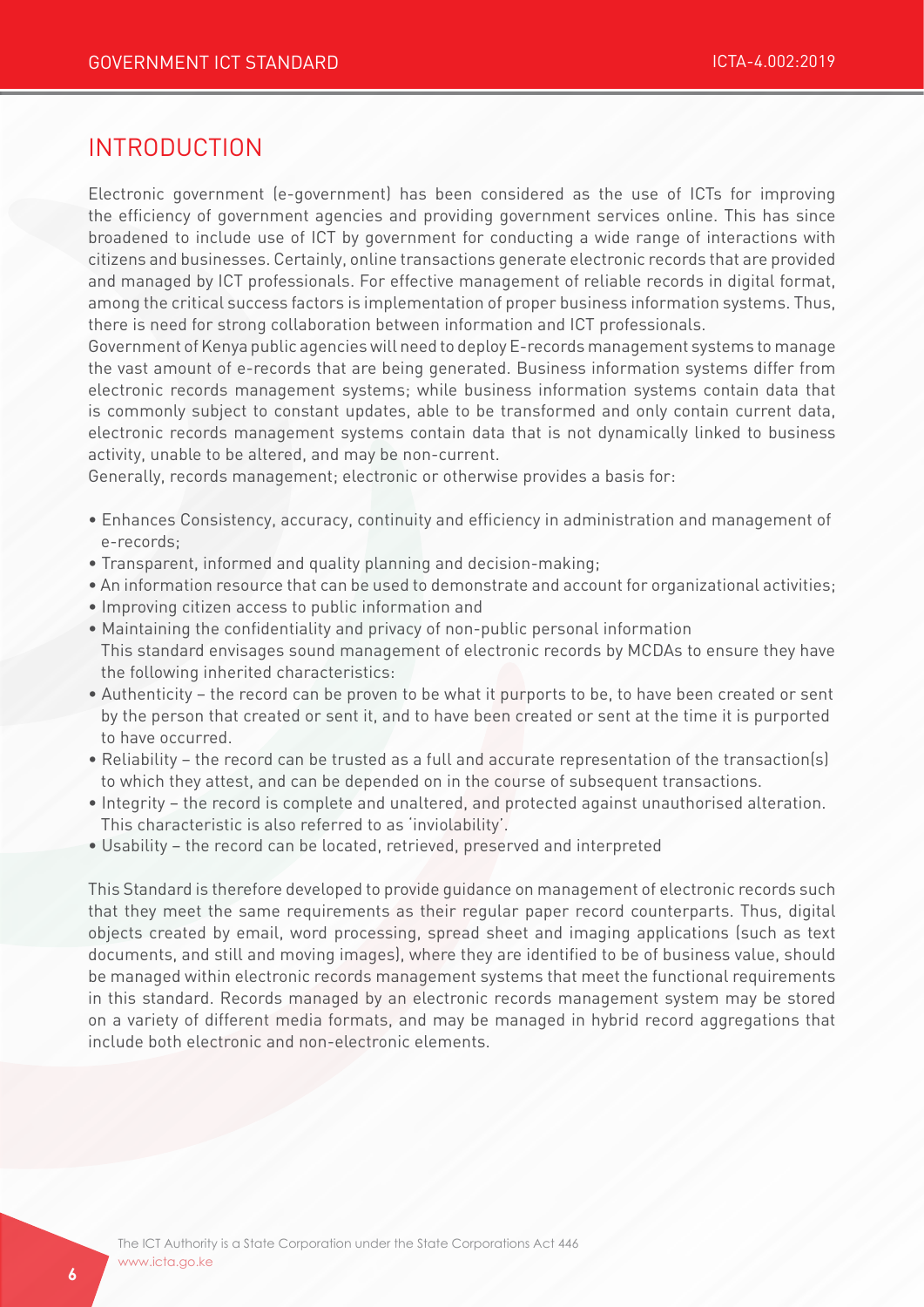## 1.0 SCOPE

The standard provides direction for managementof electronic records and functional requirements for E-Records Management systems.

## 2.0 Application

This Standard is applicable to

- i). Central Government of Kenya
- ii). County Governments
- iii). State Corporations
- iv). Constitutional Commissions
- v). Independent Offices

## 3.0 NORMATIVE REFERENCES

The following standards contain provisions which, through reference in this text, constitute provisions of this standard. All standards are subject to revision and, since any reference to a standard is deemed a reference to the latest edition of that standard, parties to agreements based on this standard are encouraged to take steps to ensure the use of the most recent editions of the standards indicated below. Information on currently valid national and international standards can be obtained from Kenya Bureau of Standards.

NOTE: KS and TR stands for Kenya Standard and Technical Report respectively.

| <b>STANDARD CODE</b> | <b>TITLE OF THE STANDARD</b>                                                                                                                                                                     | <b>YEAR</b> |
|----------------------|--------------------------------------------------------------------------------------------------------------------------------------------------------------------------------------------------|-------------|
| ISO 16175            | Principles and functional<br>requirements for records in<br>electronic office environments                                                                                                       | 2011        |
| KS ISO/TR 12654      | Electronic imaging -<br>Recommendations for the<br>management of electronic<br>recording systems for the<br>recording of documents that<br>may be required as evidence,<br>on WORM optical disk. | 1997        |
| <b>KS 2229</b>       | Electronic records<br>management systems -<br>functional requirements, First<br>Edition.                                                                                                         | 2010        |
| <b>KS 2374</b>       | Electronic records<br>management systems-<br>Implementation quide                                                                                                                                | 2012        |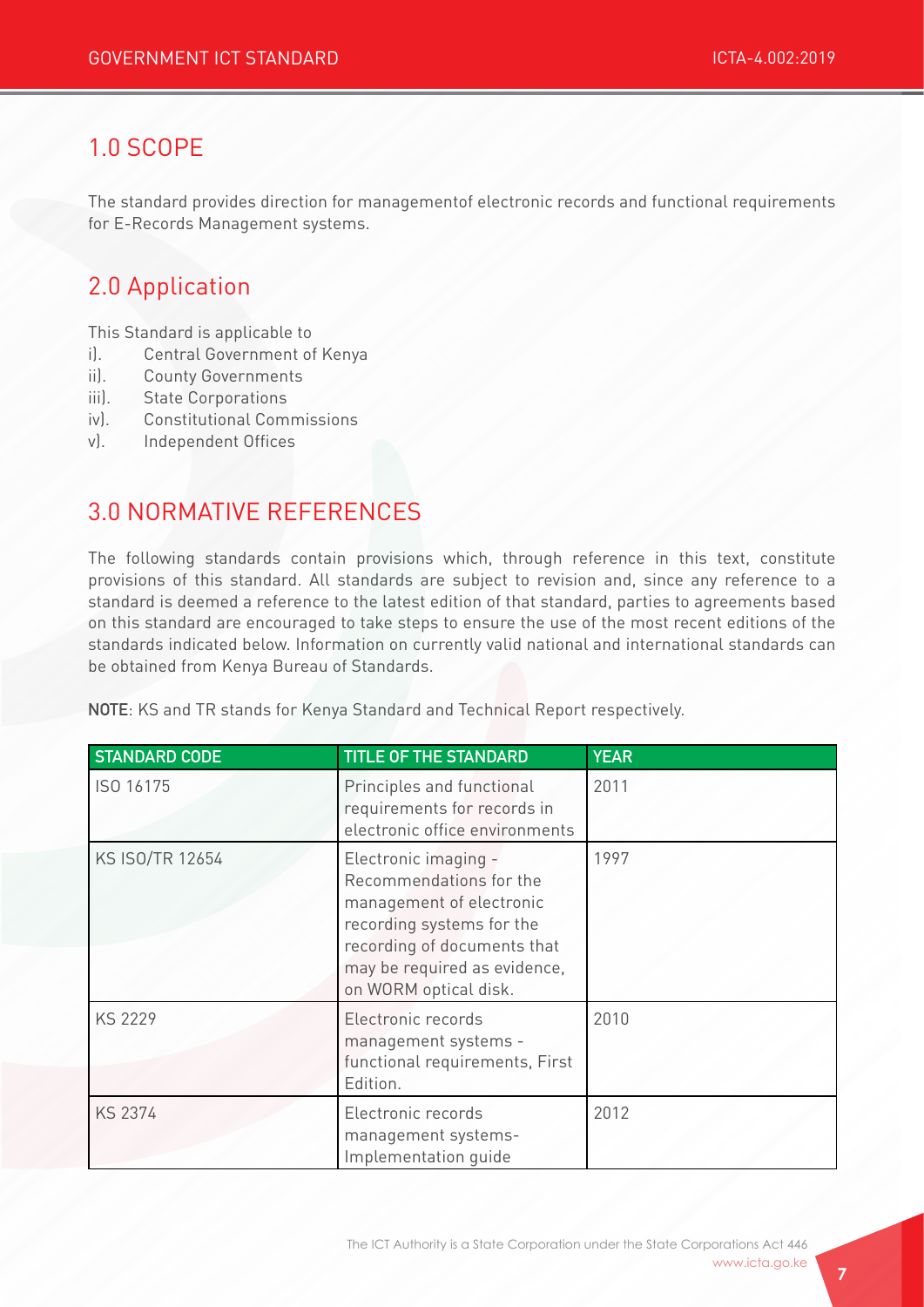| KS ISO 22310     | Information and<br>documentation - Guidelines<br>for standards drafters for<br>stating records management<br>requirements in standards. | 2006 |
|------------------|-----------------------------------------------------------------------------------------------------------------------------------------|------|
| KS ISO 15489-1   | Information and<br>documentation - Records<br>management - Part 1:<br>General.                                                          | 2016 |
| KS ISO/TR15489-2 | Information and<br>documentation - Records<br>management - Part 2:<br>Guidelines.                                                       | 2001 |
| KS ISO 23081-1   | Information and<br>documentation - Records<br>management processes -<br>Metadata for records - Part 1:<br>Principles                    | 2017 |
| KS IS023081-2    | Information and<br>documentation - Managing<br>metadata for records -<br>Part 2: Conceptual and<br>implementation issues.               | 2009 |

## 4.0 TERMS AND DEFINITIONS

For the purpose of this Standard the following definitions, abbreviations and symbols will apply: Access Right, opportunity, means of finding, using or retrieving information Agent Individual, workgroup or organization responsible for, or involved in record creation, capture and/or records management processes

#### Aggregation

Aggregation of electronic records is an accumulation of related electronic record entities that when combined may exist at a level above that of a singular electronic record object, for example a file or series.

#### Business Classification Scheme

Tool for linking records to the context of their creation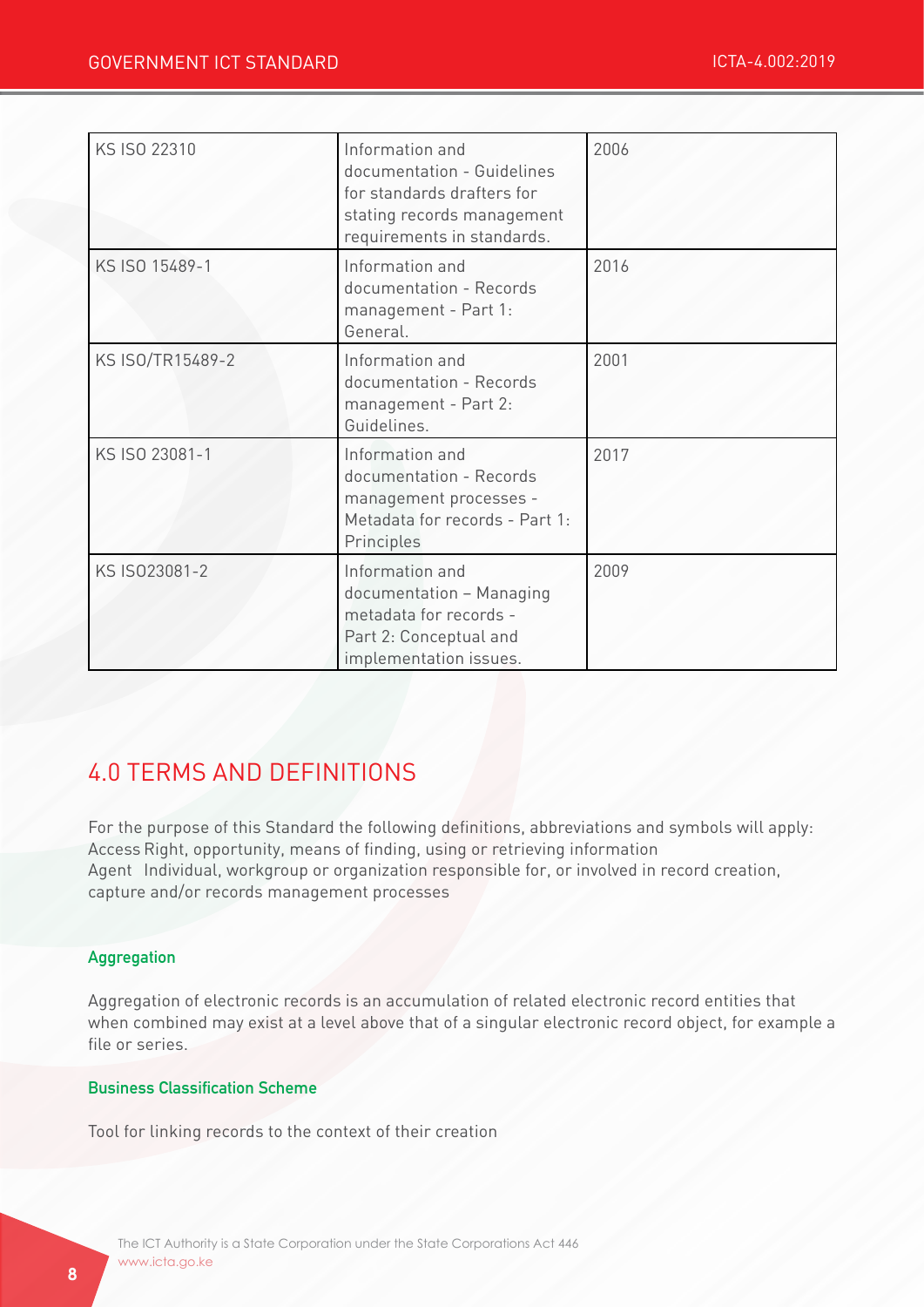#### Business Systems

These refer to automated systems purpose built or customized that create or manage data about processes and activities of an organization. They include applications whose primary purpose is to facilitate transactions between an organizational unit and its customers, for instance a clientrelationship management system.

#### **Classification**

This is systematic identification and arrangement of business activities and their records into categories according to logically structured conventions, methods and procedural rules

#### Content

Basic data or information carried in a record; substance of the record that captures sufficient information to provide evidence of a business transaction

Context: Documents the relationship of the record to the business and technical environment in which it arises.

#### **Conversion**

Process of changing records from one format to another

#### Data Element

Specific entries under a field

#### **Destruction**

It is the process of eliminating or deleting a record, beyond any possible reconstruction. In this standard, term destruction will refer to a disposal process whereby digital records, record plan entities and their metadata are permanently removed, erased or obliterated as authorized and approved by a disposition authority schedule.

#### **Disposition**

Range of processes associated with implementing records retention, destruction or transfer decisions which are documented in disposition authorities or other instruments

#### Document

Refer to recorded information or an object that can be treated as a unit.

#### Electronic Documents

Electronic documents are a subset of electronic records. They are collections of data, which may be produced in the following ways:

- Original output either created as a text document, small database, spreadsheet, or graphics
- A combination of existing data which may be extracted from databases, text files, e-mail, etc.
- Data received from outside the organization (i.e. via e-mail, scanning)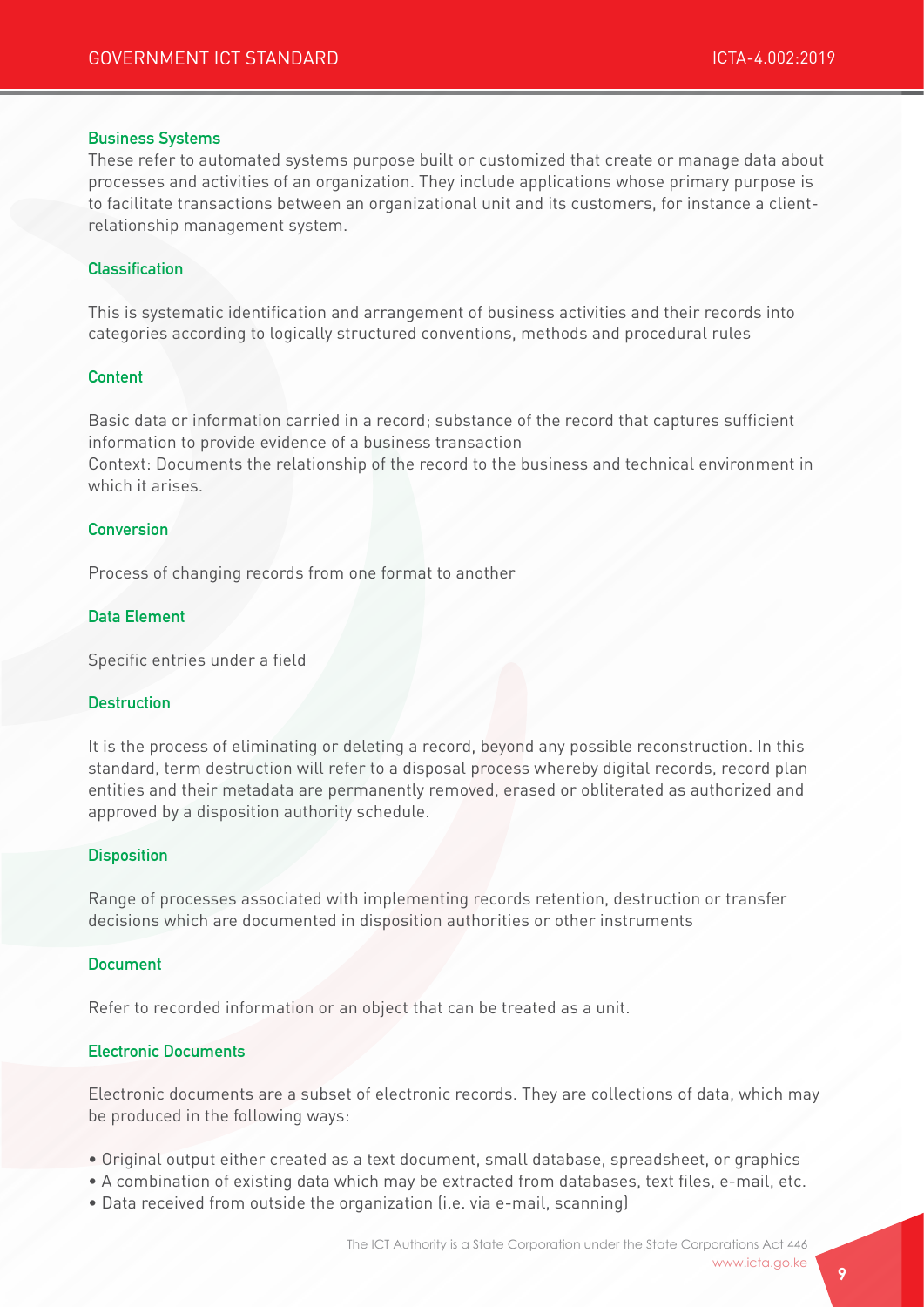#### Electronic Document Management System (EDMS):

This is an electronic system that can collect and organize documents for storage, retrieval, and tracking purpose.

Electronic document management systems are distinguished from information systems by links to activities they document and their ability to preserve and provide access to the content, structure, and context of the records.

#### Electronic Document and Records Management System (EDRMS):

An electronic records management system capable of providing document management functionality.

#### Electronic Records

Records that are in machine-readable form. Electronic records may be any combination of text, data, graphics, images, video or audio information that is created, maintained, modified or transmitted in digital form by a computer or related system.

#### Electronic Records Management System

An automated system used to manage the creation, use, maintenance and disposal of electronic records. An E-records management system should be able to maintain a record along with its associated metadata.

#### Export

This is a disposition process, whereby copies of a digital record or a group of records are passed with their metadata from one system to another system; either within or beyond the organization. Export does not involve removing records from the first system.

#### Long term

A period greater than ten years

#### Metadata

Metadata is data about data. It is data describing the context, content and structure of records and their management through time. Metadata are captured along with electronic records to enable them to be understood and verified

#### **Migration**

It is the act of moving records from one system to another, while maintaining the records' authenticity, integrity, reliability and usability.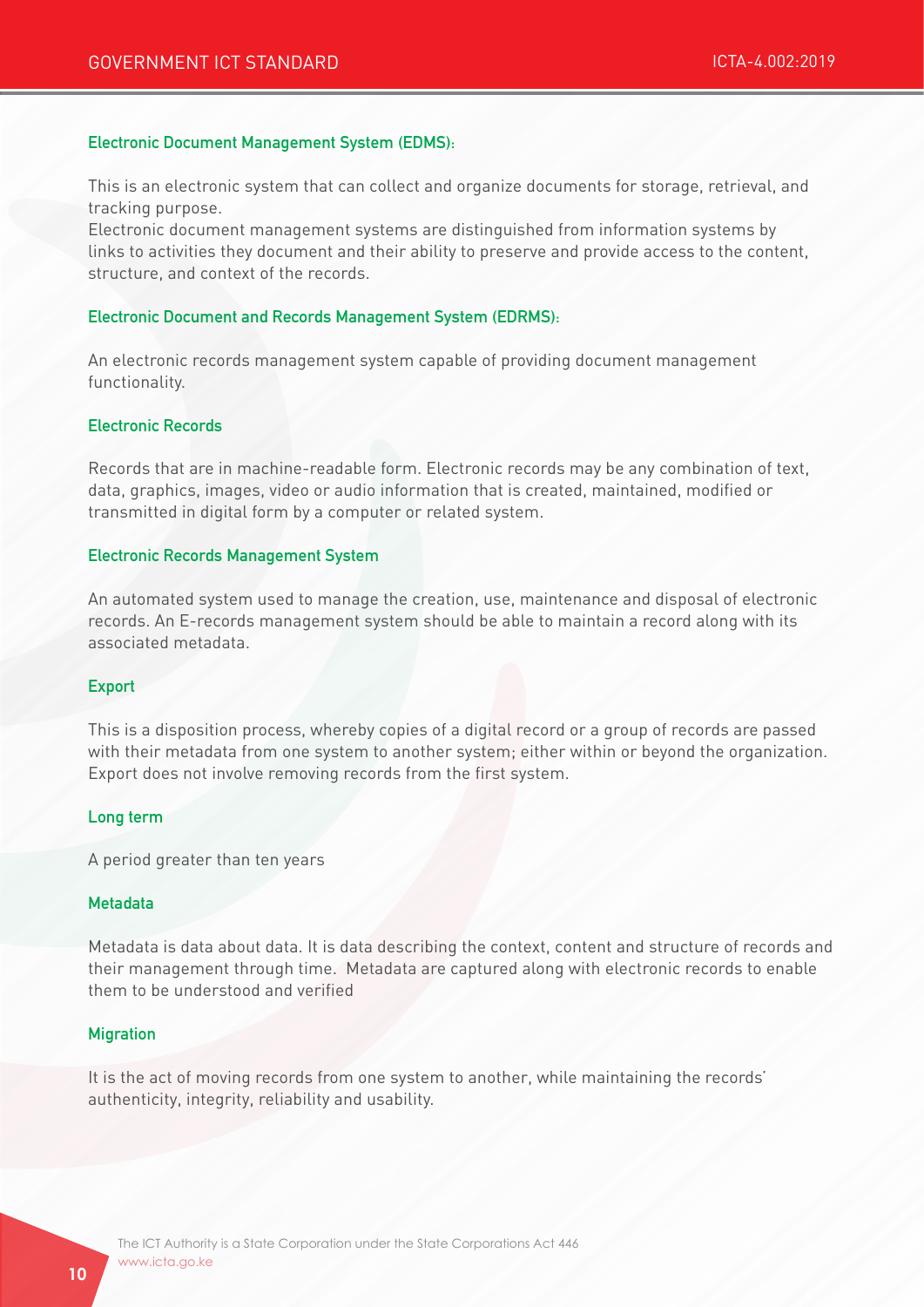#### Official Record

A record that was made or received pursuant to law or in connection with the transaction of official business

#### Record

Information created, received and maintained as evidence and as an asset by an organization or person, in pursuit of legal obligations or in the transaction of business.

#### Record Series

This is a group of logically related records with the same retention and disposition value. An electronic record series may support one or more operations within an organization.

#### Records Management

Records management is an integrated framework of governance arrangements, architectures, policies, processes, systems, tools and techniques that enables organisations to create and maintain trustworthy evidence of business activity in the form of records.

#### Records Management Task Force:

A group responsible for reviewing and approving records retention schedules. The taskforce will normally include representatives from the Kenya National Archives and Documentation Services, Office of the Attorney General of Kenya, Office of the Auditor General and any other state agency as shall be determined by the Records Management Committee.

#### Rendering

Rendering is the production of a human-readable representation of a record, usually to a visual display screen or in hardcopy format

#### **Retrieving**

Retrieving is the process of preparing the located records for rendering and viewing.

#### Redacting

The process of masking or deleting information in a record.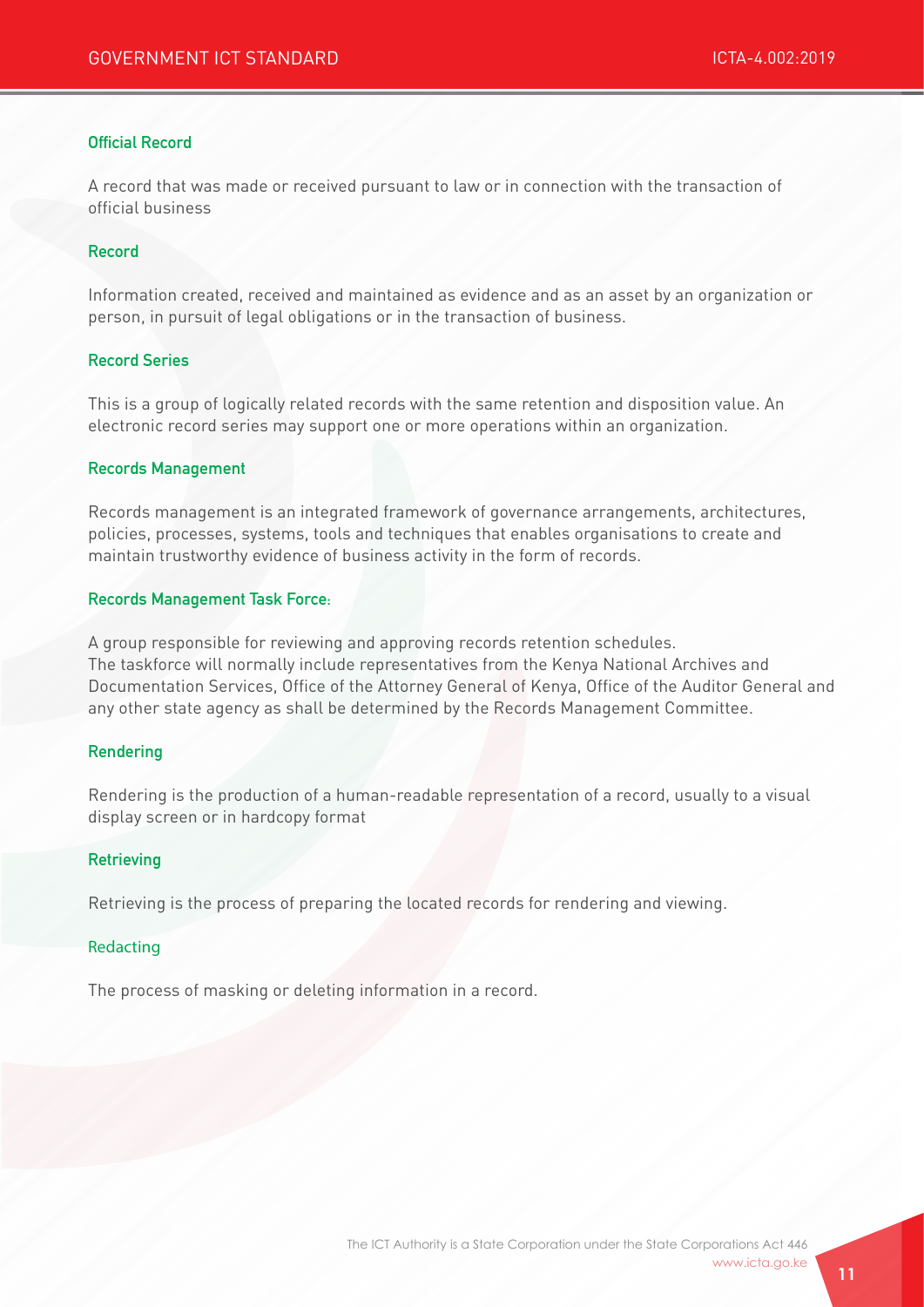## 5.0 Acronyms and Abbreviations

| <b>ASCII</b>    | American Standard Code for Information Interchange    |
|-----------------|-------------------------------------------------------|
| <b>BCP</b>      | <b>Business Continuity Plan</b>                       |
| <b>BS</b>       | <b>Business System</b>                                |
| <b>EDMS</b>     | <b>Electronic Document Management System</b>          |
| <b>ERM</b>      | Electronic Records Management                         |
| <b>ERMS</b>     | Electronic Records Management System                  |
| <b>GEA</b>      | Government Enterprise Architecture                    |
| GoK             | Government of Kenya                                   |
| <b>ICT</b>      | Information and Communication Technology              |
| IS <sub>0</sub> | International Organization for Standardization        |
| <b>KEBS</b>     | Kenya Bureau of Standards                             |
| <b>KS</b>       | Kenya Standard                                        |
| <b>MCDAs</b>    | Ministries, Counties, State Departments, and Agencies |
| <b>PDF</b>      | <b>Portable Document Format</b>                       |
| PDF/A           | Portable Document Format Archive                      |
| PIN             | <b>Personal Identification Numbers</b>                |
| PKI             | Public Key Infrastructure                             |
| <b>RM</b>       | Records Management                                    |
| <b>SGML</b>     | Standard Generalized Markup Language                  |
| <b>SSL</b>      | Secure Sockets Layer                                  |
| <b>TR</b>       | <b>Technical Reports</b>                              |
| <b>VPN</b>      | <b>Virtual Private Network</b>                        |

#### Requirements for E-Records Management

#### 6.1 General

6.1.1 MCDAs shall establish a Records Management Committee

6.1.2 MCDAs shall maintain an electronic records management policy. Note: In the development of the ERM policy, MCDAs will take into consideration;

- a. Legal and regulatory requirements that must be met by the policies, procedures, and technology used to manage e-records. See Appendix 3 - ICT Governance Standard
- b. Their key business operations and valuable records generated from their transactions
- c. Business needs that should be addressed but can be modified or replaced when an e- records system is developed.
- d. Past practices in managing paper records that can be eliminated when an ERM system is developed.
- 6.1.3 MCDAs shall provide training and adequate support to ensure users understand and implement ERM system procedures.
- 6.1.4 MCDAs shall maintain clear procedures and processes for the receipt, creation, processing, and filing and disposition of e-records. Also, any other documentation relevant to management of e-records shall be maintained.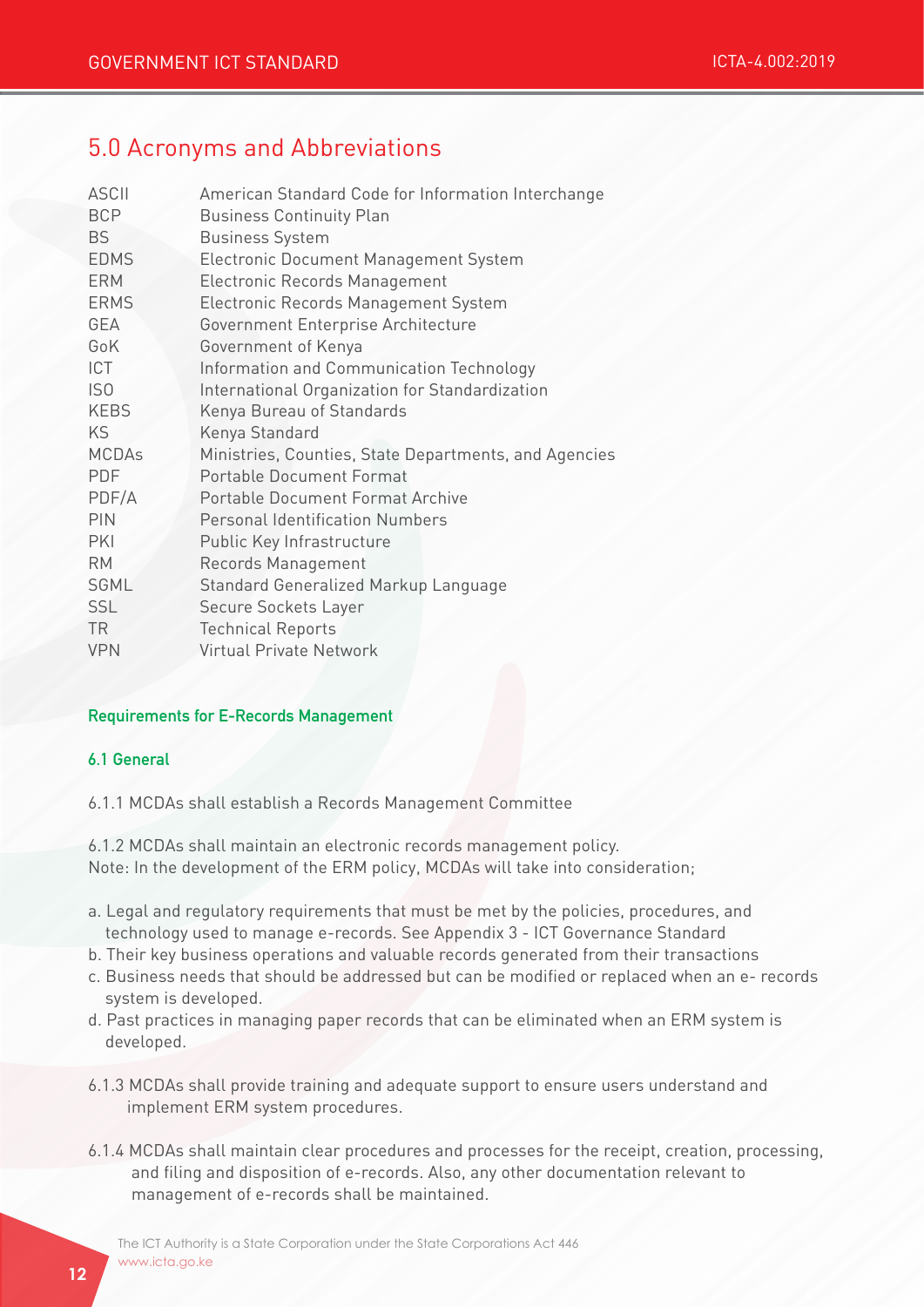- 6.1.5 The MCDA shall clearly define the roles and responsibilities of the human resource managing e-records and ERMS.
- 6.1.6 Records must be classified using the GoK classification scheme secret, top secret, restricted, confidential

#### 6.2 Capturing of e-records

- 6.2.1 MCDAs shall designate a receiving device(s) for e-records. This should support export, import or migration of the records.
- NOTE: A "device" could mean a specific server but it also could be a specific e-mail address or website.

#### 6.3 Classification and Indexing

- 6.3.1 MCDAs shall establish, implement and maintain a business classification scheme
- 6.3.2 Records classification should be applied to individual records, or at any level of aggregation. E-records that are reclassified during their retention period, the superseded classification metadata should be retained.
- 6.3.3 Indexing metadata shall be linked with records at the point of capture, and/ or added as required throughout their existence
- NOTE: Examples of Indexing metadata include title, time, date, subjects, location or personal names

#### 6.4 Access Control and Storage

- 6.4.1 MCDAs shall:
- (a) Define the rights of access, permissions and restrictions as applicable
- (b) Define roles and responsibilities of individuals involved in e-records creation, maintenance, and disposition
- (b) Maintain physical and environmental security controls
- (c) Maintain logical access control mechanisms
- 6.4.2 MCDAs shall deploy ERM systems that have controlled storage or filing systems that maintain the integrity and accessibility of e-records; and that allow all records, volumes and aggregation records to be retrievable through searching and navigation.
- 6.4.3 MCDAs shall maintain problem resolution procedures including incident reporting and response procedures
- NOTE: Logical controls include authentication, authorization, and accountability
- 6.4.5 MCDAs shall maintain contingency plan(s) that shall include but not limited to data backup, disaster recovery and business continuity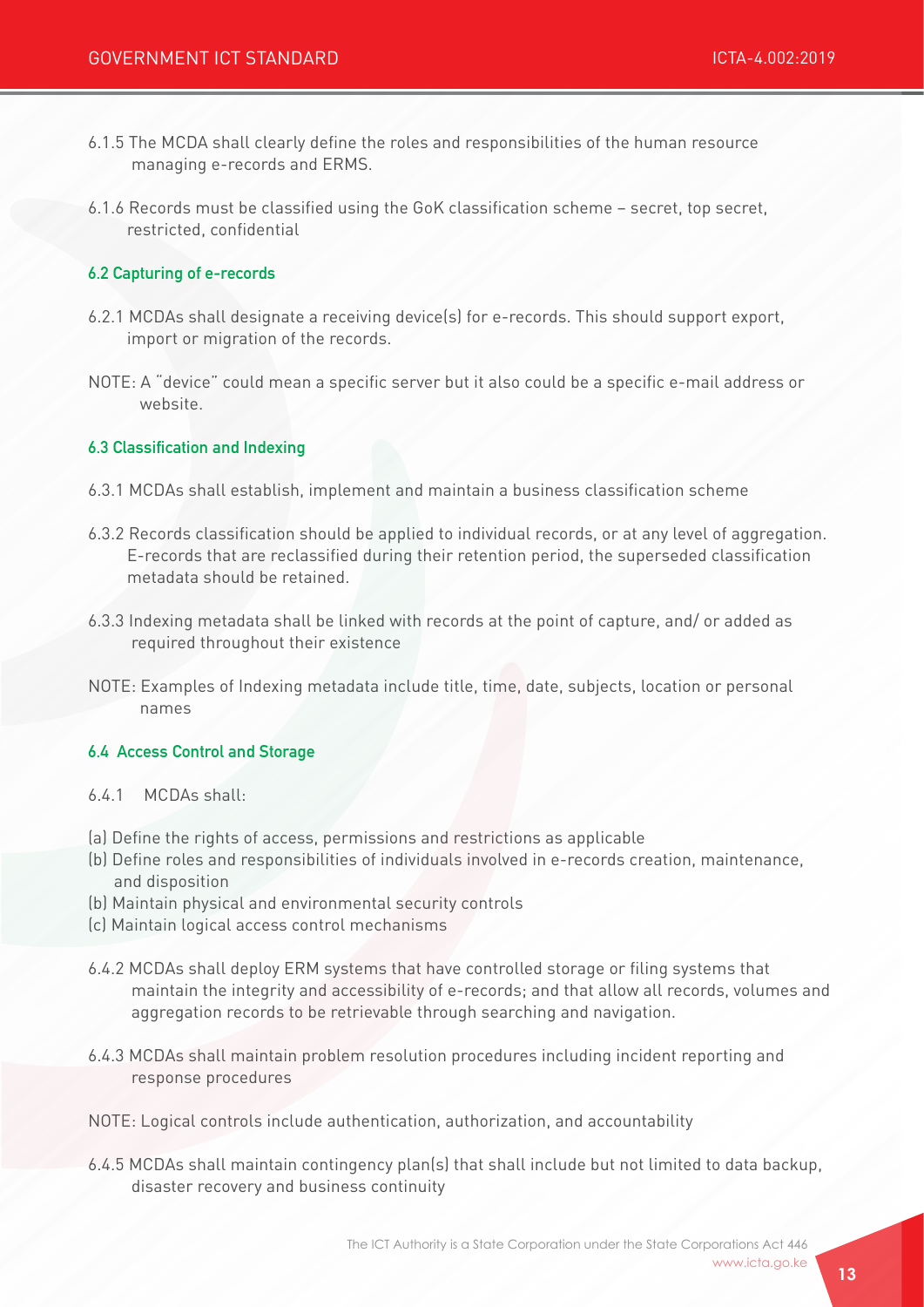#### 6.5 Migration and Conversion

- 6.5.1 MCDAs shall plan, document and communicate the process of migration and conversion between business and/or records systems, including the decommissioning of the system(s), or from paper to digital formats (digitization), to internal and external stakeholders.
- 6.5.2 The disposition of source records following a migration or conversion process shall be authorized.
- 6.5.3 During migration or conversion, all record content and its associated metadata in the originating system or format shall be retained until the process is finished and the integrity and reliability of the destination system or format have been controlled and secured.
- 6.5.4 Migration or conversion processes shall be audited, authorized or certified by an ad-hoc committee (that may include internal and external stakeholders).

#### 6.6 Retention and Disposal

- 6.6.1 MCDAs shall adopt and use records retention and disposal schedules in compliance with the laws especially;
- (a) Public Archives and Documentation Service Act Cap 19
- (b) Records Disposal Act Cap 14
- 6.6.2 MCDAs shall ensure electronic records management systems use standard formats to help reduce the rate of technological obsolescence and the need for migration
- 6.6.3 MCDAs shall put in place measures to ensure continued usability of e-records during their retention period. These measures may include:
- (a) Applying and maintaining appropriate and persistent metadata about a record's technical dependencies;
- (b) Additional copies of records or converting them into alternative formats;
- (c) Migrating records;
- (d) Retain documented information on routine monitoring of storage conditions
- Note: The standard formats can be relational databases, ASCII, Portable Document Format and SGML among others.
- 6.6.4 The following disposal action may be applicable;
- Destruction of records and metadata;
- Transfer of control of records and metadata to an organization that has assumed responsibility for the business activity through restructure, sale, privatization or other business change;
- Transfer of control of records and metadata to an institutional or external archive for permanent retention.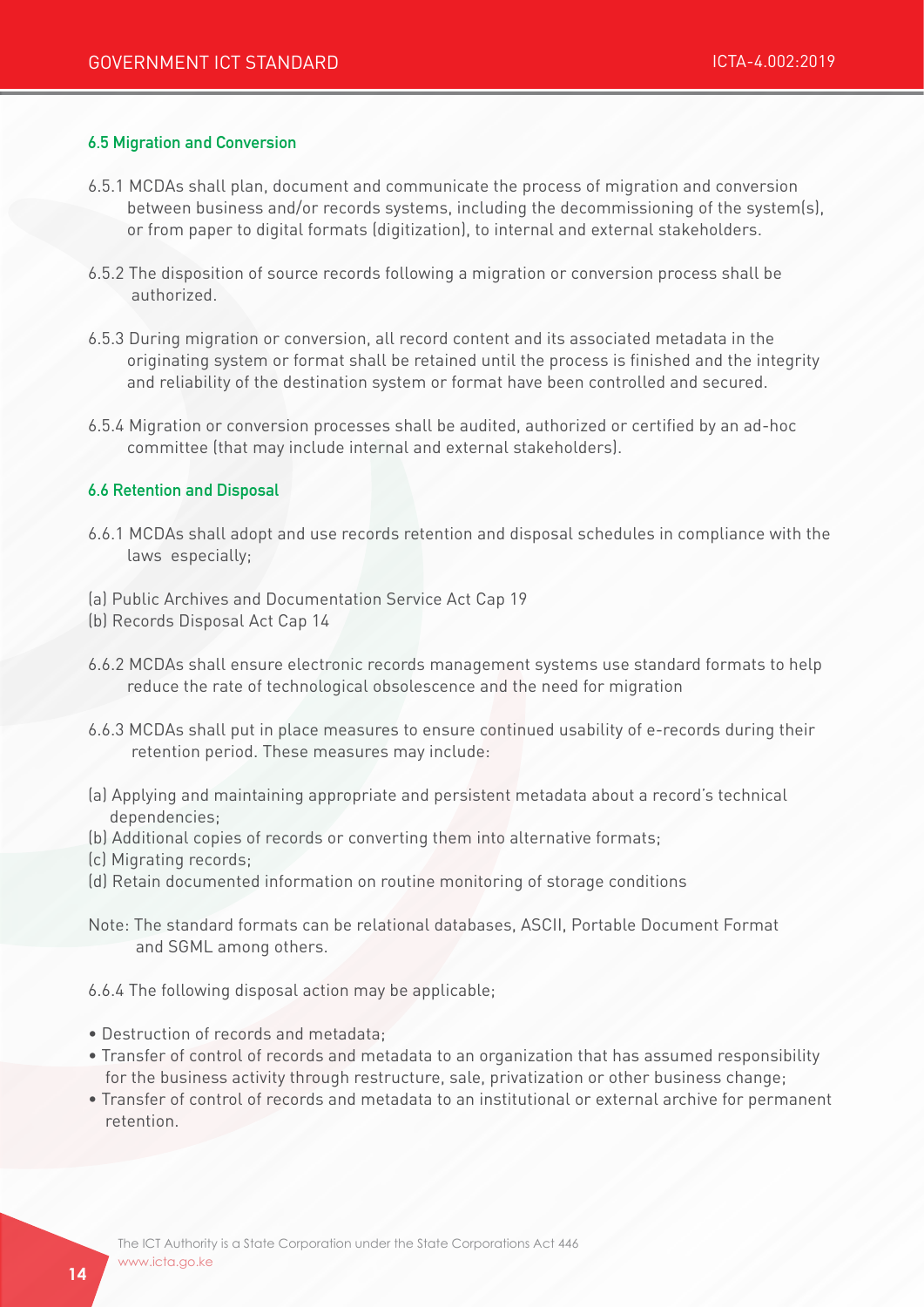Note: The following principles should govern the destruction of records:

- (a) Destruction should always be authorized;
- (b) Records pertaining to pending or actual litigation or legal action or investigation should not be destroyed while that action is underway or anticipated to arise;
- (c) Records destruction should be carried out in a way that ensures complete destruction and which complies with any security or access restrictions on the record;
- (d) Destruction, like any disposition action, should be documented.

#### 6.7 Electronic Records Management Systems

- 6.7.1 E-Records Management Systems shall effectively support creation, maintenance and disposition of e-records.
- 6.7.2 MCDAs shall acquire ERM products and services systems in accordance with:
- a) ICTGovernance and Systems and
- b) Systems and Applications Standards.
- 6.7.3 The functional requirements of ERM systems shall be as provided in Annex A

#### 6.8 Business Systems

- 6.8.1 All business Systems shall be able to;
- a) Create, manage, maintain electronic records, and
- b) Support import, export and interoperate with an e-records management system.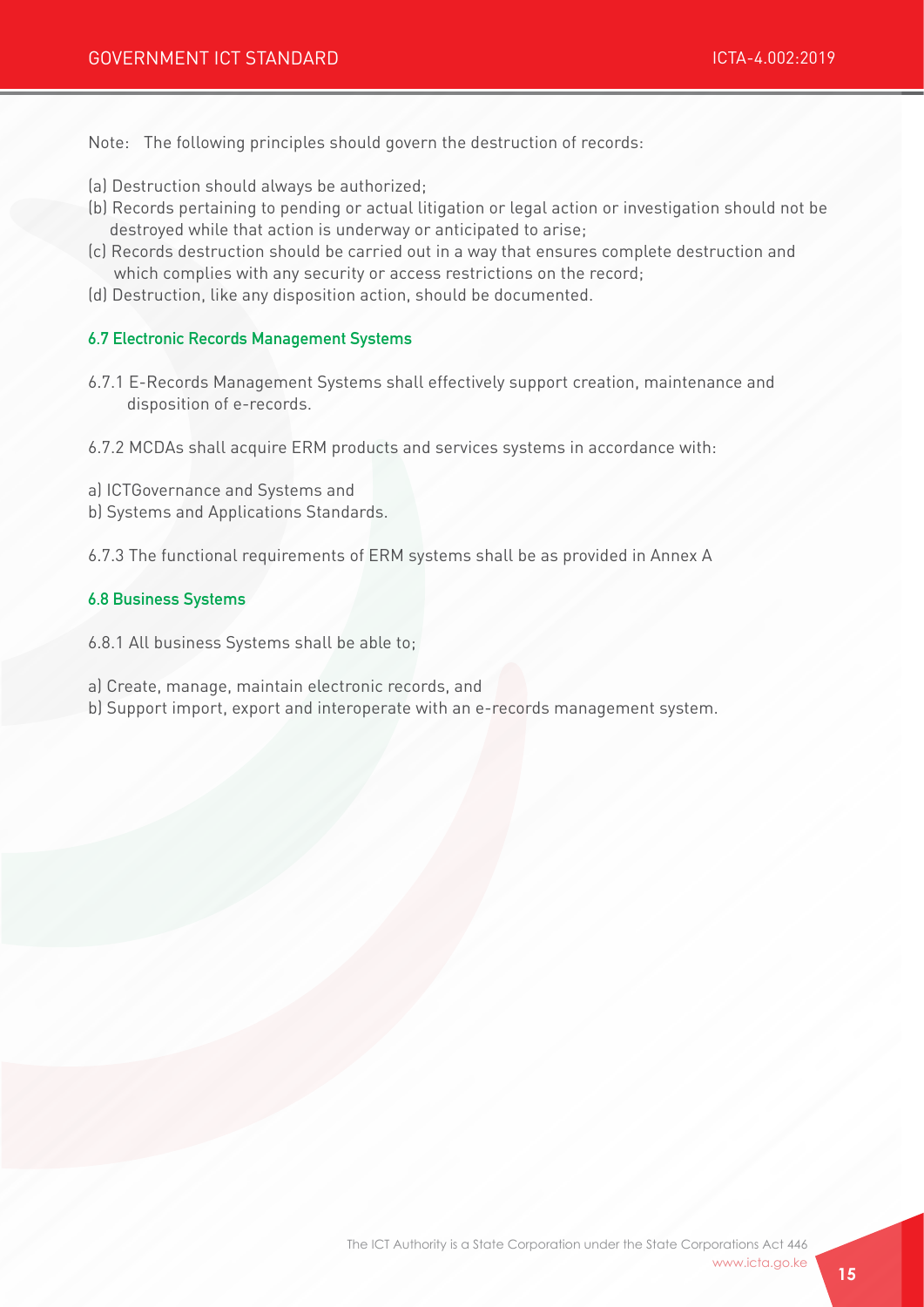## ANNEXES

## Annex A: ERM System Functional Requirements

#### A.1 Creation of E-Records

| <b>Record capture</b><br>ERM System shall:      |                                                                                                                                                                                                                                    |  |
|-------------------------------------------------|------------------------------------------------------------------------------------------------------------------------------------------------------------------------------------------------------------------------------------|--|
| $\mathbf{1}$                                    | Enable integration with business system so that transactional records created can be<br>captured within the ERM System including electronic mails.                                                                                 |  |
| $\mathbf{2}$                                    | Indicate when an individual record is captured within the ERM System                                                                                                                                                               |  |
| 3                                               | Prevent the alteration of the content of any record by any user or administrator during<br>the process of records capture.                                                                                                         |  |
| $\overline{4}$                                  | Prevent the destruction or deletion of any record by any user, including an<br>administrator, with the exceptions of:<br>destruction in accordance with a disposition authority and<br>authorized deletion by recordsadministrator |  |
| 5                                               | For default file naming systems, ERM System must allow for manual naming of<br>electronic records at the time of capture (including email subject lines used to<br>construct record titles).                                       |  |
| 6                                               | Allow recordsadministrator to alter the metadata of a record within the system if<br>required, to allow finalisation/correction of the record profile. Any such action must be<br>captured in a records management metadata.       |  |
| $\boldsymbol{7}$                                | Any revision or alteration of metadata must be captured as additional records<br>metadata.                                                                                                                                         |  |
| 8                                               | Alert a user of unsuccessful capture of a record.                                                                                                                                                                                  |  |
| 9                                               | Be able (where possible and appropriate) to provide a warning of an attempt to capture<br>a record that is incomplete or inconsistent in a way which will compromise its future<br>apparent authenticity.                          |  |
| <b>Capture of Metadata</b><br>ERM System shall: |                                                                                                                                                                                                                                    |  |
| 10                                              | Support use of persistent metadata for records.                                                                                                                                                                                    |  |
| 11                                              | Acquire metadata elements for each record and persistently link them to the record<br>over time.                                                                                                                                   |  |
| 12                                              | Ensurethat the values for metadata elements conform to specified encoding schemes.                                                                                                                                                 |  |
| 13                                              | Allow the records administrator to pre-define (and re-define) the metadata elements<br>associated with each record, including whether each element is mandatory or optional.                                                       |  |
| 14                                              | Allow all metadata for every record to be viewed by users, subject to access rights for<br>individuals or groups of users.                                                                                                         |  |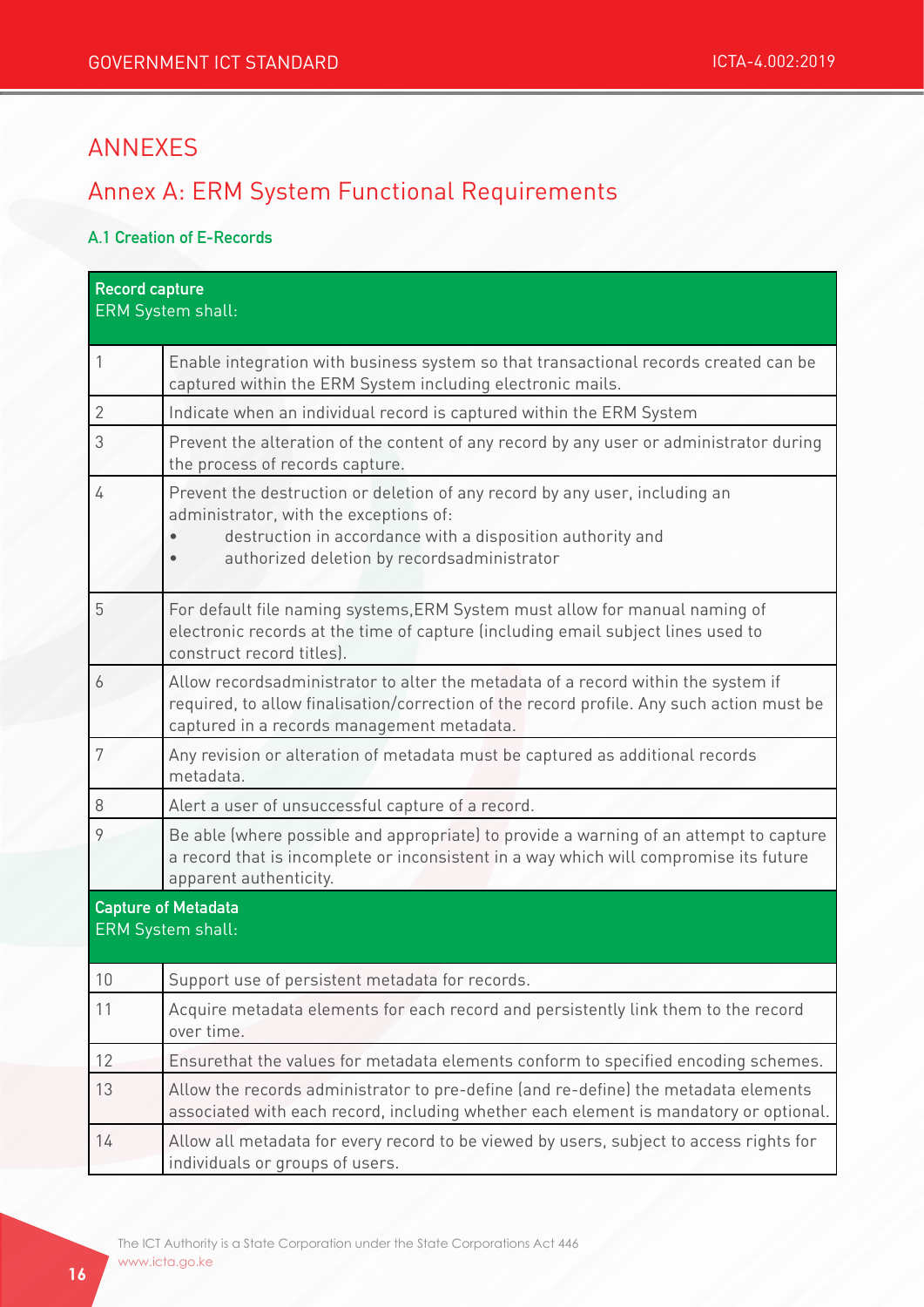| 15          | Automatically capture the date and time of capture of each record as metadata<br>elements linked to each record.                                                                                                                                                                                                                                   |
|-------------|----------------------------------------------------------------------------------------------------------------------------------------------------------------------------------------------------------------------------------------------------------------------------------------------------------------------------------------------------|
| 16          | Support automatic extraction or migration of metadata from:<br>the software application that created the record;<br>an operating system or line of business system;<br>an electronic records management system; and<br>The file header, including file format metadata, of each record and its<br>constituent components captured into the system. |
| 17          | Shall not allow for alteration of metadata captured unless authorised by the system<br>administrator.                                                                                                                                                                                                                                              |
| 18          | Allow entry of additional metadata by users during record capture andor a later stage<br>of processing by the user.                                                                                                                                                                                                                                |
| 19          | Allow ONLY authorised users and administrators change the content of records<br>management metadata elements.                                                                                                                                                                                                                                      |
| 20          | Allocate an identifier, unique within the system, to each record at point of capture<br>automatically.                                                                                                                                                                                                                                             |
| Aggregation | ERM System shall:                                                                                                                                                                                                                                                                                                                                  |
| 21          | Ensure that all records captured within the ERM system are associated with at least<br>one aggregation, but support the ability to assign records to multiple aggregations<br>without their duplication                                                                                                                                            |
| 22          | Manage the integrity of all markers or other reference tags to records (where used),<br>ensuring that:<br>following a marker, whichever aggregation that the marker record is located in,                                                                                                                                                          |
|             | will always result in correct retrieval of the record; and<br>Any change in location of a record also redirects any marker that references<br>that record.                                                                                                                                                                                         |
| 23          | Not impose any practical limit on the number of records that can be captured in an<br>aggregation, or on the number of records that can be stored in the ERM system.<br>However, the system may permit the administrator to set limitations on the quantity of<br>items within an aggregation if required for business purposes.                   |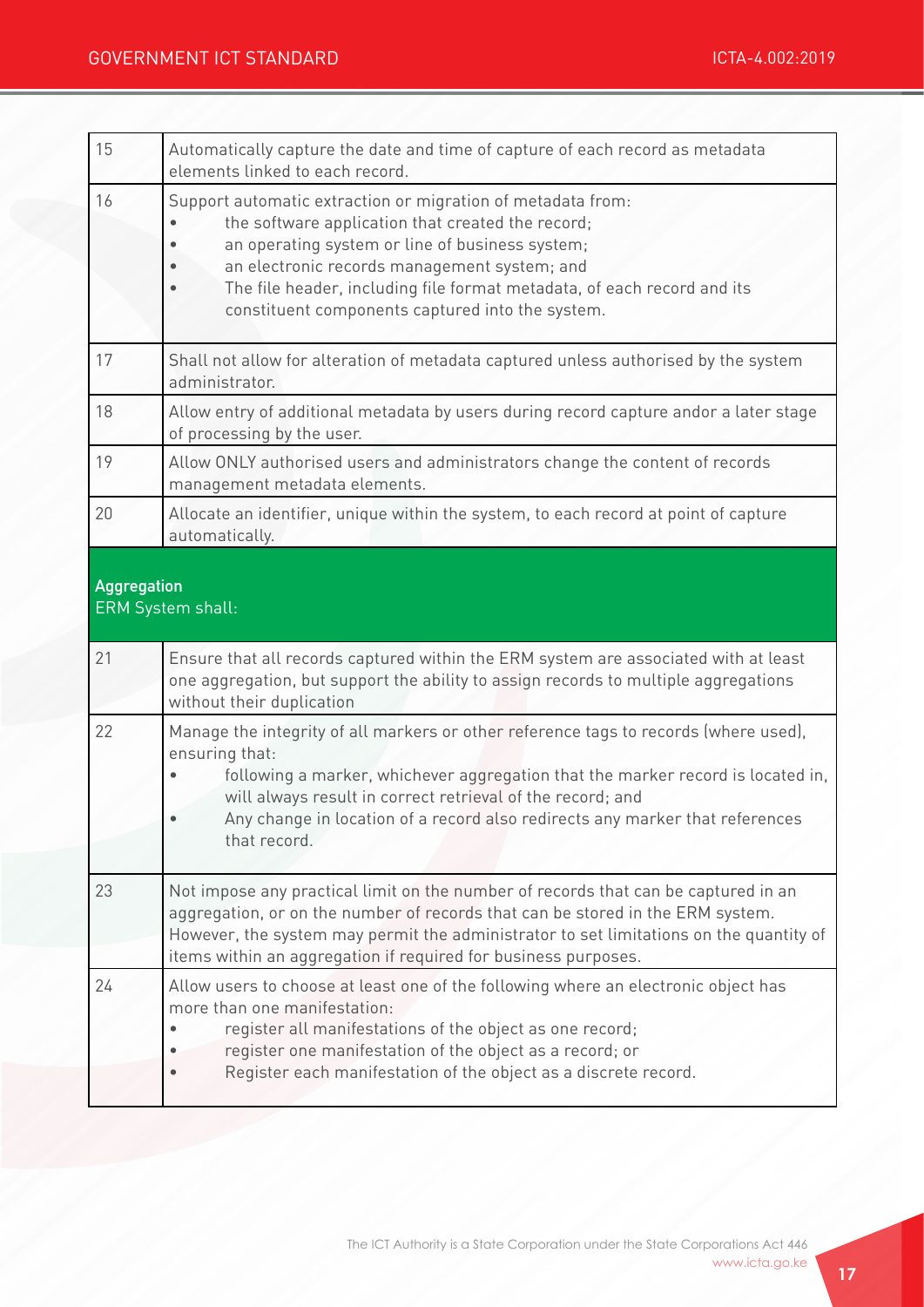| <b>Bulk importing</b><br>ERM System shall:   |                                                                                                                                                                                                                                                                                                                                                                                                                                                                                                                                                                                                                                                        |  |
|----------------------------------------------|--------------------------------------------------------------------------------------------------------------------------------------------------------------------------------------------------------------------------------------------------------------------------------------------------------------------------------------------------------------------------------------------------------------------------------------------------------------------------------------------------------------------------------------------------------------------------------------------------------------------------------------------------------|--|
| 25                                           | Be able to capture in bulk, records exported from other systems, including capture of:<br>electronic records in their existing format, without degradation of content<br>or structure, retaining any contextual relationships between the components of<br>any individual record;<br>electronic records and all associated records management metadata, retaining<br>the correct contextual relationships between individual records and their<br>metadata attributes; and<br>The structure of aggregations to which the records are assigned, and all<br>associated metadata, retaining the correct relationship between records and<br>aggregations. |  |
| 26                                           | Be able to import any directly associated event history metadata with the record and/or<br>aggregation, retaining this securely within the imported structure.                                                                                                                                                                                                                                                                                                                                                                                                                                                                                         |  |
|                                              | <b>Electronic document formats</b><br><b>ERM System shall:</b>                                                                                                                                                                                                                                                                                                                                                                                                                                                                                                                                                                                         |  |
| 27                                           | Support the capture of records created in native file formats from commonly used<br>software applications such as:<br>standard office applications (word processing, spread-sheeting, presentation,<br>simple databases);<br>email client applications;<br>imaging applications;<br>Web authoring tools.                                                                                                                                                                                                                                                                                                                                               |  |
| 28                                           | Be able to extend the range of file formats supported as new file formats are introduced<br>for business purposes or for archival retention                                                                                                                                                                                                                                                                                                                                                                                                                                                                                                            |  |
| <b>Compound records</b><br>ERM System shall: |                                                                                                                                                                                                                                                                                                                                                                                                                                                                                                                                                                                                                                                        |  |
| 29                                           | Capture compound electronic records (records comprising more than one component) so<br>that:<br>the relationship between the constituent components of each compound record is<br>retained;<br>the structural integrity of each compound record is retained; and<br>Each compound record is retrieved, displayed and managed as a single unit.                                                                                                                                                                                                                                                                                                         |  |
| 30                                           | Be able to capture compound records easily, preferably with one action, for example, a<br>single click.                                                                                                                                                                                                                                                                                                                                                                                                                                                                                                                                                |  |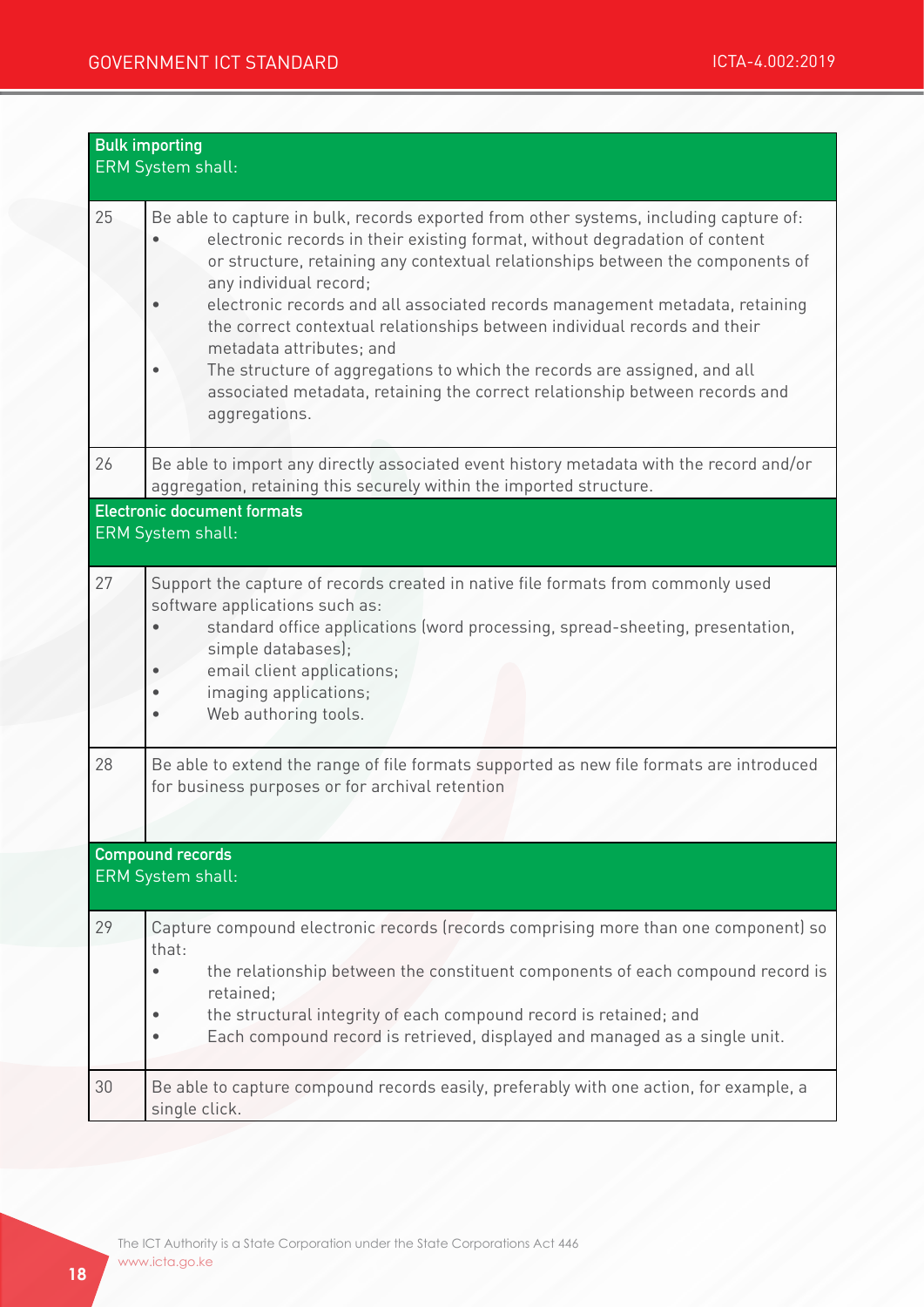| <b>Electronic mails</b><br><b>ERM System shall:</b> |                                                                                                                                                                                                                                                                                                                                     |  |
|-----------------------------------------------------|-------------------------------------------------------------------------------------------------------------------------------------------------------------------------------------------------------------------------------------------------------------------------------------------------------------------------------------|--|
| 31                                                  | Allow users to capture emails (text and attachments) as single records as well as<br>individual records linked by metadata.                                                                                                                                                                                                         |  |
| 32                                                  | Allow individual users to capture email messages (and attachments) from within their<br>email application.                                                                                                                                                                                                                          |  |
| 33                                                  | Allow users to choose whether to capture emails with attachments as:<br>Email text only;<br>Email text with attachments; or<br>Attachments only.                                                                                                                                                                                    |  |
| 34                                                  | Ensure the capture of email transmission data as metadata persistently linked to the<br>email record.                                                                                                                                                                                                                               |  |
| 35                                                  | Ensure that the text of an email and its transmission details cannot be amended in any<br>way once the email has been captured. Nor should the subject line of the email itself be<br>changeable, although the title of the record may be edited for easier access through, for<br>example, keywords or by file-naming conventions. |  |
| 36                                                  | Ensure that a human-readable version of an email message address is also captured,<br>where one exists.                                                                                                                                                                                                                             |  |
|                                                     | <b>Identification of Records and Associated Aggregation</b><br>ERM System shall:                                                                                                                                                                                                                                                    |  |
| 37                                                  | Associate each of the following with a unique identifier:<br>Record;<br>Record extract; and<br>Aggregation.                                                                                                                                                                                                                         |  |
| 38                                                  | Require all identifiers to be unique and unduplicated within the entire ERM system.                                                                                                                                                                                                                                                 |  |
| 39                                                  | Be able to store the unique identifiers as metadata elements of the entities to which<br>they refereither by: Generating unique identifiers automatically, and prevent users from<br>inputting the unique identifier manually and from subsequently modifying it (for example,<br>a sequential number)                              |  |
| 40                                                  | Allow the format of the unique identifier to be specified at configuration time.                                                                                                                                                                                                                                                    |  |
| 41                                                  | Allow the administrator(s) to specify at configuration time the starting number (for<br>example, 1, 10, 100) and increment (for example, 1, 10) to be used in all cases; this<br>applies to automatically generated unique identifiers.<br><b>Classification Scheme</b>                                                             |  |
|                                                     | <b>ERM System shall:</b>                                                                                                                                                                                                                                                                                                            |  |
| 42                                                  | Support and be compatible with the organisational classification scheme.                                                                                                                                                                                                                                                            |  |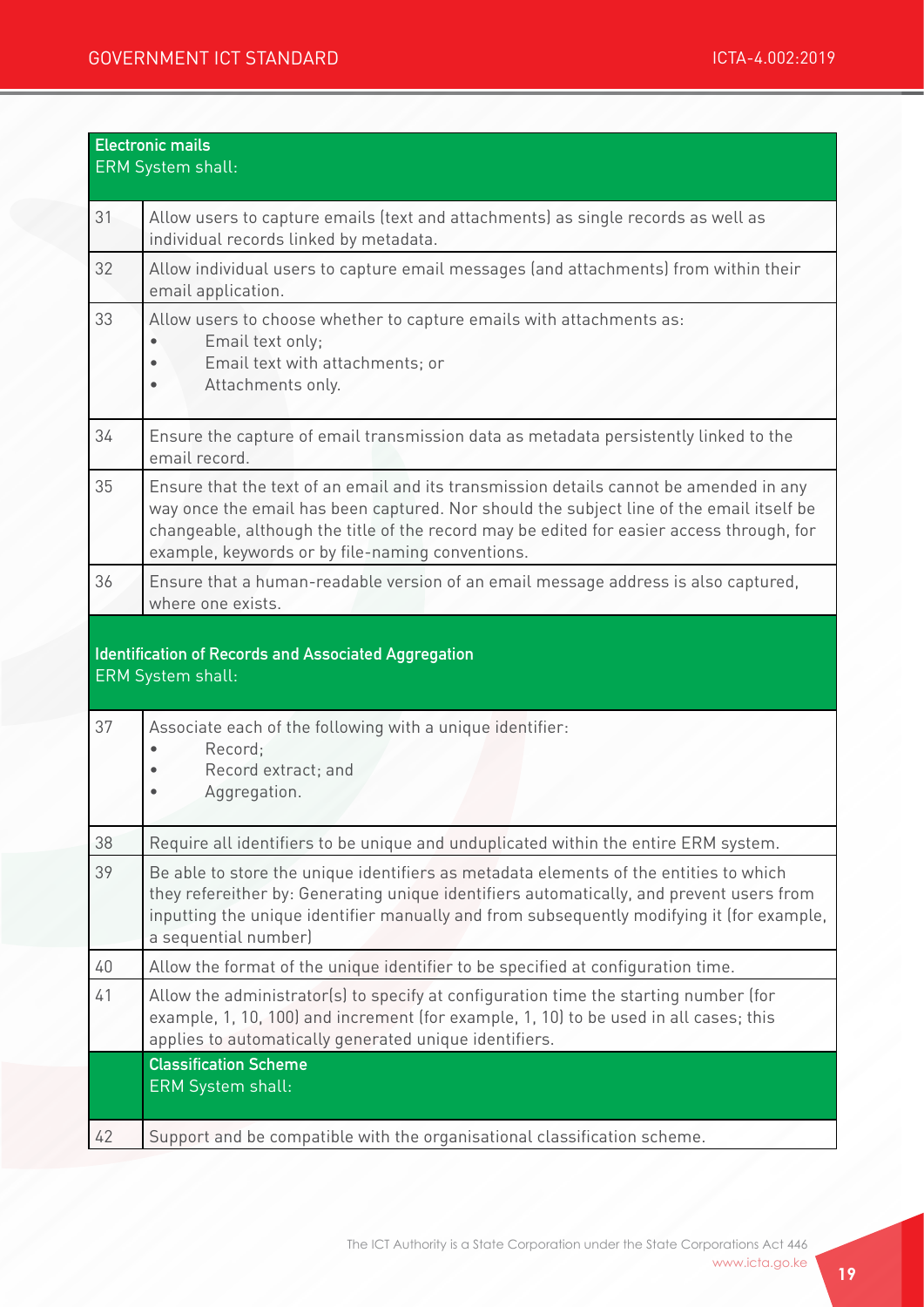| 43 | Be able to support a classification scheme that can represent aggregations (at the<br>function, activity, transaction level) as being organised in a hierarchy with a minimum of<br>three levels.                                                                                                                                                                                                                                                |
|----|--------------------------------------------------------------------------------------------------------------------------------------------------------------------------------------------------------------------------------------------------------------------------------------------------------------------------------------------------------------------------------------------------------------------------------------------------|
| 44 | Allow the inheritance of values from a classification scheme.                                                                                                                                                                                                                                                                                                                                                                                    |
| 45 | Allow naming conventions or thesauri to be defined at the time the electronic records<br>management system is configured.                                                                                                                                                                                                                                                                                                                        |
| 46 | Support the initial and on-going construction of a classification scheme.                                                                                                                                                                                                                                                                                                                                                                        |
| 47 | Allow records administrators to create new aggregations at any level within any existing<br>aggregation.                                                                                                                                                                                                                                                                                                                                         |
| 48 | Not limit the number of levels in the classification scheme hierarchy unless set by<br>records administrator.                                                                                                                                                                                                                                                                                                                                    |
| 49 | Support the definition of different record types that are associated with a specified set of<br>metadata to be applied at capture.                                                                                                                                                                                                                                                                                                               |
| 50 | Support the allocation of unique identifiers to records within the classification structure                                                                                                                                                                                                                                                                                                                                                      |
| 51 | Have the capacity to automatically generate the next sequential number within the<br>classification scheme for each new electronic aggregation (this applies to sequential<br>unique identifiers)                                                                                                                                                                                                                                                |
| 52 | Support browsing and graphical navigation of the aggregations and classification scheme<br>structure, and the selection, retrieval and display of electronic aggregations and their<br>contents through this mechanism.                                                                                                                                                                                                                          |
|    | NOTE:<br>The system may support a distributed classification scheme that can be maintained<br>across a network of electronic record repositories.<br>The system may support the definition and simultaneous use of multiple classification<br>schemes. This may be required, for example, following the merger of two organizations or<br>migration of legacy systems. It is not intended for routine use.                                       |
| 53 | Support metadata for levels within the classification scheme.                                                                                                                                                                                                                                                                                                                                                                                    |
| 54 | Provide at least two naming mechanisms for records in the classification scheme:<br>a mechanism for allocating a structured alpha, numeric or alphanumeric<br>reference code (that is, an identifier which is unique within the classification scheme) to<br>each classification level; and<br>A mechanism to allocate a textual title for each electronic aggregation. It must be<br>possible to apply both identifiers separately or together. |
| 55 | Allow only authorised users to create new classifications at the highest level in the<br>classification scheme (for example, at the business function level).                                                                                                                                                                                                                                                                                    |
| 56 | Record the date of opening of a new aggregation within its associated records<br>management metadata.                                                                                                                                                                                                                                                                                                                                            |
| 57 | Automatically include in the records management metadata of each new aggregation<br>those attributes that derive from its position in the classification scheme (for example,<br>name, and classification code).                                                                                                                                                                                                                                 |
| 58 | Allow the automatic creation and maintenance of a list of classification levels.                                                                                                                                                                                                                                                                                                                                                                 |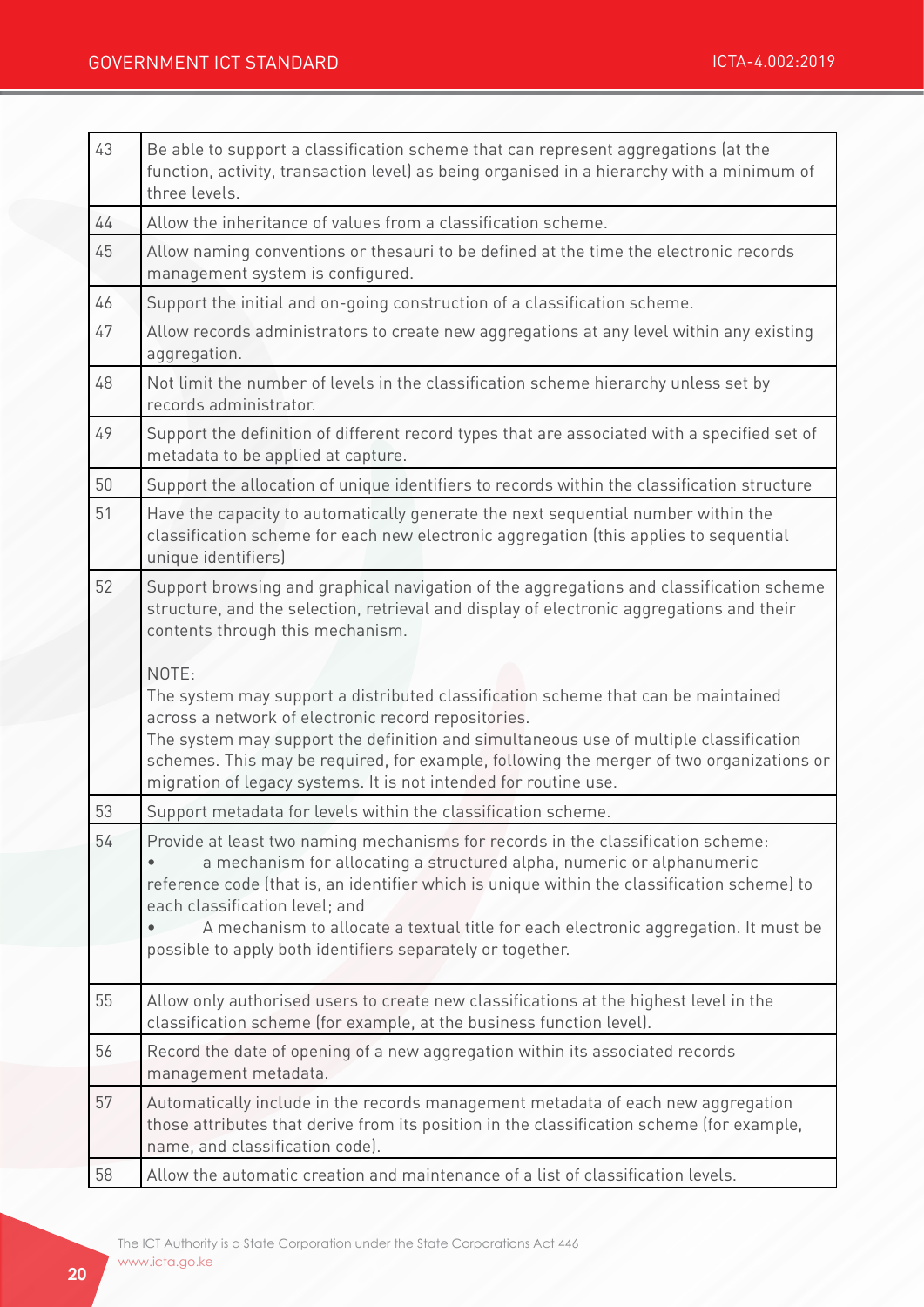| 59 | Support a naming mechanism that is based on controlled vocabulary terms and<br>relationships drawn (where appropriate) from an ISO 2788-compliant or ISO 5964-<br>compliant thesaurus and support the linking of the thesaurus to the classification<br>scheme.                                                   |
|----|-------------------------------------------------------------------------------------------------------------------------------------------------------------------------------------------------------------------------------------------------------------------------------------------------------------------|
| 60 | Support an optional aggregation naming mechanism that includes names (for example,<br>people's names) and/or dates (for example, dates of birth) as file names, including<br>validation of the names against a list.                                                                                              |
| 61 | Support the allocation of controlled vocabulary terms compliant with ISO 2788 or ISO<br>5964 as records management metadata, in addition to the other requirements in this<br>section.                                                                                                                            |
|    | <b>Classification processes</b>                                                                                                                                                                                                                                                                                   |
|    | ERM System shall:                                                                                                                                                                                                                                                                                                 |
| 62 | Allow an electronic aggregation (including volumes) to be relocated to a different position<br>in the classification scheme, and ensure that all electronic records already allocated<br>remain allocated to the aggregations (including volumes) being relocated.                                                |
| 63 | Allow an electronic record to be reclassified to a different volume of an electronic<br>aggregation.                                                                                                                                                                                                              |
| 64 | Restrict to authorised users the ability to move aggregations (including volumes) and<br>individual records                                                                                                                                                                                                       |
| 65 | Keep a clear history of the location of reclassified aggregations (including volumes) prior<br>to their reclassification, so that their entire history can be determined easily.                                                                                                                                  |
| 66 | Prevent the deletion of an electronic aggregation or any part of its contents at all times,<br>with the exceptions of:<br>Destruction in accordance with a disposal authority; and<br>Deletion by records administrator as part of an audited procedure.                                                          |
| 67 | Allow an electronic aggregation to be closed by a specific administrator procedure, and<br>restrict this function to an administrator.                                                                                                                                                                            |
| 68 | Record the date of closing of a volume in the volume's records management metadata.                                                                                                                                                                                                                               |
| 69 | Maintain internal integrity (relational integrity or otherwise) at all times, regardless of:<br>Maintenance activities;<br>Other user actions; and<br>Failure of system components.                                                                                                                               |
| 70 | Not allow any volume that has been temporarily re-opened to remain open after the<br>administrator who opened it has logged off.                                                                                                                                                                                  |
| 71 | Allow users to create cross-references between related aggregations or between<br>aggregations and individual records.                                                                                                                                                                                            |
| 72 | Provide reporting tools for the provision of statistics to the administrator on aspects of<br>activity using the classification scheme, including the numbers of electronic aggregations<br>(including volumes) or records created, closed or deleted within a given period, by user<br>group or functional role. |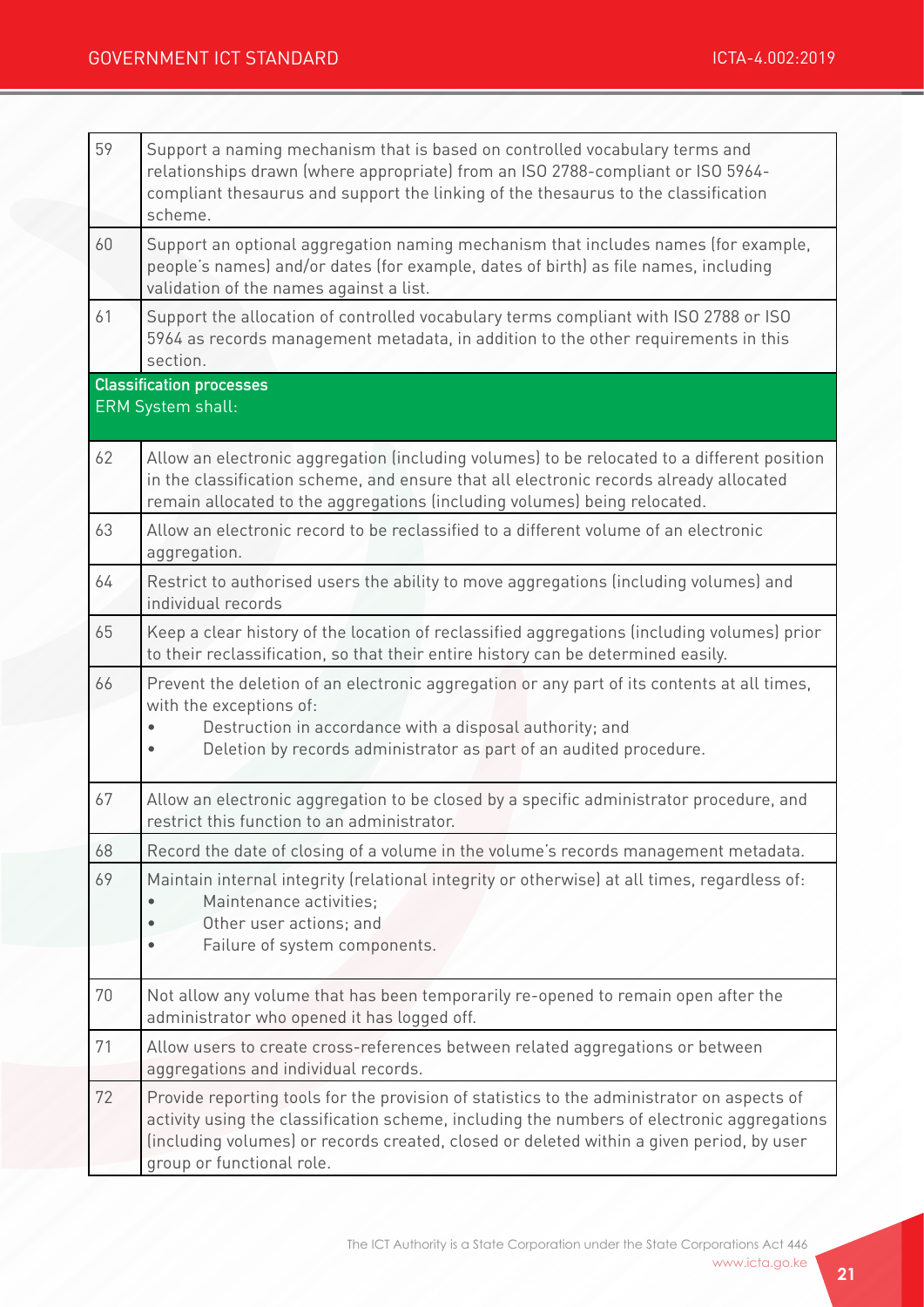| 73 | Allow the authorised users to enter the reason for the reclassification of aggregations<br>(including volumes) and individual records.                                                                                                                                                                                                                                                                                                                                                              |  |  |
|----|-----------------------------------------------------------------------------------------------------------------------------------------------------------------------------------------------------------------------------------------------------------------------------------------------------------------------------------------------------------------------------------------------------------------------------------------------------------------------------------------------------|--|--|
| 74 | Be able to close a volume of an electronic aggregation automatically on fulfilment of<br>specified criteria to be defined at configuration, including at least:<br>Volumes delineated by an annual cut-off date (for example, end of the calendar<br>year, financial year or other defined annual cycle);<br>The passage of time since a specified event (for example, the most recent addition<br>of an electronic record to that volume); and<br>The number of electronic records within a volume |  |  |
| 75 | Be able to open a new volume of an electronic aggregation automatically on fulfilment of<br>specified criteria to be defined at configuration.                                                                                                                                                                                                                                                                                                                                                      |  |  |
| 76 | Allow system administrator to lock or freeze aggregations to prevent relocation, deletion,<br>closure or modification when circumstances require, for example, pending legal action.                                                                                                                                                                                                                                                                                                                |  |  |
|    | Record volumes<br><b>ERM Systems shall:</b>                                                                                                                                                                                                                                                                                                                                                                                                                                                         |  |  |
| 77 | Allow administrators to add (open) electronic volumes to any electronic aggregation that<br>is not closed.                                                                                                                                                                                                                                                                                                                                                                                          |  |  |
| 78 | Record the date of opening of a new volume in the volume's records management<br>metadata.                                                                                                                                                                                                                                                                                                                                                                                                          |  |  |
| 79 | Automatically include in the metadata of new volumes those attributes of its parent<br>aggregation's records management metadata that assign context (for example, name,<br>and classification code).                                                                                                                                                                                                                                                                                               |  |  |
| 80 | Support the concept of open and closed volumes for electronic aggregations, as follows:<br>Only the most recently created volume within an aggregation can be open; and<br>All other volumes within that aggregation must be closed (subject to temporary<br>exceptions required by Requirement 68)                                                                                                                                                                                                 |  |  |
| 81 | Prevent the user from adding electronic records to a closed volume (subject to the<br>exceptions required by Requirement 68).                                                                                                                                                                                                                                                                                                                                                                       |  |  |
| 82 | Allow an authorised user to add records to a closed file                                                                                                                                                                                                                                                                                                                                                                                                                                            |  |  |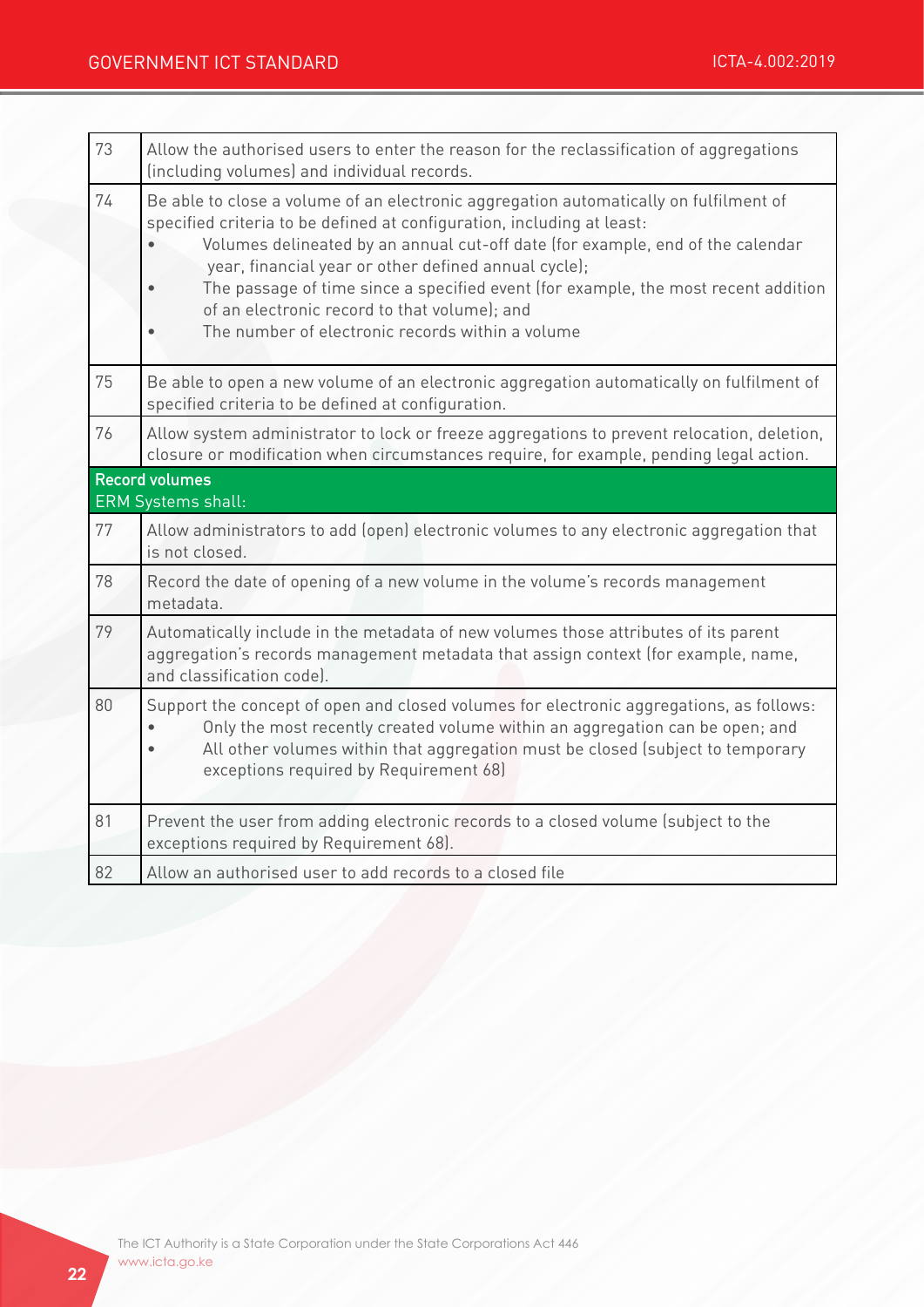#### A.2 Maintenance of E-Records

| <b>Access and security</b><br><b>ERM System shall:</b> |                                                                                                                                                                                                                                                                                                                                                                                       |
|--------------------------------------------------------|---------------------------------------------------------------------------------------------------------------------------------------------------------------------------------------------------------------------------------------------------------------------------------------------------------------------------------------------------------------------------------------|
| 83                                                     | Ensure that records are maintained complete and unaltered, except in circumstances<br>such as court orders for amendments to record content and metadata, in which cases<br>only system administrators may undertake such changes with appropriate authorisation.                                                                                                                     |
| 84                                                     | Document any exceptional changes to records as described in Requirement 88 in relevant<br>metadata.                                                                                                                                                                                                                                                                                   |
| 85                                                     | Maintain the technical, structural and relational integrity of records and metadata in the<br>system.                                                                                                                                                                                                                                                                                 |
|                                                        | <b>Access control</b><br><b>ERM System shall:</b>                                                                                                                                                                                                                                                                                                                                     |
| 86                                                     | Restrict access to system functions according to a user's role and strict system<br>administration controls                                                                                                                                                                                                                                                                           |
|                                                        | <b>Security control</b><br><b>ERM System shall:</b>                                                                                                                                                                                                                                                                                                                                   |
| 87                                                     | Allow only administrators to set up user profiles and allocate users to groups.                                                                                                                                                                                                                                                                                                       |
| 88                                                     | Allow the administrator to limit access to records, aggregations and records<br>management metadata to specified users or user groups.                                                                                                                                                                                                                                                |
| 89                                                     | Allow the administrator to alter the security category of individual records.                                                                                                                                                                                                                                                                                                         |
| 90                                                     | Allow changes to security attributes for groups or users (such as access rights, security<br>level, privileges, initial password allocation and management) to be made only by the<br>administrator.                                                                                                                                                                                  |
|                                                        | <b>Assigning security levels</b><br><b>ERM System shall:</b>                                                                                                                                                                                                                                                                                                                          |
| 91                                                     | Allow only the administrator to attach to the user profile attributes that determine the<br>features, records management metadata fields, records or aggregations to which the<br>user has access. The attributes of the profile will:<br>Prohibit access to the electronic records management system without an accepted<br>authentication mechanism attributed to the user profile; |
|                                                        | Restrict user access to specific records or aggregations;<br>Restrict user access according to the user's security clearance;<br>Restrict user access to particular features (for example, read, update and/or<br>delete specific records management metadata fields);<br>Deny access after a specified date; and<br>Allocate the user to a group or groups. 22                       |
| 92                                                     | Be able to provide the same control functions for roles, as for users                                                                                                                                                                                                                                                                                                                 |
| 93                                                     | Be able to set up groups of users that are associated with an aggregation                                                                                                                                                                                                                                                                                                             |
| 94                                                     | Allow a user to be a member of more than one group                                                                                                                                                                                                                                                                                                                                    |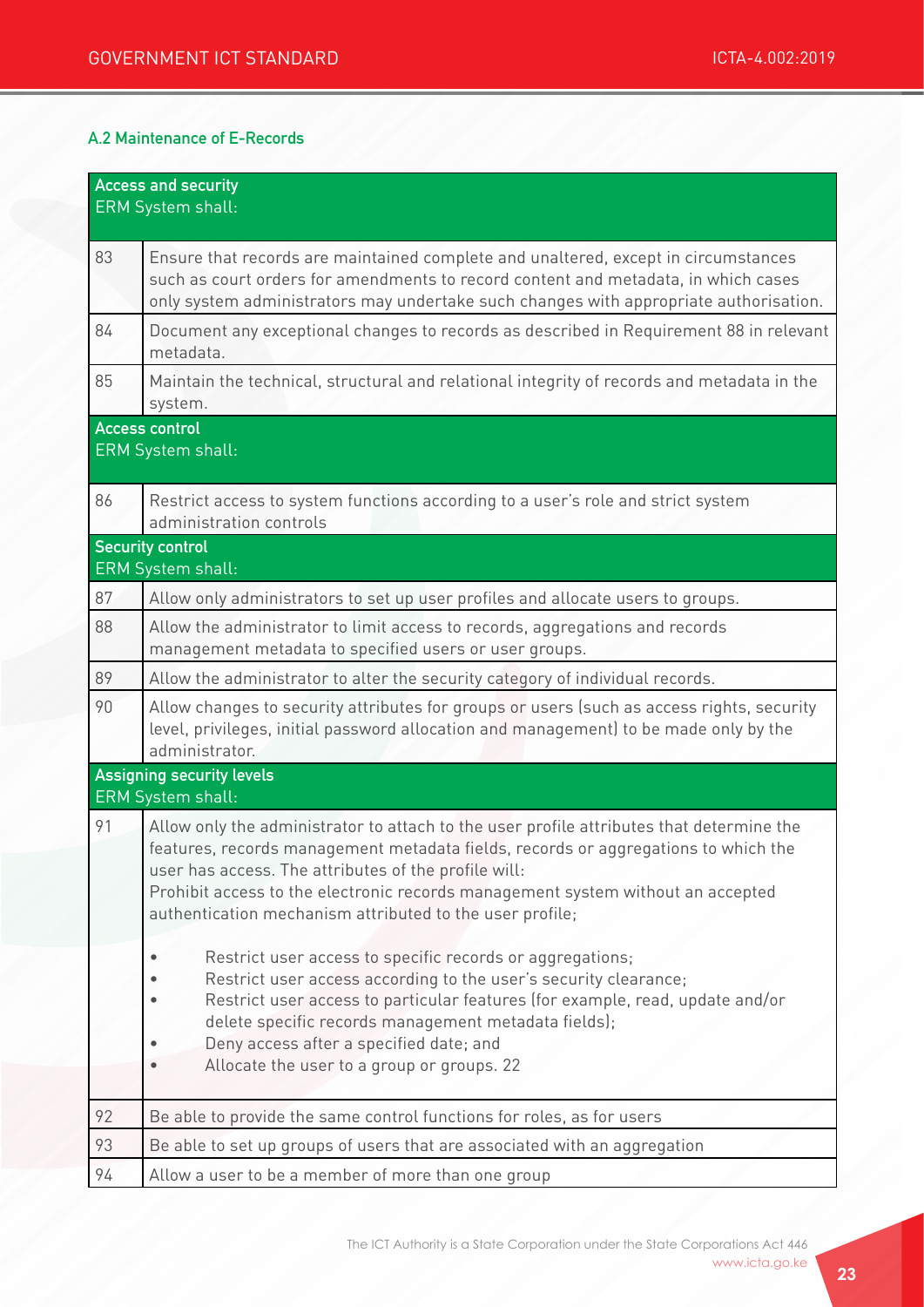## GOVERNMENT ICT STANDARD **ICTA-4.002:2019**

| 95  | Be able to limit users' access to parts of the list (if the ERM System maintains a list of<br>aggregation).                                                                                                                                                                                                                                                                                                                                                                                                   |
|-----|---------------------------------------------------------------------------------------------------------------------------------------------------------------------------------------------------------------------------------------------------------------------------------------------------------------------------------------------------------------------------------------------------------------------------------------------------------------------------------------------------------------|
| 96  | Allow a user to stipulate which other users or groups can access records that the user is<br>responsible for.                                                                                                                                                                                                                                                                                                                                                                                                 |
|     | <b>Executing security controls</b>                                                                                                                                                                                                                                                                                                                                                                                                                                                                            |
| 97  | <b>ERM System shall:</b><br>Allow the administrator, subject to Security categories (103-112), to alter the security                                                                                                                                                                                                                                                                                                                                                                                          |
|     | category of all records within an aggregation in one operation. The electronic records<br>management system must provide a warning if the security classifications of any records<br>are lowered, and await confirmation before completing the operation                                                                                                                                                                                                                                                      |
| 98  | Allow the administrator to change the security category of aggregations                                                                                                                                                                                                                                                                                                                                                                                                                                       |
| 99  | Record full details of any change to security category in the records management<br>metadata of the record, volume or aggregation affected.                                                                                                                                                                                                                                                                                                                                                                   |
| 100 | Provide one of the following responses (selectable at configuration time) whenever a user<br>requests access to, or searches for, a record, volume or aggregation that they do not have<br>the right to access:<br>Display title and records management metadata;<br>Display the existence of an aggregation or record (that is, display its file or record<br>number) but not its title or other records management metadata; or<br>Not display any record information or indicate its existence in any way. |
| 101 | Never include, in a list of full text or other search results, any record that the user does<br>not have the right to access                                                                                                                                                                                                                                                                                                                                                                                  |
| 102 | Log all unauthorised attempts to access aggregations (and their volumes) or records in<br>their respective unique metadata                                                                                                                                                                                                                                                                                                                                                                                    |
|     | <b>Security categories</b><br><b>ERM System shall</b>                                                                                                                                                                                                                                                                                                                                                                                                                                                         |
| 103 | Allow security classifications to be assigned to records: such as Top Secret, Secret,<br>Confidential, Restricted, Sensitive, Unclassified etc.                                                                                                                                                                                                                                                                                                                                                               |
| 104 | Allow security classifications to be selected and assigned at system level for:<br>All levels of records aggregations (including volumes); and<br>Individual records or record objects.                                                                                                                                                                                                                                                                                                                       |
| 105 | Allow access-permission security categorisation to be assigned:<br>At group level (be able to set up group access to specific aggregations, record<br>classes security or clearance levels);<br>By organisational role;<br>At user level; and<br>In combination(s) of the above                                                                                                                                                                                                                               |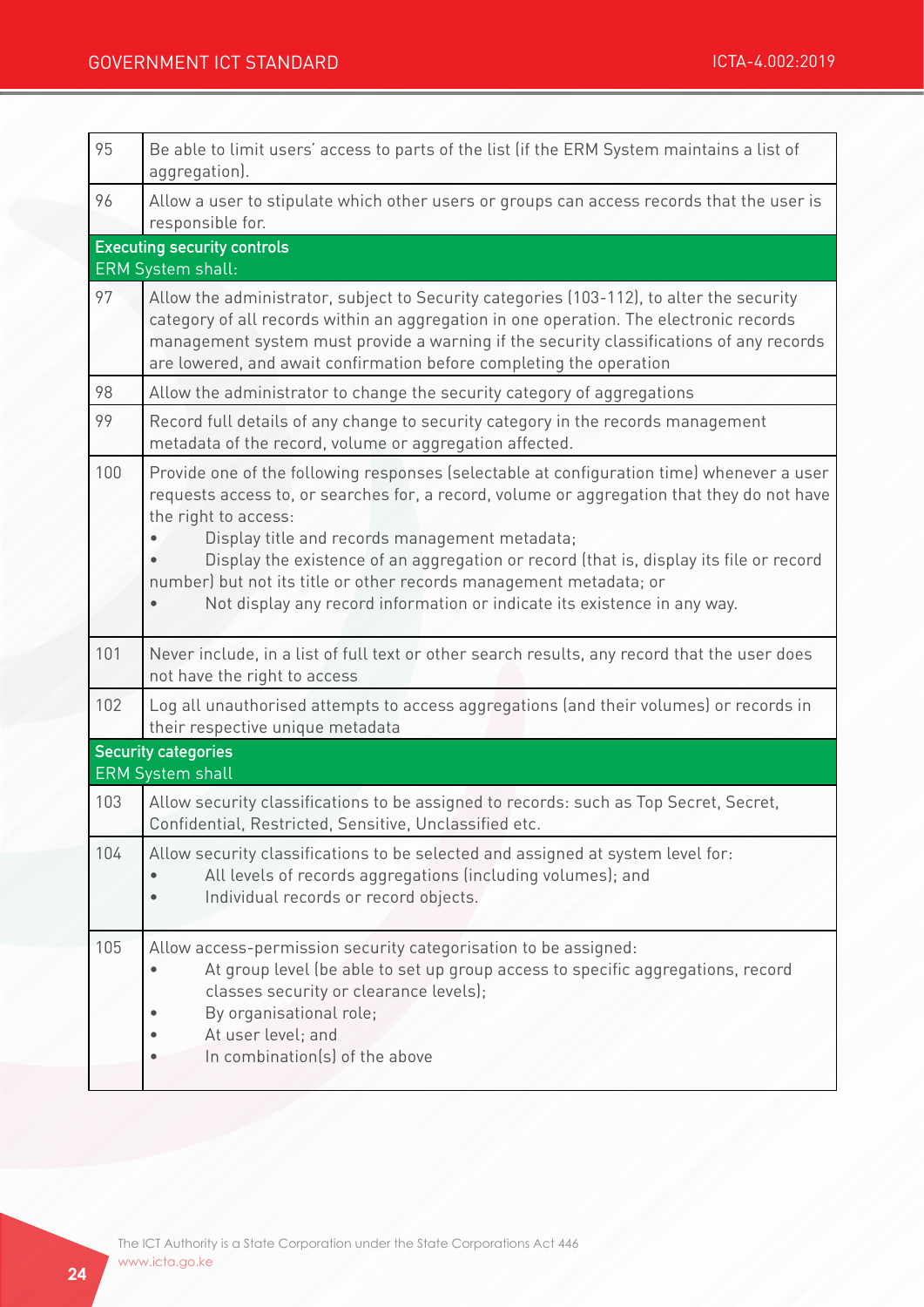| 106 | Allow the assignment of a security category:<br>At any level of records aggregation;<br>After a specified time or event; and<br>To a record type.                                                                                                                                                                                                                                                              |
|-----|----------------------------------------------------------------------------------------------------------------------------------------------------------------------------------------------------------------------------------------------------------------------------------------------------------------------------------------------------------------------------------------------------------------|
| 107 | Support the automated application of a default value of 'Unclassified' to an aggregation<br>or record not allocated any other security category.                                                                                                                                                                                                                                                               |
| 108 | Enable its security subsystem to work effectively together with general security<br>products.<br>Be able to determine the highest security category of any record in any aggregation by<br>means of one simple enquiry.                                                                                                                                                                                        |
| 109 | Support routine, scheduled reviews of security classifications                                                                                                                                                                                                                                                                                                                                                 |
| 110 | Restrict access to electronic aggregations/records that have a security classification<br>higher than a user's security clearance.                                                                                                                                                                                                                                                                             |
| 111 | Be capable of preventing an electronic aggregation from having a lower security<br>classification than any electronic record within that aggregation.                                                                                                                                                                                                                                                          |
|     | Records management process metadata<br><b>ERM System shall</b>                                                                                                                                                                                                                                                                                                                                                 |
| 112 | Be capable of creating unalterable metadata of records management actions (actions<br>to be specified by each agency) that are taken on records, aggregations or the<br>classification scheme. The metadata should include the following records management<br>metadata elements:<br>Type of records management action;<br>User initiating and/or carrying out the action; and<br>Date and time of the action. |
| 113 | Track events, once the metadata functionality has been activated, without manual<br>intervention, and store in the metadata information.                                                                                                                                                                                                                                                                       |
| 114 | Maintain the metadata for as long as required.                                                                                                                                                                                                                                                                                                                                                                 |
| 115 | Provide metadata of all changes made to:<br>Electronic aggregations (including volumes);<br>Individual electronic records; and<br>Records management metadata associated with any of the above.                                                                                                                                                                                                                |
| 116 | Document all changes made to administrative parameters (for example, changes made<br>by the administrator to a user's access rights).                                                                                                                                                                                                                                                                          |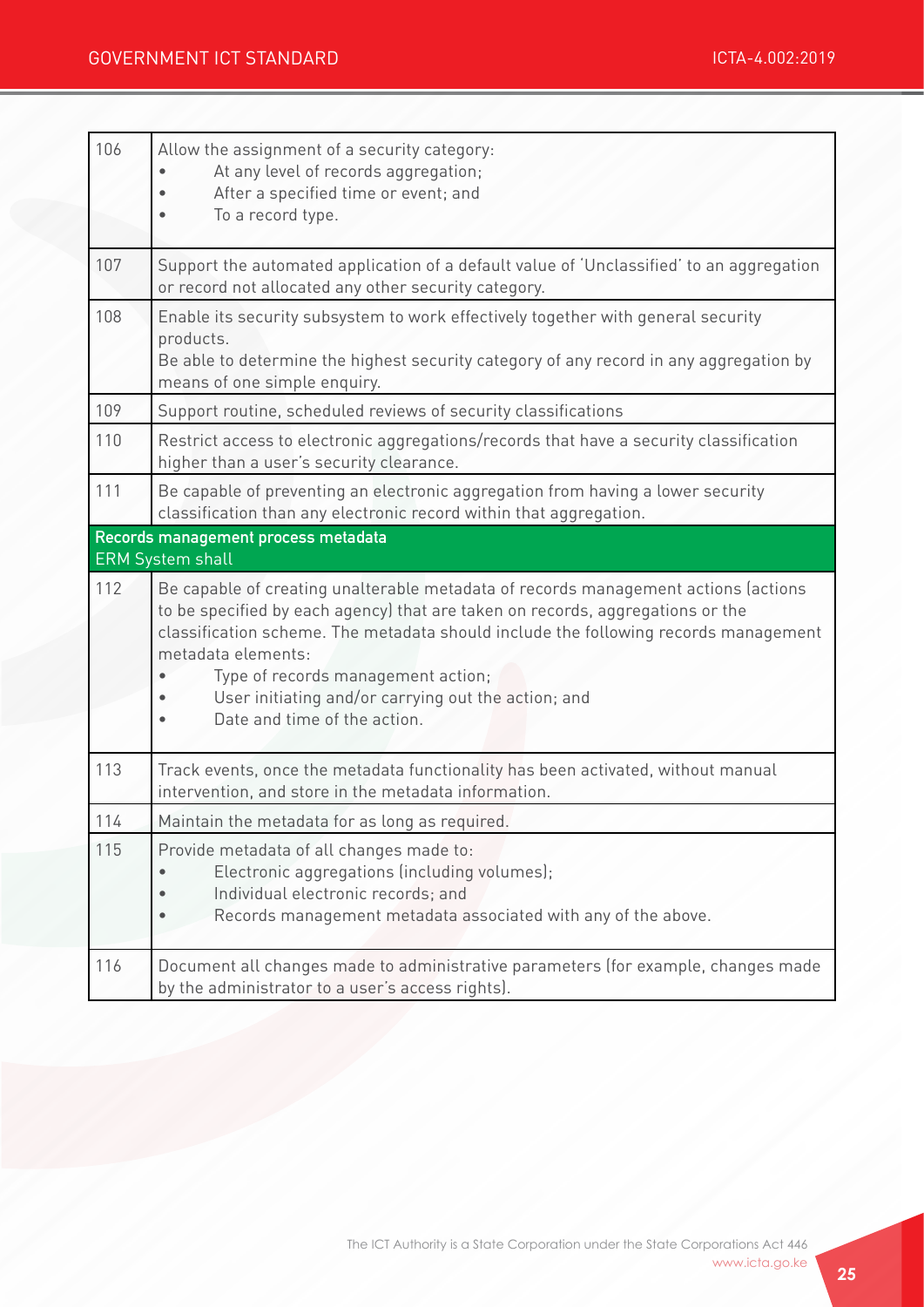| 117 | Be capable of capturing and storing in the metadata information about the following<br>actions:                                                                                                                                                                                                                                                                                                                                                                                                                                                                                                                                                                                                                                                                                             |
|-----|---------------------------------------------------------------------------------------------------------------------------------------------------------------------------------------------------------------------------------------------------------------------------------------------------------------------------------------------------------------------------------------------------------------------------------------------------------------------------------------------------------------------------------------------------------------------------------------------------------------------------------------------------------------------------------------------------------------------------------------------------------------------------------------------|
|     | Date and time of capture of all electronic records;<br>Reclassification of an electronic record in another electronic volume;<br>Reclassification of an electronic aggregation in the classification scheme;<br>Any change to the disposal authority of an electronic aggregation;<br>Any change made to any records management metadata associated with<br>aggregations or electronic records;<br>date and time of creation, amendment and deletion of records management<br>metadata;<br>Changes made to the access privileges affecting an electronic aggregation,<br>electronic record or user;<br>Export or transfer actions carried out on an electronic aggregation;<br>Date and time at which a record is rendered; and<br>Disposal actions on an electronic aggregation or record. |
| 118 | Ensure that metadata is available for inspection on request, so that a specific event<br>can be identified and all related data made accessible, and that this can be achieved by<br>authorised external personnel who have little or no familiarity with the system.                                                                                                                                                                                                                                                                                                                                                                                                                                                                                                                       |
| 119 | Be able to export metadata for specified records and selected groups of records without<br>affecting the metadata stored by the electronic records management system.                                                                                                                                                                                                                                                                                                                                                                                                                                                                                                                                                                                                                       |
| 120 | Be able to capture and store violations (that is, a user's attempts to access a record or<br>aggregation, including volumes, to which they are denied access), and (where violations<br>can validly be attempted) attempted violations of access control mechanisms.                                                                                                                                                                                                                                                                                                                                                                                                                                                                                                                        |
| 121 | Be able, at a minimum, to provide reports for actions on records and aggregations<br>organised:<br>By record or aggregation;<br>By user; and<br>In chronological sequence                                                                                                                                                                                                                                                                                                                                                                                                                                                                                                                                                                                                                   |
| 122 | Allow the metadata facility to be configurable by the administrator so that the functions<br>for which information is automatically stored can be selected. The electronic records<br>management system must ensure that this selection and all changes to it are stored in<br>the metadata.                                                                                                                                                                                                                                                                                                                                                                                                                                                                                                |
| 123 | Be able to provide reports for actions on aggregations and records organised by<br>workstation and (where technically appropriate) by network address.                                                                                                                                                                                                                                                                                                                                                                                                                                                                                                                                                                                                                                      |
| 124 | Allow the administrator to change any user-entered records management metadata<br>element. Information about any such change must be stored in the metadata                                                                                                                                                                                                                                                                                                                                                                                                                                                                                                                                                                                                                                 |
|     | <b>Tracking record movement</b><br><b>ERM System shall:</b>                                                                                                                                                                                                                                                                                                                                                                                                                                                                                                                                                                                                                                                                                                                                 |
| 125 | Provide a tracking feature to monitor and record information about the location and<br>movement of both electronic and non-electronic aggregations.                                                                                                                                                                                                                                                                                                                                                                                                                                                                                                                                                                                                                                         |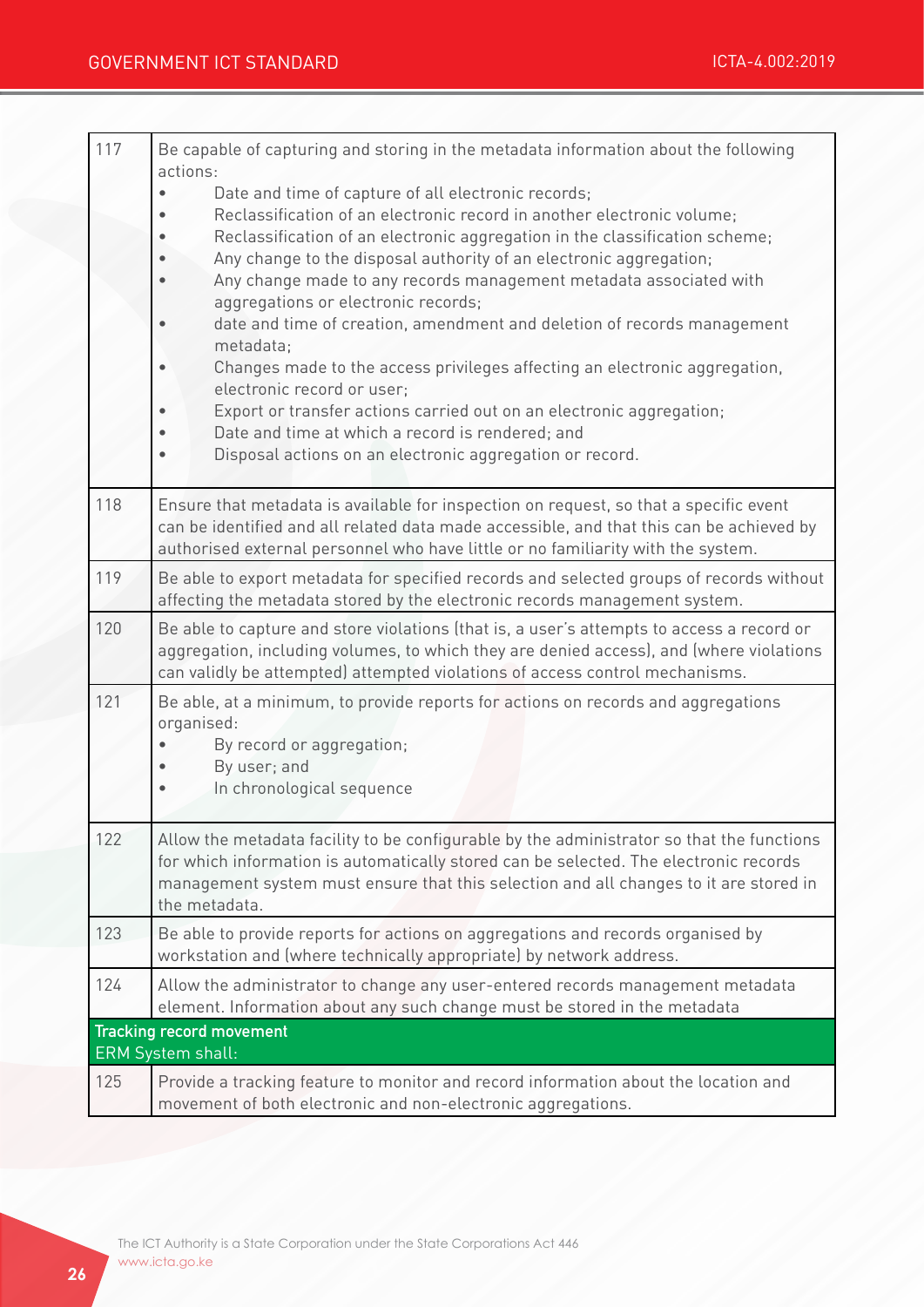| 126 | Record information about movements including:<br>Unique identifier of the aggregation or record;<br>Current location as well as a user-defined number of previous locations<br>(locations should be user-defined);<br>Date item sent/moved from location;<br>Date item received at location (for transfers); and<br>User responsible for the move (where appropriate). |
|-----|------------------------------------------------------------------------------------------------------------------------------------------------------------------------------------------------------------------------------------------------------------------------------------------------------------------------------------------------------------------------|
| 127 | Maintain access to the electronic record content, including the ability to render it, and<br>maintenance of its structure and formatting over time and through generations of office<br>application software.                                                                                                                                                          |
|     | Management of electronic and non-electronic records<br><b>ERM</b> System shall:                                                                                                                                                                                                                                                                                        |
| 128 | Be able to define in the classification scheme non-electronic aggregations and volumes,<br>and must allow the presence of non-electronic records in these volumes to be reflected<br>and managed in the same way as electronic records.                                                                                                                                |
| 129 | Allow both kinds of record to be managed in an integrated manner                                                                                                                                                                                                                                                                                                       |
| 130 | Allow a non-electronic aggregation that is associated as a hybrid with an electronic<br>aggregation to use the same title and numerical reference code, but with an added<br>indication that it is a hybrid non-electronic aggregation.                                                                                                                                |
| 131 | Allow a different records management metadata element set to be configured for<br>non-electronic and electronic aggregations; non-electronic aggregation records<br>management metadata must include information on the physical location of the non-<br>electronic aggregation.                                                                                       |
| 132 | Ensure that retrieval of non-electronic aggregations displays the records management<br>metadata for both electronic and non-electronic records associated with it.                                                                                                                                                                                                    |
| 133 | Include features to control and record access to non-electronic aggregations, including<br>controls based on Security categories (103-112), which are comparable with the features<br>for electronic aggregations.                                                                                                                                                     |
| 134 | Support tracking of non-electronic aggregations by the provision of request, check-out<br>and check-in facilities that reflect the current location of the item concerned.                                                                                                                                                                                             |
| 135 | Support the printing and recognition of bar codes for non-electronic objects (for<br>example, documents, files and other containers), or should support other tracking<br>systems to automate the data entry for tracking the movement of such non-electronic<br>records.                                                                                              |
| 136 | Support the retention and disposal protocols and routinely apply to both electronic and<br>non-electronic elements within hybrid aggregations.                                                                                                                                                                                                                         |
| 137 | Ensure that a non-electronic record is allocated the same security category as an<br>associated electronic record within a hybrid records aggregation.                                                                                                                                                                                                                 |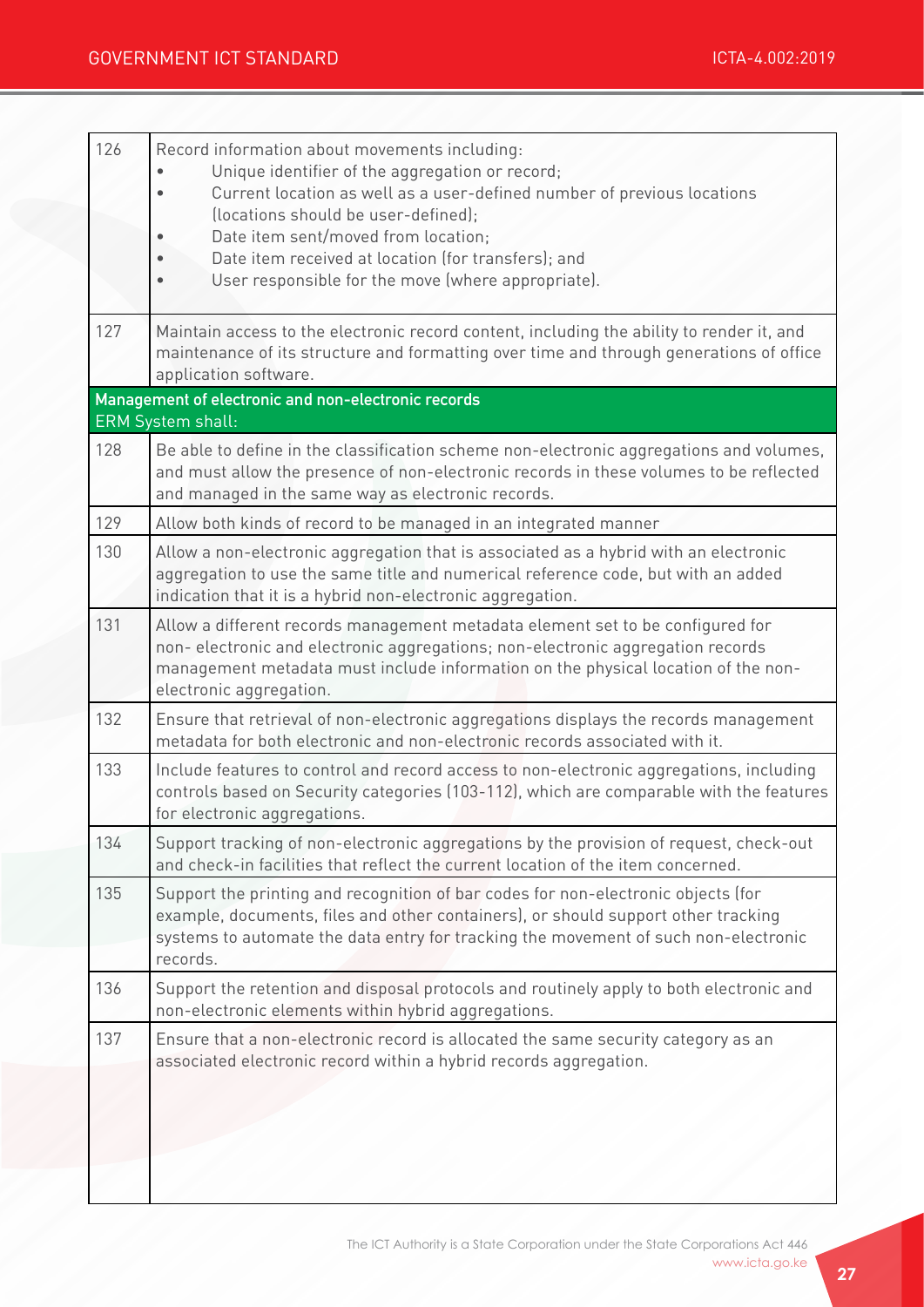|     | <b>Disposal</b><br>ERM System shall:                                                                                                                                                                                                                                                                                                                                                                                                                                                                                                                                                                                                                                                                                                                                                         |  |
|-----|----------------------------------------------------------------------------------------------------------------------------------------------------------------------------------------------------------------------------------------------------------------------------------------------------------------------------------------------------------------------------------------------------------------------------------------------------------------------------------------------------------------------------------------------------------------------------------------------------------------------------------------------------------------------------------------------------------------------------------------------------------------------------------------------|--|
| 138 | Provide a function that:<br>Specifies disposal authorities;<br>Automates reporting and destruction actions;<br>Disposes of compound records as a single action; and<br>Provides integrated facilities for exporting records and records management<br>metadata.                                                                                                                                                                                                                                                                                                                                                                                                                                                                                                                              |  |
| 139 | Be able to restrict the setting up and changing of disposal authorities to the<br>administrator only.                                                                                                                                                                                                                                                                                                                                                                                                                                                                                                                                                                                                                                                                                        |  |
| 140 | Allow the administrator to define and store a set of customised standard disposal<br>authorities.                                                                                                                                                                                                                                                                                                                                                                                                                                                                                                                                                                                                                                                                                            |  |
| 141 | Support retention periods from a minimum of one month to an indefinite period.                                                                                                                                                                                                                                                                                                                                                                                                                                                                                                                                                                                                                                                                                                               |  |
| 142 | Be capable of assigning a disposal authority to any aggregation or record type                                                                                                                                                                                                                                                                                                                                                                                                                                                                                                                                                                                                                                                                                                               |  |
| 143 | By default, ensure that every record in an aggregation is governed by the disposal<br>authority(s) associated with that aggregation.                                                                                                                                                                                                                                                                                                                                                                                                                                                                                                                                                                                                                                                         |  |
| 144 | Include a disposal action, agency retention period and trigger in the (metadata) record<br>for the decision for each disposal authority.                                                                                                                                                                                                                                                                                                                                                                                                                                                                                                                                                                                                                                                     |  |
| 145 | For each aggregation:<br>automatically track retention periods that have been allocated to the<br>aggregation; and<br>Initiate the disposal process by prompting the administrator to consider and,<br>where appropriate approve and execute, disposal action when disposal is due.                                                                                                                                                                                                                                                                                                                                                                                                                                                                                                          |  |
| 146 | Allow at least the following decisions for each disposal authority:<br>Retain indefinitely;<br>Present for review at a future date;<br>$\bullet$<br>Destroy at a future date; and<br>Transfer at a future date.                                                                                                                                                                                                                                                                                                                                                                                                                                                                                                                                                                              |  |
| 147 | Allow retention periods for each disposal authority to be specified at a future date, with<br>the date able to be set in at least the following ways:<br>Passage of a given period of time after the aggregation is opened;<br>Passage of a given period of time after the aggregation is closed;<br>Passage of a given period of time since the most recent record has been<br>assigned to the aggregation;<br>Passage of a given period of time after a specific event (event to be identified<br>in the schedule, and will be notified to the electronic records management<br>system by the administrator, rather than being detected automatically by the<br>electronic records management system); and<br>Specified as 'indefinite' to indicate long-term preservation of the records. |  |
| 148 | Enable a disposal authority to be assigned to an aggregation that over-rides the disposal<br>authority assigned to its 'parent' aggregation                                                                                                                                                                                                                                                                                                                                                                                                                                                                                                                                                                                                                                                  |  |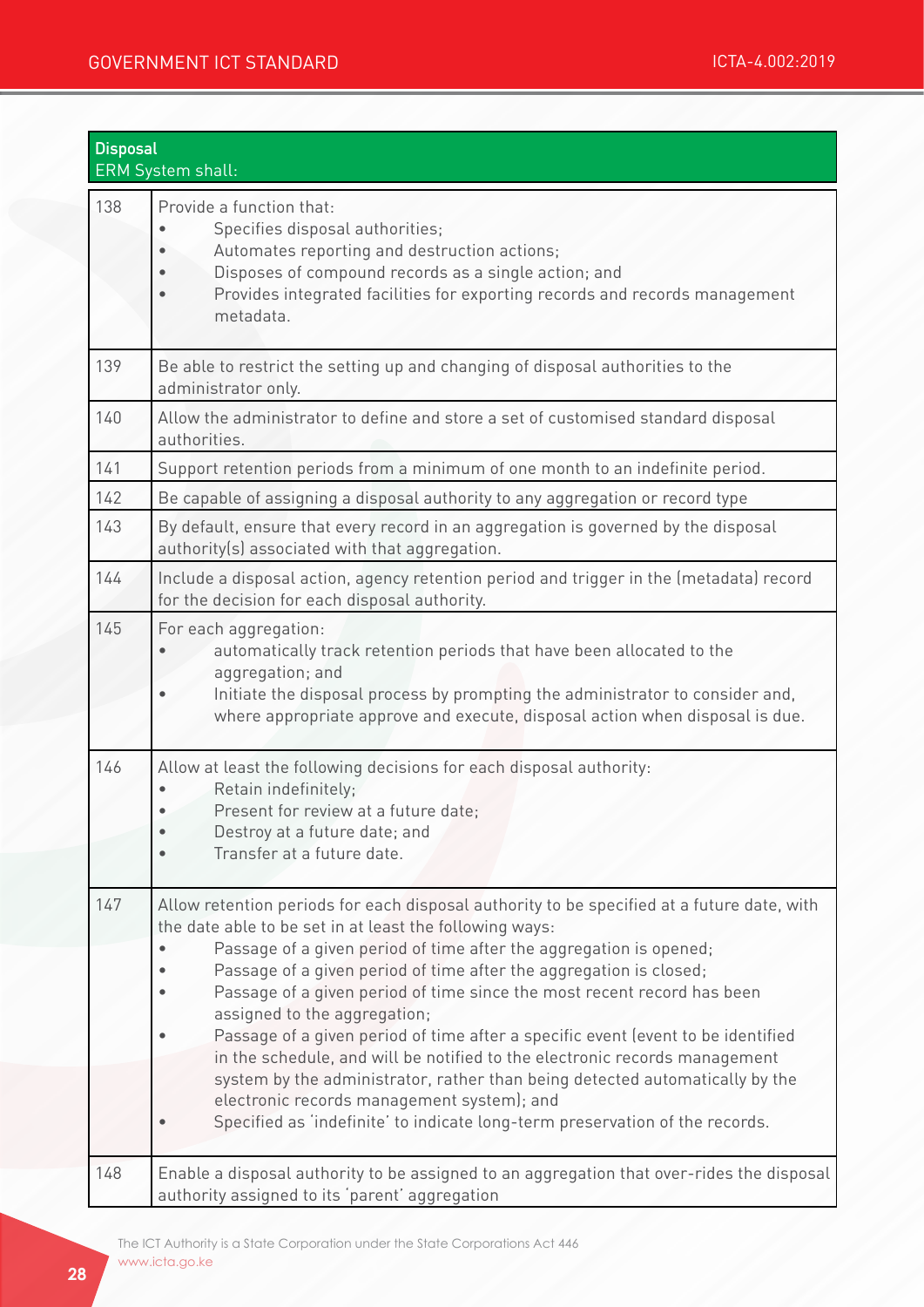| 149 | Allow the administrator to amend any disposal authority allocated to any aggregation at<br>any point in the life of that aggregation.                                                                                                                                                                                                                                                                                                                                                                                                                                                                                                                                                                                                                                                                                                                                                                                                                                                         |
|-----|-----------------------------------------------------------------------------------------------------------------------------------------------------------------------------------------------------------------------------------------------------------------------------------------------------------------------------------------------------------------------------------------------------------------------------------------------------------------------------------------------------------------------------------------------------------------------------------------------------------------------------------------------------------------------------------------------------------------------------------------------------------------------------------------------------------------------------------------------------------------------------------------------------------------------------------------------------------------------------------------------|
| 150 | Allow the administrator to change the authority(s) associated with an aggregation at any<br>time.                                                                                                                                                                                                                                                                                                                                                                                                                                                                                                                                                                                                                                                                                                                                                                                                                                                                                             |
| 151 | Allow the definition of sets of processing rules that can be applied as an alerting facility<br>to specified aggregations prior to initiation of a disposal process.                                                                                                                                                                                                                                                                                                                                                                                                                                                                                                                                                                                                                                                                                                                                                                                                                          |
| 152 | Provide the option of allowing electronic records or aggregations that are being moved<br>between aggregations by the administrator to have the disposal authority of the new<br>aggregation, replacing the existing disposal authority(s) applying to these records.                                                                                                                                                                                                                                                                                                                                                                                                                                                                                                                                                                                                                                                                                                                         |
| 153 | Allow the administrator to delete aggregations, volumes and records                                                                                                                                                                                                                                                                                                                                                                                                                                                                                                                                                                                                                                                                                                                                                                                                                                                                                                                           |
| 154 | When executing disposal authorities, the electronic records management system must<br>be able to:<br>Produce an exception report for the administrator;<br>Delete the entire contents of an aggregation or volume when it is deleted;<br>Prompt the administrator to enter a reason for the action;<br>Ensure that no items are deleted if their deletion would result in a change to<br>another record (for example, if a document forms a part of two records - see<br>Section 3.1.3: Aggregation of electronic records - one of which is being deleted);<br>Inform the administrator of any links from another aggregation or record to an<br>aggregation or volume, that is about to be deleted, and request confirmation<br>before completing the deletion;<br>Alert the administrators to any conflicts, for example, items that are linked to<br>more than one disposal action involving pointers; and<br>Maintain complete integrity of the records management metadata at all times. |
| 155 | Automatically track all retention periods specified in these disposal authorities, and<br>initiate the disposal process once the last of all these retention dates is reached.                                                                                                                                                                                                                                                                                                                                                                                                                                                                                                                                                                                                                                                                                                                                                                                                                |
| 156 | Allow the administrator to manually or automatically lock or freeze records disposition<br>processes (freeze for litigation or legal discovery purposes, Freedom of Information<br>purposes, etc.).                                                                                                                                                                                                                                                                                                                                                                                                                                                                                                                                                                                                                                                                                                                                                                                           |
| 157 | Record any deletion or disposal action comprehensively in the process metadata.                                                                                                                                                                                                                                                                                                                                                                                                                                                                                                                                                                                                                                                                                                                                                                                                                                                                                                               |
| 158 | Automatically record and report all disposal actions to the administrator.                                                                                                                                                                                                                                                                                                                                                                                                                                                                                                                                                                                                                                                                                                                                                                                                                                                                                                                    |
| 159 | Support the review process by presenting electronic aggregations to be reviewed, with<br>their records management metadata and disposal authority information, in a manner<br>that allows the reviewer to browse the contents of the aggregation and/or records<br>management metadata efficiently.                                                                                                                                                                                                                                                                                                                                                                                                                                                                                                                                                                                                                                                                                           |
| 160 | Allow the reviewer to take at least any one of the following actions for each aggregation<br>during review:<br>Mark the aggregation for destruction;<br>Mark the aggregation for transfer;<br>Mark the aggregation for indefinite hold, for example, pending litigation; and<br>Change the disposal authority (or assign a different schedule) so that the<br>aggregation is retained and re-reviewed at a later date, as defined in this section.                                                                                                                                                                                                                                                                                                                                                                                                                                                                                                                                            |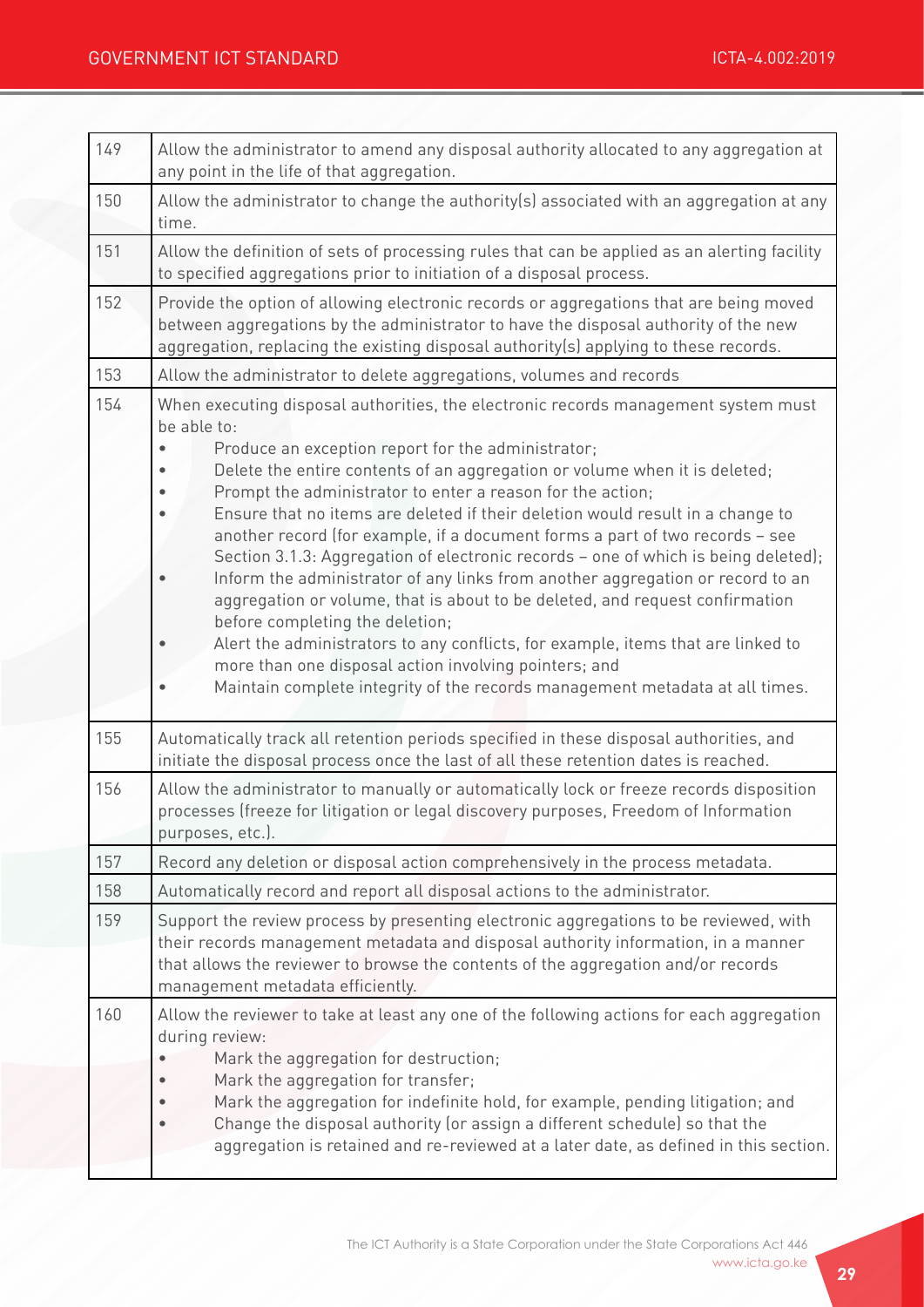| 161 | Allow the reviewer to enter comments into the aggregation's records management<br>metadata to record the reasons for the review decisions.                                                                                                                                                                                                                                                                                                                                                                                                                                                                                                     |
|-----|------------------------------------------------------------------------------------------------------------------------------------------------------------------------------------------------------------------------------------------------------------------------------------------------------------------------------------------------------------------------------------------------------------------------------------------------------------------------------------------------------------------------------------------------------------------------------------------------------------------------------------------------|
| 162 | Alert the administrator to aggregations due for disposal before implementing disposal<br>actions, and on confirmation from the administrator must be capable of initiating the<br>disposal actions specified in this section.                                                                                                                                                                                                                                                                                                                                                                                                                  |
| 163 | Store in the metadata all decisions taken by the reviewer during reviews.                                                                                                                                                                                                                                                                                                                                                                                                                                                                                                                                                                      |
| 164 | Produce a disposal authority report for the administrator that identifies all disposal<br>authorities that are due to be applied in a specified time period, and provide quantitative<br>reports on the quantity and types of records covered.                                                                                                                                                                                                                                                                                                                                                                                                 |
| 165 | Be able to specify the frequency of a disposal authority report, the information reported<br>and highlight exceptions such as overdue disposal.                                                                                                                                                                                                                                                                                                                                                                                                                                                                                                |
| 166 | Alert the administrator if an electronic aggregation that is due for destruction is referred<br>to in a link from another aggregation and pause the destruction process to allow the<br>following remedial action to be taken:<br>Confirmation by the administrator to proceed with or cancel the process; and<br>Generation of a report detailing the aggregation or record(s) concerned and all<br>references or links for which it is a destination.                                                                                                                                                                                        |
| 167 | Support reporting and analysis tools for the management of retention and disposal<br>authorities by the administrator, including the ability to:<br>List all disposal authorities;<br>List all electronic aggregations to which a specified disposal authority is<br>assigned;<br>List the disposal authority(s) applied to all aggregations below a specified point in<br>the hierarchy of the classification scheme;<br>Identify, compare and review disposal authorities (including their contents) across<br>the classification scheme; and<br>Identify formal contradictions in disposal authorities across the classification<br>scheme. |
| 168 | Provide, or support the ability to interface with, a workflow facility to support the<br>scheduling, review and export/transfer process by tracking:<br>Progress/status of the review, such as awaiting or in-progress, details of reviewer<br>and date;<br>Records awaiting disposal as a result of a review decision; and<br>Progress of the transfer process.                                                                                                                                                                                                                                                                               |
| 169 | Be able to accumulate statistics of review decisions in a given period and provide tabular<br>and graphic reports on the activity.                                                                                                                                                                                                                                                                                                                                                                                                                                                                                                             |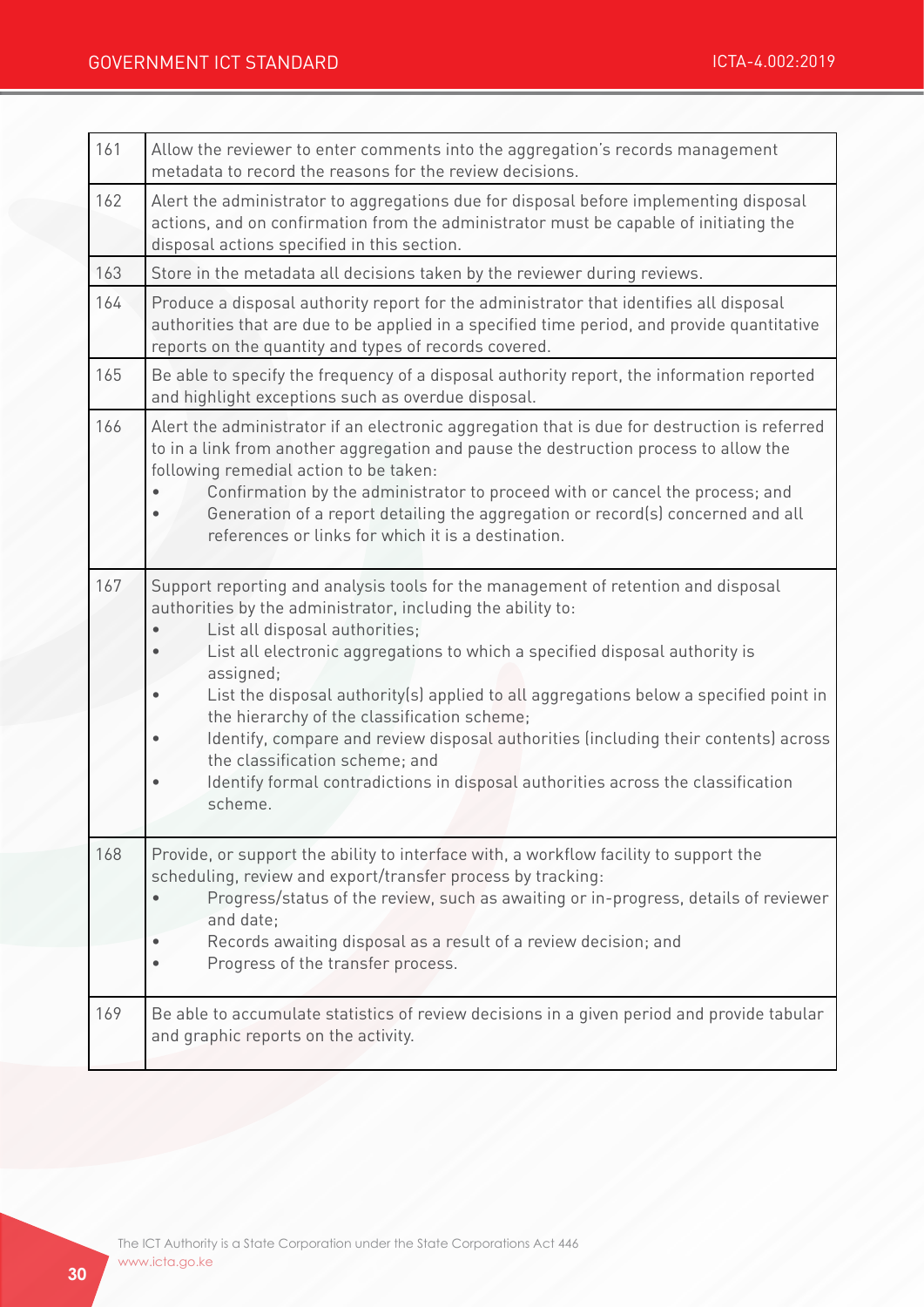| Migration, export and destruction<br>ERM System shall: |                                                                                                                                                                                                                                                                                                                                                                                                                                                                                                                                             |
|--------------------------------------------------------|---------------------------------------------------------------------------------------------------------------------------------------------------------------------------------------------------------------------------------------------------------------------------------------------------------------------------------------------------------------------------------------------------------------------------------------------------------------------------------------------------------------------------------------------|
| 170                                                    | Provide a well-managed process to transfer records to another system or to a third party<br>organisation and support migration processes.                                                                                                                                                                                                                                                                                                                                                                                                   |
| 171                                                    | Include all aggregations, volumes, records and associated metadata within aggregations<br>whenever an electronic records management system transfers any aggregation or<br>volume.                                                                                                                                                                                                                                                                                                                                                          |
| 172                                                    | Be able to transfer or export an aggregation (at any level) in one sequence of operations<br>so that:<br>The content and structure of its electronic records are not degraded;<br>All components of an electronic record (when the record consists of more than<br>one component) are exported as an integral unit including any technical<br>protection measures;<br>All links between the record and its records management metadata are retained;<br>and<br>All links between electronic records, volumes and aggregations are retained. |
| 173                                                    | Be able to include a copy of the entire metadata set associated with the records and<br>aggregations that are transferred or exported from an electronic records management<br>system.                                                                                                                                                                                                                                                                                                                                                      |
| 174                                                    | Produce a report detailing any failure during a transfer, export or destruction. The<br>report must identify any records destined for transfer that have generated processing<br>errors, and any aggregations or records that are not successfully transferred, exported<br>or destroyed.                                                                                                                                                                                                                                                   |
| 175                                                    | Retain copies of all electronic aggregations and their records that have been<br>transferred, at least until such time as a successful transfer is confirmed.                                                                                                                                                                                                                                                                                                                                                                               |
| 176                                                    | Be able to continue to manage records and aggregations that have been exported from<br>the electronic records management system to other forms of storage media.                                                                                                                                                                                                                                                                                                                                                                            |
| 177                                                    | Have the ability to retain records management metadata for records and aggregations<br>that have been destroyed or transferred.                                                                                                                                                                                                                                                                                                                                                                                                             |
| 178                                                    | Allow the administrator to specify a subset of aggregation records management<br>metadata that will be retained for aggregations which are destroyed, transferred out or<br>moved offline.                                                                                                                                                                                                                                                                                                                                                  |
| 179                                                    | Enable the total destruction of records (whether identified by class or individually) stored<br>on re-writable media by completely obliterating them so that they cannot be restored<br>through specialist data recovery facilities.                                                                                                                                                                                                                                                                                                        |
| 180                                                    | Provide a utility or conversion tool to support the conversion of records marked for<br>transfer or export into a specified file transfer or export format.                                                                                                                                                                                                                                                                                                                                                                                 |
| 181                                                    | Provide the ability to add user-defined records management metadata elements<br>required for archival management purposes to electronic aggregations selected for<br>transfer.                                                                                                                                                                                                                                                                                                                                                              |
| 182                                                    | Provide the ability to sort electronic aggregations selected for transfer into ordered lists<br>according to user-selected records management metadata elements.                                                                                                                                                                                                                                                                                                                                                                            |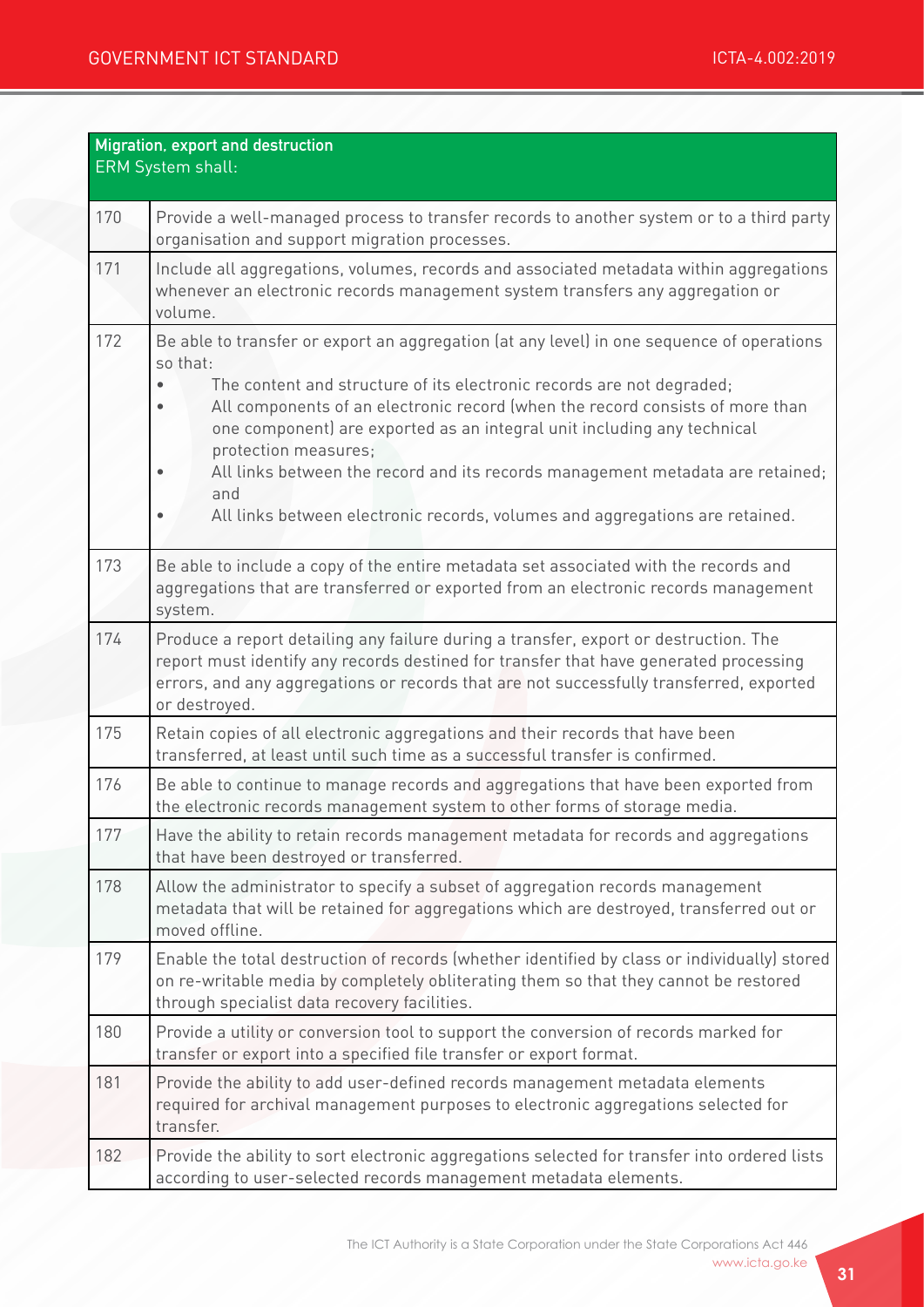| 183 | Require the administrator to confirm that the non-electronic part of the same<br>aggregations has been transferred, exported or destroyed before transferring, exporting<br>or destroying the electronic part.                                                                                                                                                                               |
|-----|----------------------------------------------------------------------------------------------------------------------------------------------------------------------------------------------------------------------------------------------------------------------------------------------------------------------------------------------------------------------------------------------|
|     | Retention and disposal of electronic and non-electronic records                                                                                                                                                                                                                                                                                                                              |
|     | ERM System shall:                                                                                                                                                                                                                                                                                                                                                                            |
| 184 | Support the allocation of disposal authorities to every non-electronic aggregation in<br>the classification scheme. The authorities must function consistently for electronic and<br>non-electronic aggregations, notifying the administrator when the disposal date is<br>reached, but taking account of the different processes for disposing of electronic and<br>non-electronic records. |
| 185 | Support the application of the same disposal authority to both the electronic and non-<br>electronic aggregations that make up a hybrid aggregation.                                                                                                                                                                                                                                         |
| 186 | Be able to apply any review decision made on a hybrid electronic aggregation to a non-<br>electronic aggregation with which it is associated.                                                                                                                                                                                                                                                |
| 187 | Alert the administrator to the existence and location of any hybrid non-electronic<br>aggregation associated with a hybrid electronic aggregation that is to be exported or<br>transferred.                                                                                                                                                                                                  |
| 188 | Be able to record in the metadata all changes made to records management metadata<br>references to non-electronic or hybrid aggregations and records.                                                                                                                                                                                                                                        |
| 189 | Be capable of offering check-out and check-in facilities for non-electronic aggregations<br>profiled in the system, in particular enabling the ability to record a specific user or<br>location to which a non-electronic aggregation is checked out, and to display this<br>information if the non-electronic aggregation is requested by another user.                                     |
| 190 | Be capable of offering a request facility for non-electronic records profiled in the hybrid<br>aggregation system, enabling a user to enter a date that the non-electronic element is<br>required and generating a consequent message for transmission to the current holder of<br>that non-electronic aggregation or the administrator, according to configuration.                         |
| 191 | Be able to export and transfer records management metadata of non-electronic records<br>and aggregations.                                                                                                                                                                                                                                                                                    |
| 192 | Support the application of a review decision taken on a group of aggregations to<br>any non-electronic aggregations within that group, by notifying the administrator of<br>necessary actions to be taken on the non-electronic aggregations.                                                                                                                                                |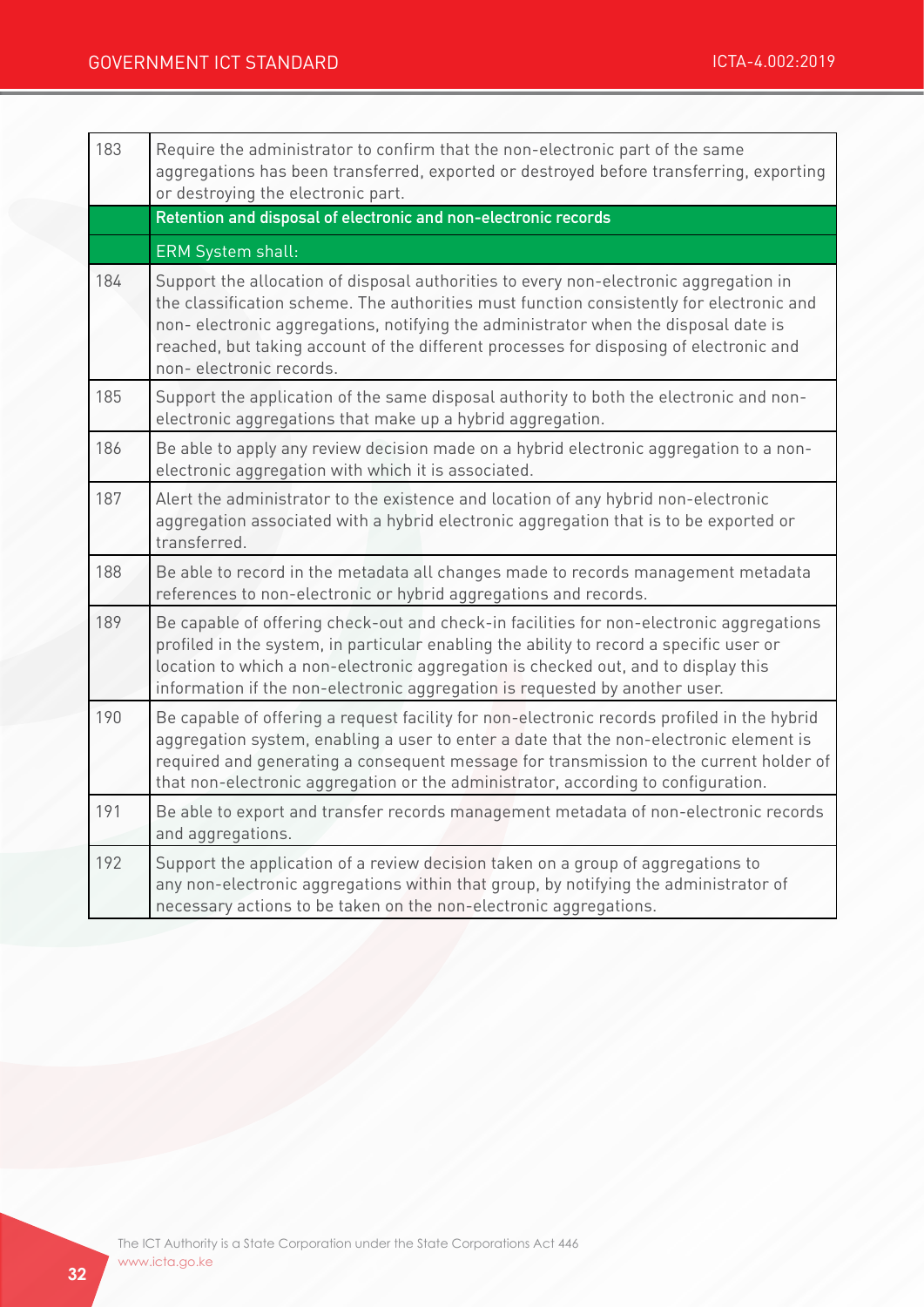#### A.3 Dissemination of E-Records

|     | <b>Search and retrieval</b><br><b>ERM System shall:</b>                                                                                                                                                                                                                                             |
|-----|-----------------------------------------------------------------------------------------------------------------------------------------------------------------------------------------------------------------------------------------------------------------------------------------------------|
| 193 | Provide a flexible range of functions that operate on the metadata related to every level<br>of aggregation and on the contents of the records through user-defined parameters for<br>the purpose of locating, accessing and retrieving individual records or groups of records<br>and/or metadata. |
| 194 | Allow all record, volume and aggregation records management metadata to be<br>searchable.                                                                                                                                                                                                           |
| 195 | Allow the text contents of records (where they exist) to be searchable                                                                                                                                                                                                                              |
| 196 | Allow the user to set up a single search request with combinations of records<br>management metadata and/or record content.                                                                                                                                                                         |
| 197 | Allow administrators to configure and change the search fields to:<br>Specify any element of record, volume and aggregation records management<br>metadata, and optionally full record content, as search fields; and<br>Change the search field configuration.                                     |
| 198 | Provide searching tools for:<br>Free-text searching of combinations of record and aggregation records<br>management metadata elements and record content; and<br>Boolean searching of records management metadata elements (see also<br>Requirement 219).                                           |
| 199 | Provide for 'wild card' searching of records management metadata that allows for<br>forward, backward and embedded expansion.                                                                                                                                                                       |
| 200 | Allow searching within a single aggregation or across more than one aggregation.                                                                                                                                                                                                                    |
| 201 | Be able to search for, retrieve and display all the records and records management<br>metadata relating to an electronic aggregation, or volume, as a single unit.                                                                                                                                  |
| 202 | Be able to search for, retrieve and render an electronic aggregation by all implemented<br>naming principles, including:<br>Name; and<br>Identifier (classification code).                                                                                                                          |
| 203 | Display the total number of search results on a user's screen and must allow the user to<br>then display the results list, or refine the search criteria and issue another request.                                                                                                                 |
| 204 | Allow records and aggregations featured in the search results list to be selected, then<br>opened (subject to access controls) by a single click or keystroke.                                                                                                                                      |
| 205 | Allow users to retrieve aggregations and records directly through the use of a unique<br>identifier.                                                                                                                                                                                                |
| 206 | Never allow a search or retrieval function to reveal to a user any information (records<br>management metadata or record content) that the access and security settings are<br>intended to hide from that user.                                                                                     |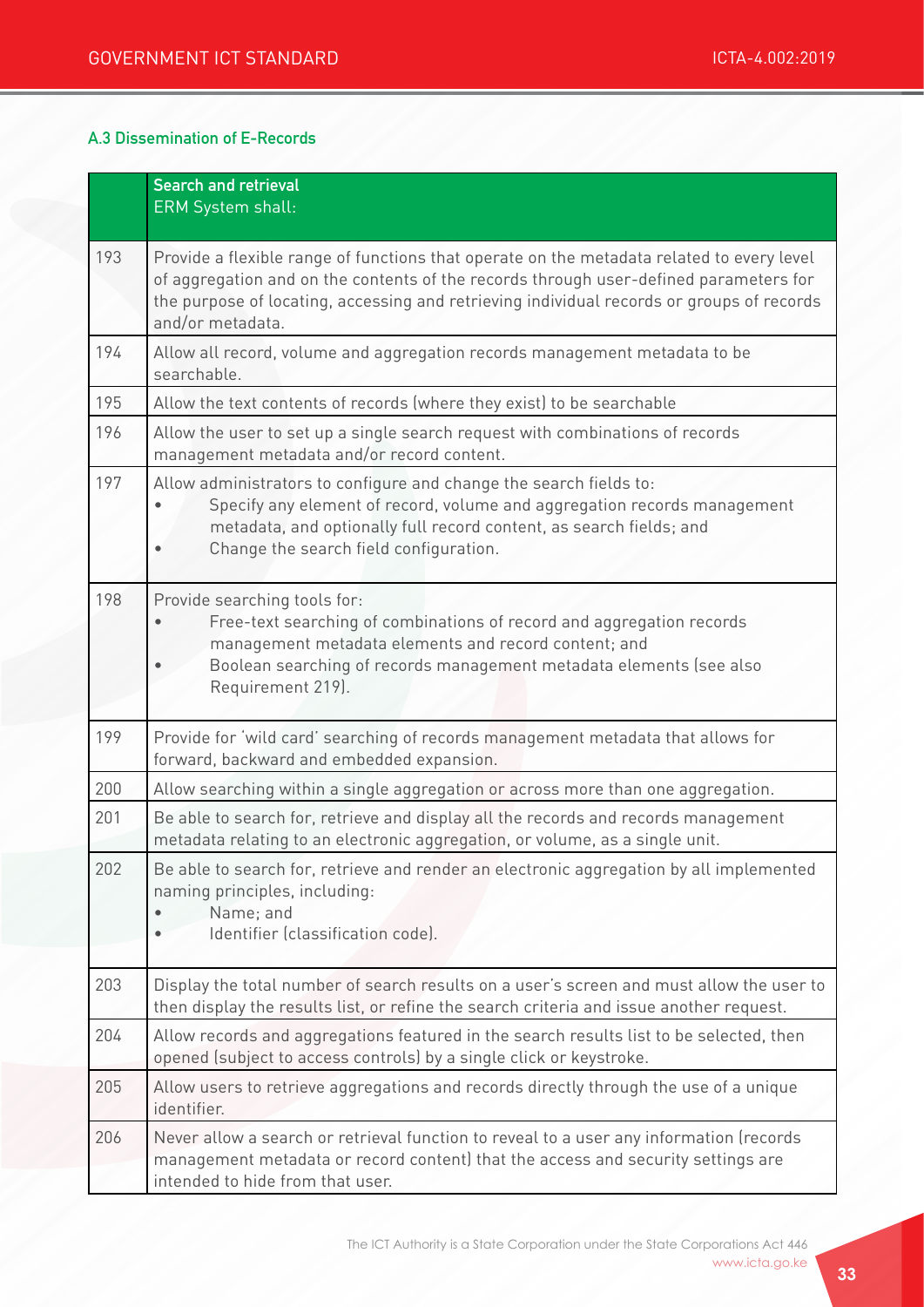| 207 | Have integrated search facilities for all levels of the classification scheme                                                                                                                                                                                                                                                                                    |
|-----|------------------------------------------------------------------------------------------------------------------------------------------------------------------------------------------------------------------------------------------------------------------------------------------------------------------------------------------------------------------|
| 208 | Provide free-text and records management metadata searches in an integrated and<br>consistent manner.                                                                                                                                                                                                                                                            |
| 209 | Present seamless functionality when searching across electronic, non-electronic and<br>hybrid aggregations.                                                                                                                                                                                                                                                      |
| 210 | Allow users to save and re-use queries.                                                                                                                                                                                                                                                                                                                          |
| 211 | Allow users who are viewing or working with a record or aggregation, whether as the<br>result of a search or otherwise, to see the record within the classification or aggregation<br>hierarchy easily and without leaving or closing the record.                                                                                                                |
| 212 | Allow users to refine (that is, narrow) searches                                                                                                                                                                                                                                                                                                                 |
| 213 | Provide a browsing mechanism that enables graphical or other display browsing<br>techniques at any level of aggregation (this applies to where a graphical user interface is<br>employed)                                                                                                                                                                        |
|     | Rendering: displaying records<br>ERM System shall:                                                                                                                                                                                                                                                                                                               |
| 214 | Render or download records that the search request has retrieved                                                                                                                                                                                                                                                                                                 |
| 215 | Render records that the search request has retrieved without loading the associated<br>application software                                                                                                                                                                                                                                                      |
| 216 | Be able to render all the types of electronic records specified by the organisation in a<br>manner that preserves the information in the records (for example, all the features of<br>visual presentation and layout produced by the generating application package), and<br>which renders all components of an electronic record in their original relationship |
|     | Rendering: printing<br><b>ERM System shall:</b>                                                                                                                                                                                                                                                                                                                  |
| 217 | Provide the user with flexible options for printing records and their relevant records<br>management metadata, including the ability to print a record(s) with records<br>management metadata specified by the user.                                                                                                                                             |
| 218 | Allow the printing of records management metadata for an aggregation.                                                                                                                                                                                                                                                                                            |
| 219 | Allow the user to be able to print out a summary list of selected records (for example,<br>the contents of an aggregation), consisting of a user-specified subset of records<br>management metadata elements (for example, Title, Author, Creation date) for each<br>record.                                                                                     |
| 220 | Allow the user to print the results list from all searches.                                                                                                                                                                                                                                                                                                      |
| 221 | Be able to print all the types of electronic records specified by the organisation. Printing<br>must preserve the layout produced by the generating application package(s) and include<br>all (printable) components of the electronic record.                                                                                                                   |
| 222 | Allow the administrator to specify that all printouts of records have selected records<br>management metadata elements appended to them, for example, title, registration<br>number, and date and security category.                                                                                                                                             |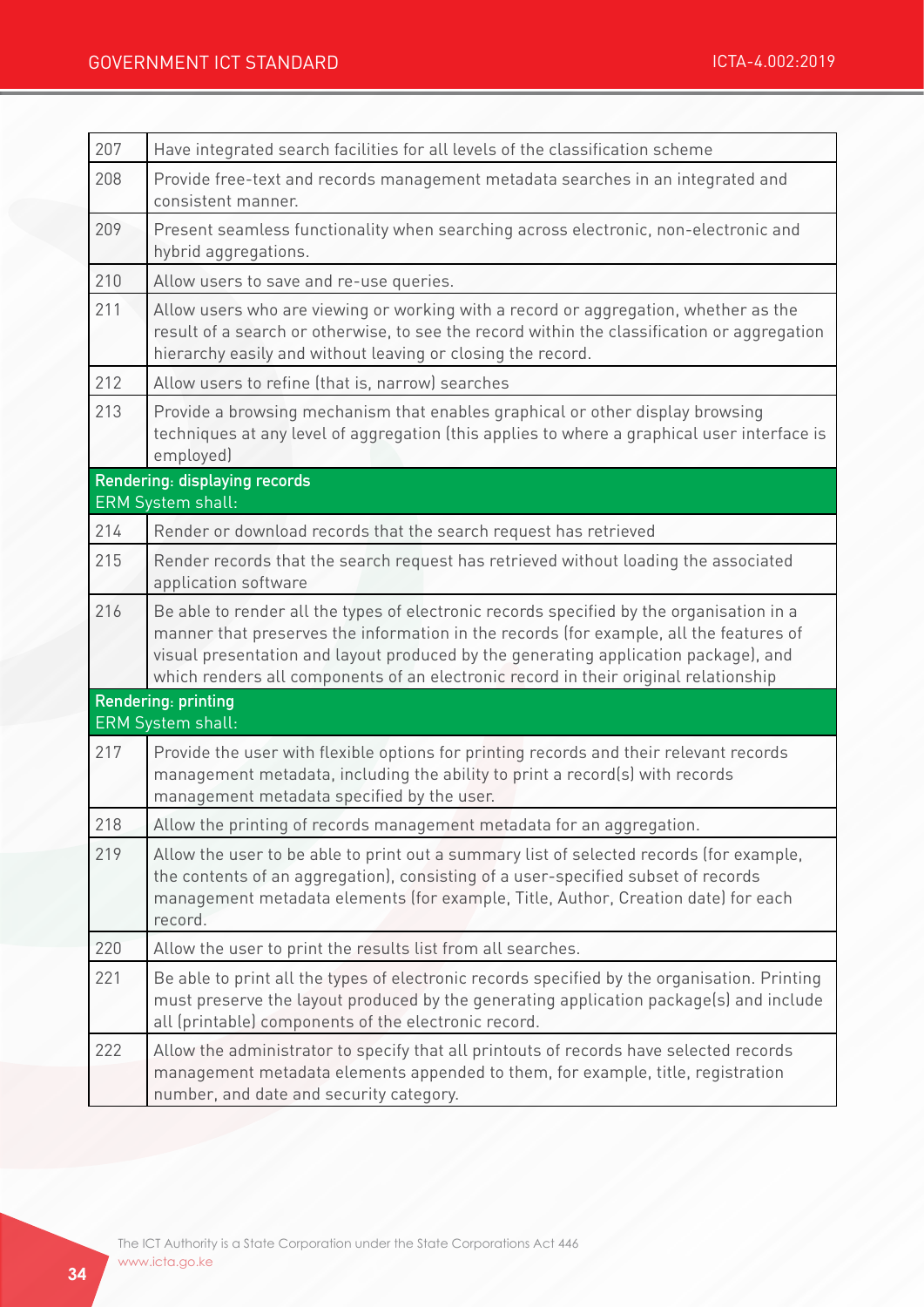| 223 | Allow the administrator to print:<br>The thesaurus, where a thesaurus exists within the system.<br>Any and all administrative parameters<br>Disposition authorities<br>The classification scheme<br>Metadata schema or element sets<br>The file list. (If the electronic records management system uses classification<br>schemes and thesauril |  |  |  |
|-----|-------------------------------------------------------------------------------------------------------------------------------------------------------------------------------------------------------------------------------------------------------------------------------------------------------------------------------------------------|--|--|--|
| 224 | Allow all records in an aggregation to be printed, in the sequence specified by the user,<br>in one operation.                                                                                                                                                                                                                                  |  |  |  |
|     | <b>Rendering: redacting records</b>                                                                                                                                                                                                                                                                                                             |  |  |  |
|     | <b>ERM System shall:</b>                                                                                                                                                                                                                                                                                                                        |  |  |  |
| 225 | Allow the administrator to take a copy of a record for the purposes of redaction.                                                                                                                                                                                                                                                               |  |  |  |
| 226 | Record the creation of extracts in the records management metadata, including at least<br>date, time, reason for creation and creator.                                                                                                                                                                                                          |  |  |  |
| 227 | Store in the metadata any change made in response to the requirements in this section.                                                                                                                                                                                                                                                          |  |  |  |
| 228 | Provide functionality for redacting (see Glossary at Appendix A) sensitive information<br>from the extract. If the electronic records management system does not directly provide<br>these facilities, it must allow for other software packages to do so.                                                                                      |  |  |  |
| 229 | Prompt the creator of an extract to assign it to an aggregation.                                                                                                                                                                                                                                                                                |  |  |  |
| 230 | Store a cross-reference to an extract in the same aggregation and volume as the<br>original record, even if that volume is closed.                                                                                                                                                                                                              |  |  |  |
|     | Rendering: non - printable records<br><b>ERM System shall:</b>                                                                                                                                                                                                                                                                                  |  |  |  |
| 231 | Include features for rendering those records that cannot be meaningfully printed (for<br>example audio, visual and database files) to an appropriate output device                                                                                                                                                                              |  |  |  |
|     | Rendering: Re-purposing content<br><b>ERM</b> System shall:                                                                                                                                                                                                                                                                                     |  |  |  |
| 232 | Allow the re-use or re-purposing of content.                                                                                                                                                                                                                                                                                                    |  |  |  |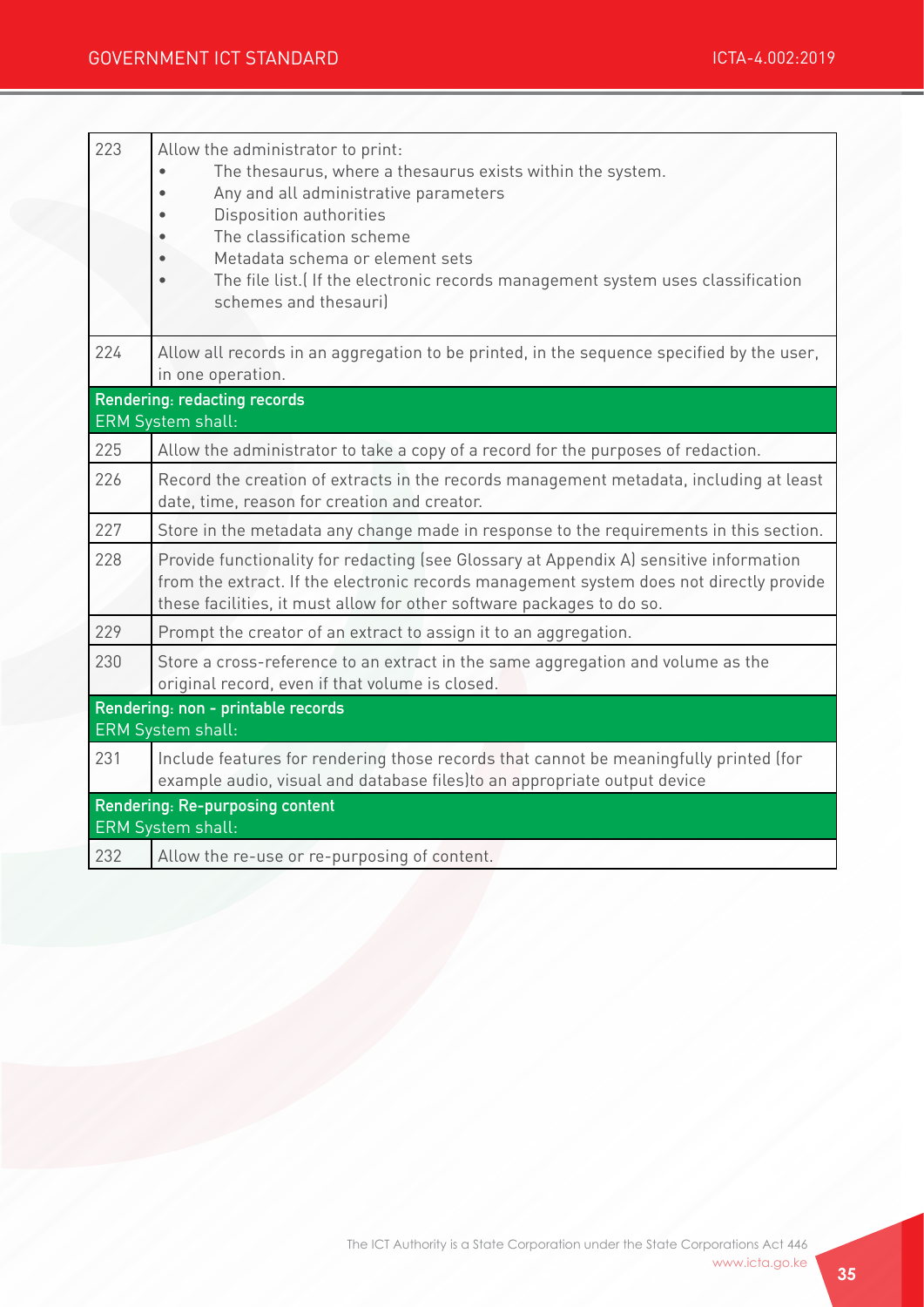#### A.4. ADMINISTRATION OF E-RECORDS

| <b>Administrator Functions</b><br><b>ERM System shall:</b> |                                                                                                                                                                                                                                                                                                                                                                                                                                                                                                  |  |  |  |
|------------------------------------------------------------|--------------------------------------------------------------------------------------------------------------------------------------------------------------------------------------------------------------------------------------------------------------------------------------------------------------------------------------------------------------------------------------------------------------------------------------------------------------------------------------------------|--|--|--|
| 233                                                        | Allow the system administrator to retrieve, display and re-configure system parameters<br>and to re-allocate users and functions between user roles.                                                                                                                                                                                                                                                                                                                                             |  |  |  |
| 234                                                        | Provide back-up facilities so that records and their records management metadata can<br>be recreated using a combination of restored back-ups and metadata.                                                                                                                                                                                                                                                                                                                                      |  |  |  |
| 235                                                        | Provide recovery and rollback facilities in the case of system failure or update error, and<br>must notify the administrator of the results                                                                                                                                                                                                                                                                                                                                                      |  |  |  |
| 236                                                        | Monitor available storage space and notify the administrator when action is needed<br>because available space is at a low level or because it needs other administrative<br>attention.                                                                                                                                                                                                                                                                                                           |  |  |  |
| 237                                                        | Allow the records administrator to make bulk changes to the classification scheme,<br>ensuring all records management metadata and metadata data are handled correctly<br>and completely at all times, in order to make the following kinds of organisational<br>change:<br>Division of an organisational unit into two;<br>Combination of two organisational units into one;<br>Movement or re-naming of an organisational unit; and<br>Division of a whole organisation into two organisations |  |  |  |
| 238                                                        | Support the movement of users between organisational units.                                                                                                                                                                                                                                                                                                                                                                                                                                      |  |  |  |
| 239                                                        | Allow the definition of user roles, and must allow several users to be associated with<br>each role.                                                                                                                                                                                                                                                                                                                                                                                             |  |  |  |
| 240                                                        | Communicate any errors encountered in saving data to storage media.                                                                                                                                                                                                                                                                                                                                                                                                                              |  |  |  |
| Metadata administration<br><b>ERM System shall:</b>        |                                                                                                                                                                                                                                                                                                                                                                                                                                                                                                  |  |  |  |
| 241                                                        | Allow the records administrator to;<br>Create, define and delete metadata elements, including custom fields.<br>Apply and modify metadata schema rules, including semantic and syntactical<br>rules, encoding schemes and obligation status.                                                                                                                                                                                                                                                     |  |  |  |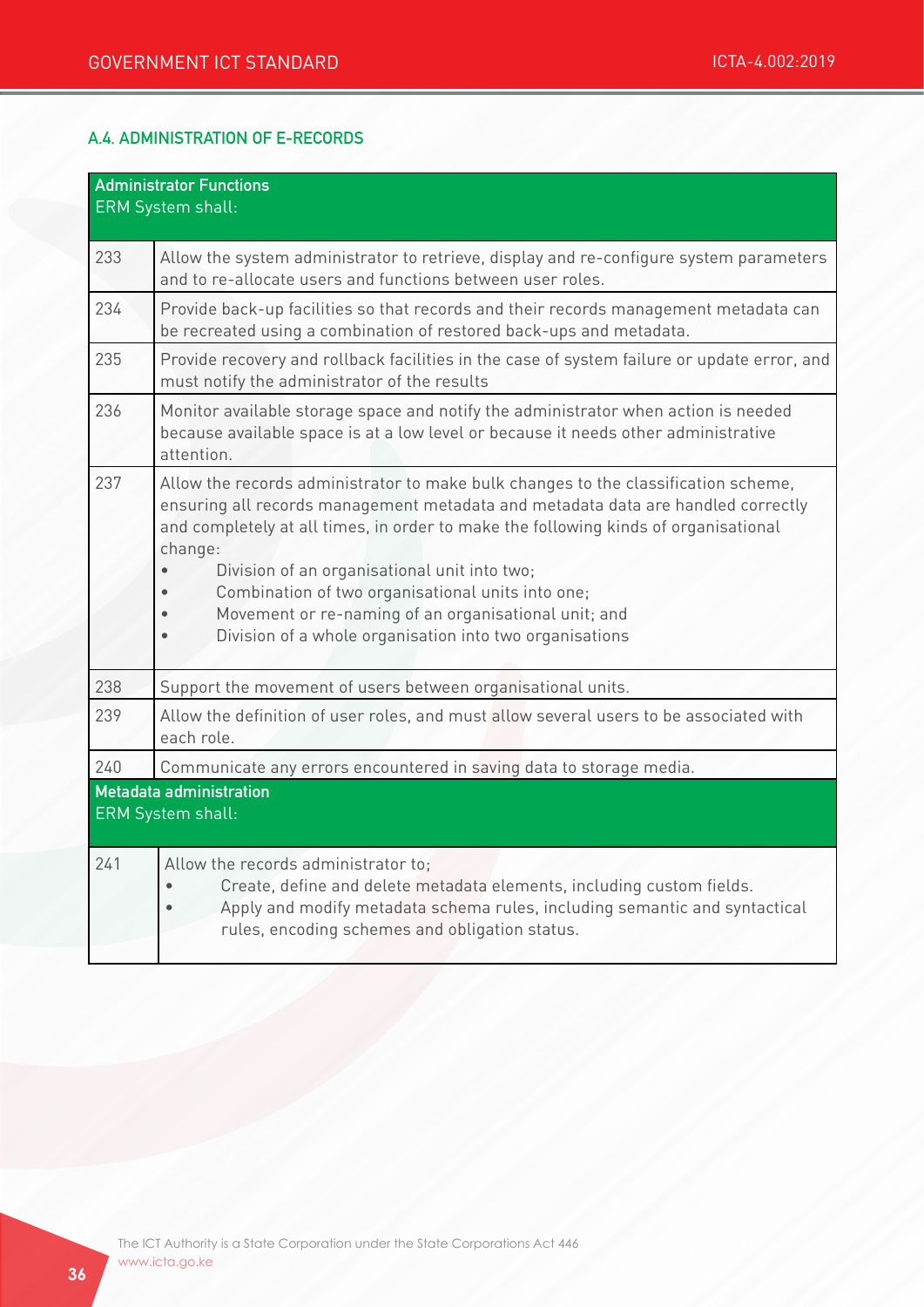| 242              | Allow the system administrator to configure the system to restrict the viewing or<br>modifying of metadata elements by group, functional role or user.                                                                                                                                                        |  |  |  |  |
|------------------|---------------------------------------------------------------------------------------------------------------------------------------------------------------------------------------------------------------------------------------------------------------------------------------------------------------|--|--|--|--|
| 243              | Document all metadata administration activities                                                                                                                                                                                                                                                               |  |  |  |  |
| <b>Reporting</b> | ERM System shall:                                                                                                                                                                                                                                                                                             |  |  |  |  |
| 244              | Provide flexible reporting facilities for the records administrator. They must include, at a<br>minimum, the ability to report the following:<br>Numbers of aggregations, volumes and records;<br>Transaction statistics for aggregations, volumes and records; and<br>Activity reports for individual users. |  |  |  |  |
| 245              | Allow the records administrator to report on metadata based on selected:<br>Aggregations;<br>Volumes;<br>Record objects;<br>Users;<br>Time periods; and<br>File formats and instances of each format.                                                                                                         |  |  |  |  |
| 246              | Be able to produce a report listing aggregations, structured to reflect the classification<br>scheme, for all or part of the classification scheme.                                                                                                                                                           |  |  |  |  |
| 247              | Allow the records administrator to request regular periodic reports and one-off reports.                                                                                                                                                                                                                      |  |  |  |  |
| 248              | Allow the records administrator to report on metadata based on selected:<br>Security categories;<br>User groups; and<br>Other records management metadata.                                                                                                                                                    |  |  |  |  |
| 249              | Include features for sorting and selecting report information                                                                                                                                                                                                                                                 |  |  |  |  |
| 250              | Include features for totalling and summarising report information.                                                                                                                                                                                                                                            |  |  |  |  |
| 251              | Allow the system administrator to restrict users' access to selected reports.                                                                                                                                                                                                                                 |  |  |  |  |
|                  | <b>Back-up and recovery</b><br>ERM System shall:                                                                                                                                                                                                                                                              |  |  |  |  |
| 252              | Provide automated back-up and recovery procedures.                                                                                                                                                                                                                                                            |  |  |  |  |
| 253              | Allow the system administrator to schedule back-up routines by:<br>Specifying the frequency of back-up; and<br>Allocating storage media, system or location for the back-up (for example,<br>offline storage, separate system, remote site).                                                                  |  |  |  |  |
| 254              | Allow only the administrator to restore from electronic records management system<br>back-ups. Full integrity of the data must be maintained after restoration.                                                                                                                                               |  |  |  |  |
| 255              | Allow only the administrator to roll-forward the electronic records management system<br>from a back-up to a more recent state, maintaining full integrity of the data.                                                                                                                                       |  |  |  |  |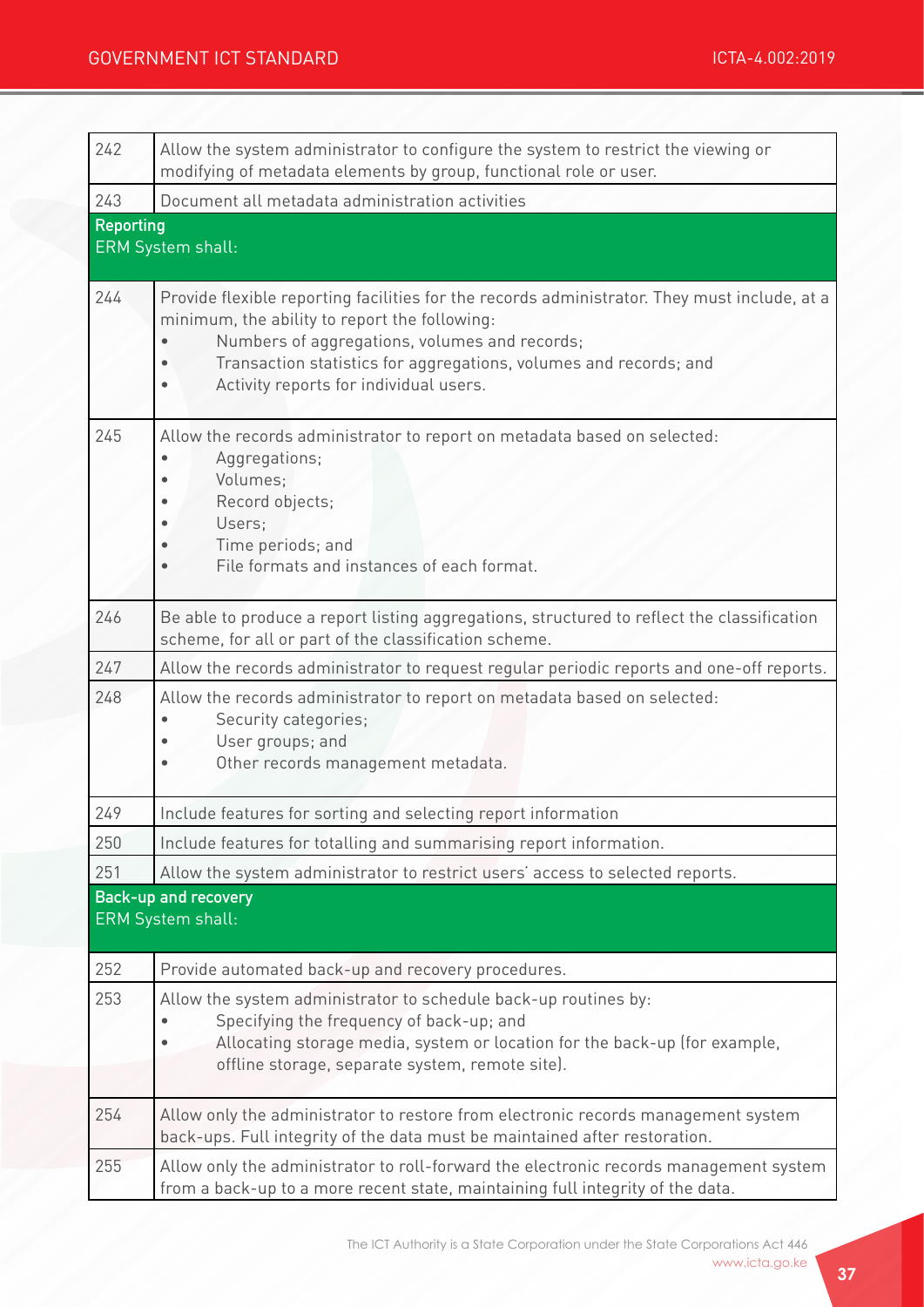| 256 | Allow users to indicate that selected records are considered to be 'vital records'  |  |  |  |
|-----|-------------------------------------------------------------------------------------|--|--|--|
| 257 | Be able to notify users whose updates may have been incompletely recovered, when    |  |  |  |
|     | they next use the system, that a potentially incomplete recovery has been executed. |  |  |  |

## ANNEX B: RECORDS MANAGEMENT COMMITTEE

This committee shall support and assist the MCDA information/record custodians and information service providers in adherence to E-Records Management Standard, and ensure adherence to established legal, statutory and regulatory requirements.

Advice the Accounting Officer on information and records management matters Ensure awareness, training, adoption and implementation of the ERM Standard Ensure development and implementation of information and records management policy, procedures and guidelines.

This committee shall oversee the management of records in an MCDA. The committee shall ensure that annual surveys and audits to determine the state of records management in the MCDA.

Also, the committee will be responsible of constituting any Task Force and or ad hoc committee herein mentioned.

The Committee shall have representation from ICT, Records, Finance, Administration and Supply Chain departments. Committee meetings will be convened at least once every quarter. The Committee shall interface with other relevant committees Shall have quarterly meetings and not less than 4 in a financial year.

## APPENDIX I

## CONFORMITY ASSESMENT CHECKLIST

| <b>Sub Topic</b> | <b>Details</b>                                                                                                                                                                                                                         | Rating     |           |               |
|------------------|----------------------------------------------------------------------------------------------------------------------------------------------------------------------------------------------------------------------------------------|------------|-----------|---------------|
|                  |                                                                                                                                                                                                                                        | <b>YES</b> | <b>NO</b> | $\frac{9}{6}$ |
| 6.1 General      | 6.1.2 MCDA maintains an electronic records<br>management policy.                                                                                                                                                                       |            |           |               |
|                  | MCDA provides training and adequate<br>6.1.3<br>support to ensure users understand and implement<br>ERM system procedures                                                                                                              |            |           |               |
|                  | 6.1.4 MCDA maintains clear procedures and<br>processes for the receipt, creation, processing,<br>and filing and disposition of e-records. Also, any<br>other documentation relevant to management of<br>e-records has been maintained. |            |           |               |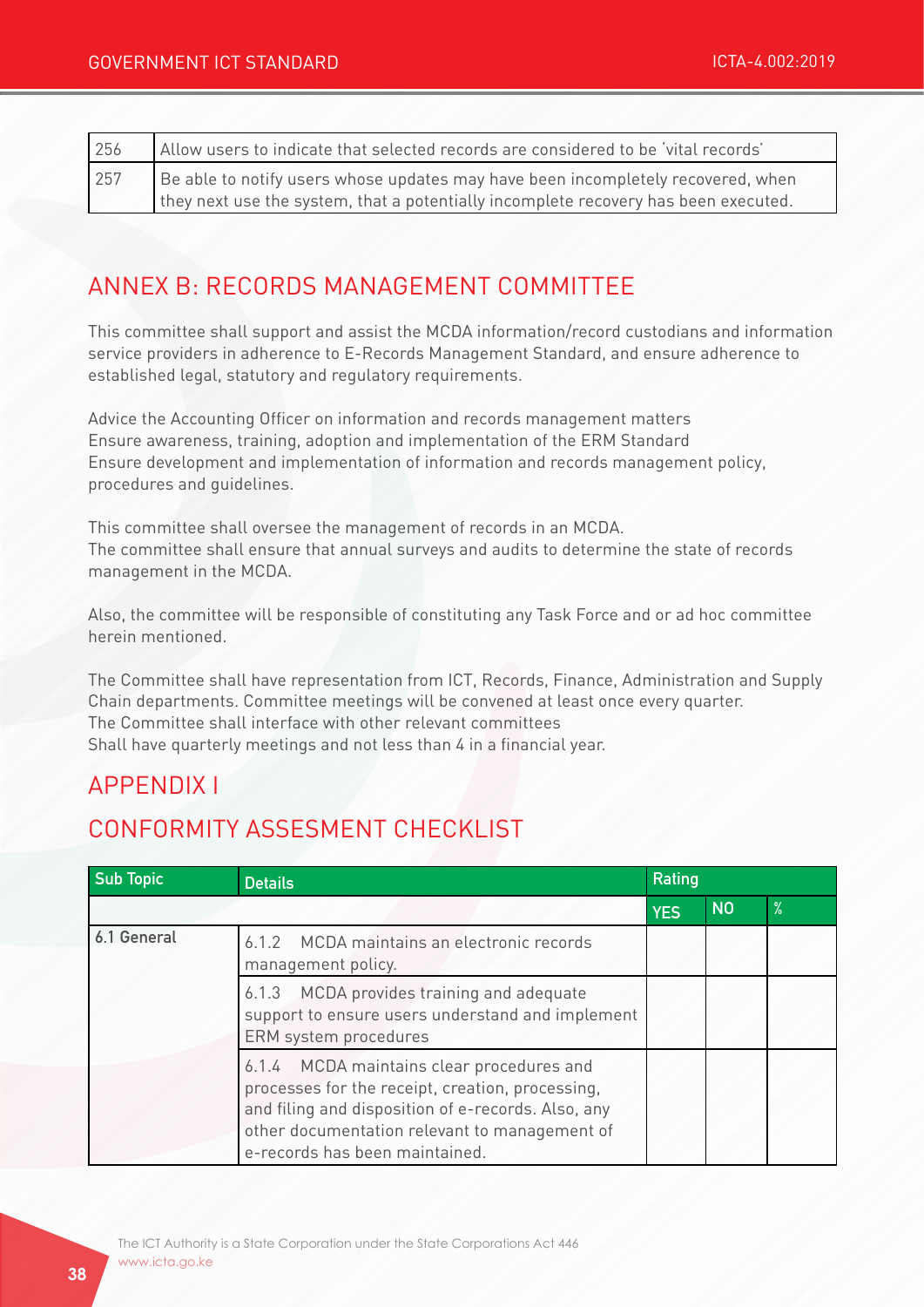|                                           | 6.1.5 The MCDA clearly defines the roles and<br>responsibilities of the human resource<br>managing e-records and ERMS.                                                                                                                                                                                                                               |  |  |
|-------------------------------------------|------------------------------------------------------------------------------------------------------------------------------------------------------------------------------------------------------------------------------------------------------------------------------------------------------------------------------------------------------|--|--|
|                                           | 6.1.6 Records are classified using the GoK<br>classification scheme - secret, top secret,<br>restricted, confidential                                                                                                                                                                                                                                |  |  |
| 6.2 Capturing of<br>e-records             | 6.2.1 MCDA designates a receiving device(s)<br>for e-records. This supports export, import or<br>migration of the records.                                                                                                                                                                                                                           |  |  |
|                                           | 6.2.1 MCDA designates a receiving device(s)<br>for e-records. This supports export, import or<br>migration of the records.                                                                                                                                                                                                                           |  |  |
| <b>6.3 Classification</b><br>and Indexing | 6.3.1 MCDA has established, implemented and<br>maintained a business classification scheme                                                                                                                                                                                                                                                           |  |  |
|                                           | 6.3.2 Records classification has been applied to<br>individual records, or at any level of<br>aggregation. E-records that are reclassified<br>during their retention period, the superseded<br>classification metadata have been retained.                                                                                                           |  |  |
|                                           | 6.3.3 Indexing metadata has been linked with<br>records at the point of capture, and/or added<br>as required throughout their existence                                                                                                                                                                                                              |  |  |
| <b>6.4 Access Control</b><br>and Storage  | 6.4.1 MCDA has:<br>(a) Defined the rights of access, permissions and<br>restrictions as applicable<br>(a) Defined roles and responsibilities of individuals<br>involved in e-records creation, maintenance, and<br>disposition<br>(b) Maintained physical and environmental security<br>controls<br>(c) Maintained logical access control mechanisms |  |  |
|                                           | 6.4.2 MCDA has deployed ERM system that has<br>controlled storage or filing systems that<br>maintain the integrity and accessibility of<br>e-records; and that allow all records, volumes<br>and aggregation records to be retrievable<br>through searching and navigation.                                                                          |  |  |
|                                           | 6.4.3 MCDA has maintained problem resolution<br>procedures including incident reporting and<br>response procedures                                                                                                                                                                                                                                   |  |  |
|                                           | 6.4.5 MCDA has maintained contingency plan that<br>has include but not limited to data backup,<br>disaster recovery and business continuity                                                                                                                                                                                                          |  |  |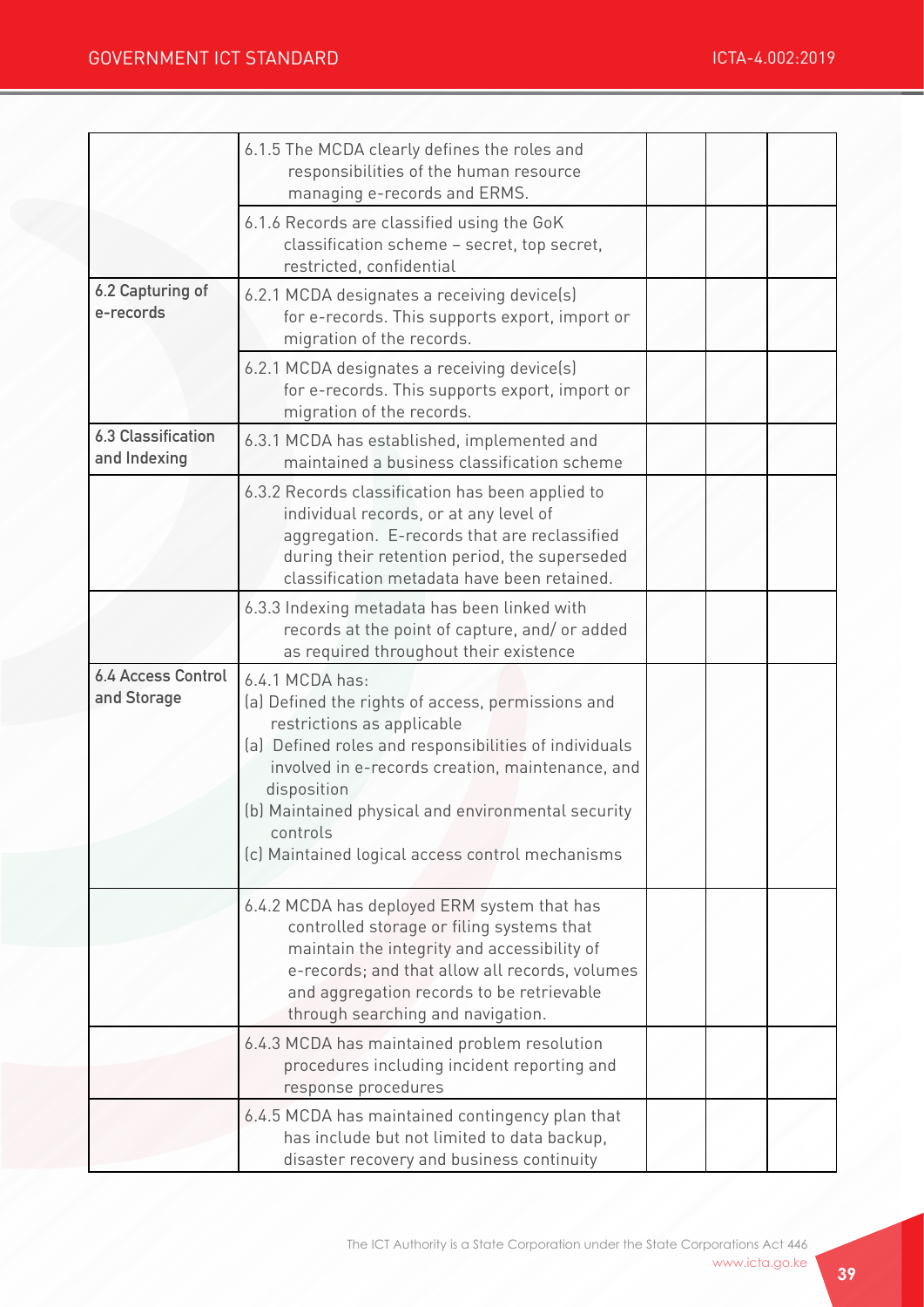| 6.5 Migration and<br><b>Conversion</b>      | 6.5.1 MCDA has a planned, documentation<br>and communication process of migration<br>and conversion between business and/or<br>records systems, including the<br>decommissioning of the system(s), or from<br>paper to digital formats (digitization), to<br>internal and external stakeholders.                                                                                                                                                                         |  |  |
|---------------------------------------------|--------------------------------------------------------------------------------------------------------------------------------------------------------------------------------------------------------------------------------------------------------------------------------------------------------------------------------------------------------------------------------------------------------------------------------------------------------------------------|--|--|
|                                             | 6.5.2 The disposition of source records following a<br>migration or conversion process is authorized.                                                                                                                                                                                                                                                                                                                                                                    |  |  |
|                                             | 6.5.3 During migration or conversion, all record<br>content and its associated metadata in the<br>originating system or format is retained<br>until the process is finished and the integrity<br>and reliability of the destination system or<br>format have been controlled and secured.                                                                                                                                                                                |  |  |
|                                             | 6.5.4 Migration or conversion processes are<br>audited, authorized or certified by an ad-hoc<br>committee (that may include internal and<br>external stakeholders).                                                                                                                                                                                                                                                                                                      |  |  |
| <b>6.6 Retention and</b><br><b>Disposal</b> | 6.6.1 MCDA has adopted and use records retention<br>and disposal schedules in compliance with the<br>laws especially;<br>(a) Public Archives and Documentation Service Act<br>Cap 19<br>(b) Records Disposal Act Cap 14                                                                                                                                                                                                                                                  |  |  |
|                                             | 6.6.2 MCDA ensures that electronic records<br>management systems use standard formats to<br>help reduce the rate of technological<br>obsolescence and the need for migration                                                                                                                                                                                                                                                                                             |  |  |
|                                             | 6.6.3 MCDA has put in place measures to ensure<br>continued usability of e-records during their<br>retention period. These measures may<br>include:<br>(a) Applying and maintaining appropriate and<br>persistent metadata about a record's technical<br>dependencies;<br>(b) Additional copies of records or converting them<br>into alternative formats;<br>(c) Migrating records;<br>(d) Retain documented information on routine<br>monitoring of storage conditions |  |  |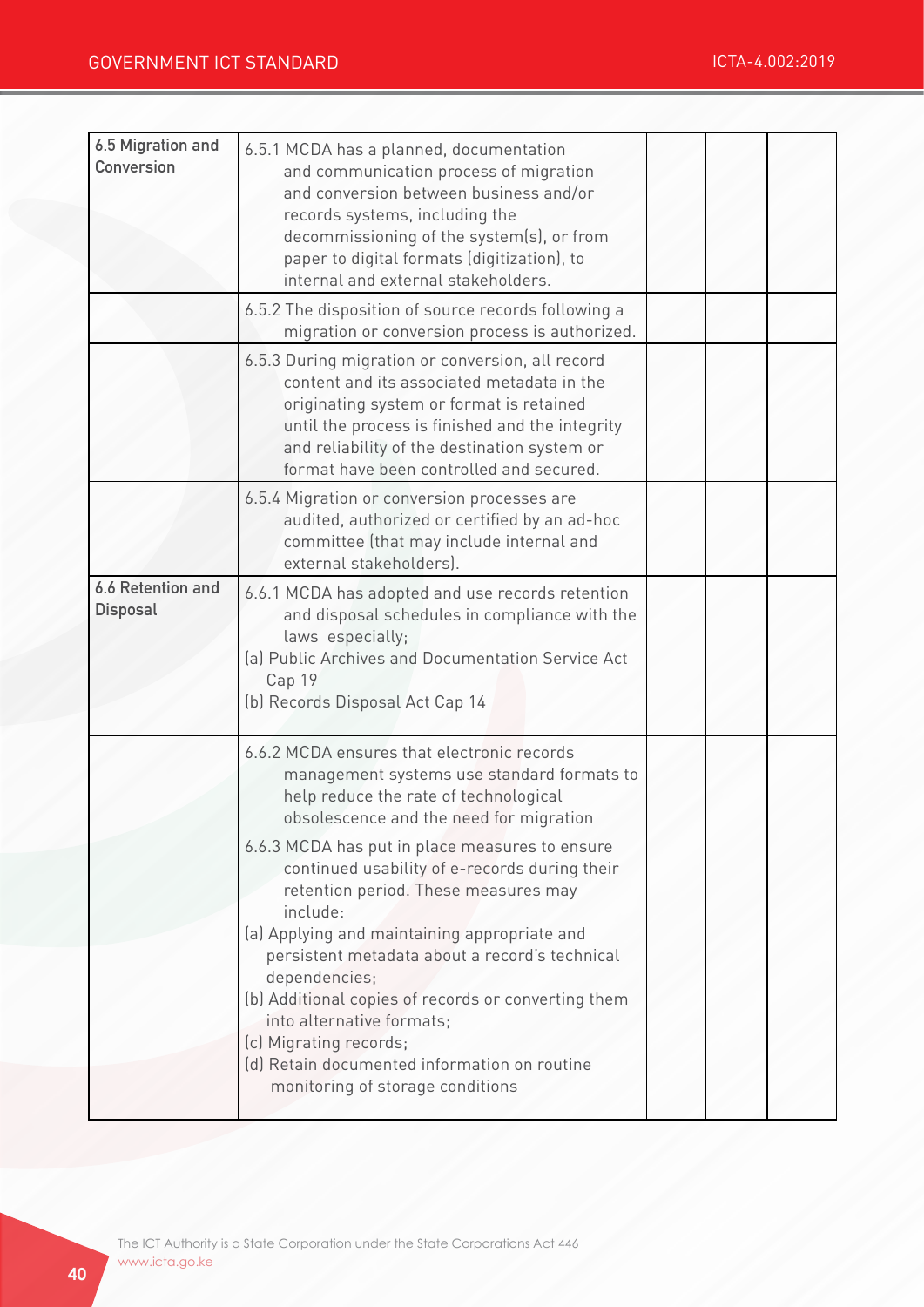|                                                                         | 6.6.4 The following disposal action may be<br>applicable;<br>Destruction of records and metadata;<br>Transfer of control of records and metadata<br>to an organization that has assumed<br>responsibility for the business activity<br>through restructure, sale, privatization or<br>other business change;<br>Transfer of control of records and metadata<br>to an institutional or external archive for<br>permanent retention. |  |  |
|-------------------------------------------------------------------------|------------------------------------------------------------------------------------------------------------------------------------------------------------------------------------------------------------------------------------------------------------------------------------------------------------------------------------------------------------------------------------------------------------------------------------|--|--|
| <b>6.7 Electronic</b><br><b>Records</b><br>Management<br><b>Systems</b> | 6.7.1 E-Records Management Systems effectively<br>supports creation, maintenance and<br>disposition of e-records.                                                                                                                                                                                                                                                                                                                  |  |  |
|                                                                         | 6.7.2 MCDA has acquired ERM products and<br>services systems in accordance with:<br>a) ICT Governance and Systems and<br>b) Systems and Applications Standards.                                                                                                                                                                                                                                                                    |  |  |
|                                                                         | 6.7.3 The functional requirements of ERM systems<br>have been as provided in Annex A                                                                                                                                                                                                                                                                                                                                               |  |  |
| <b>6.8 Business</b><br><b>Systems</b>                                   | 6.8.1 All business Systems are able to;<br>a) Create, manage, maintain electronic records, and<br>b) Support import, export and interoperate with an<br>e-records management system.                                                                                                                                                                                                                                               |  |  |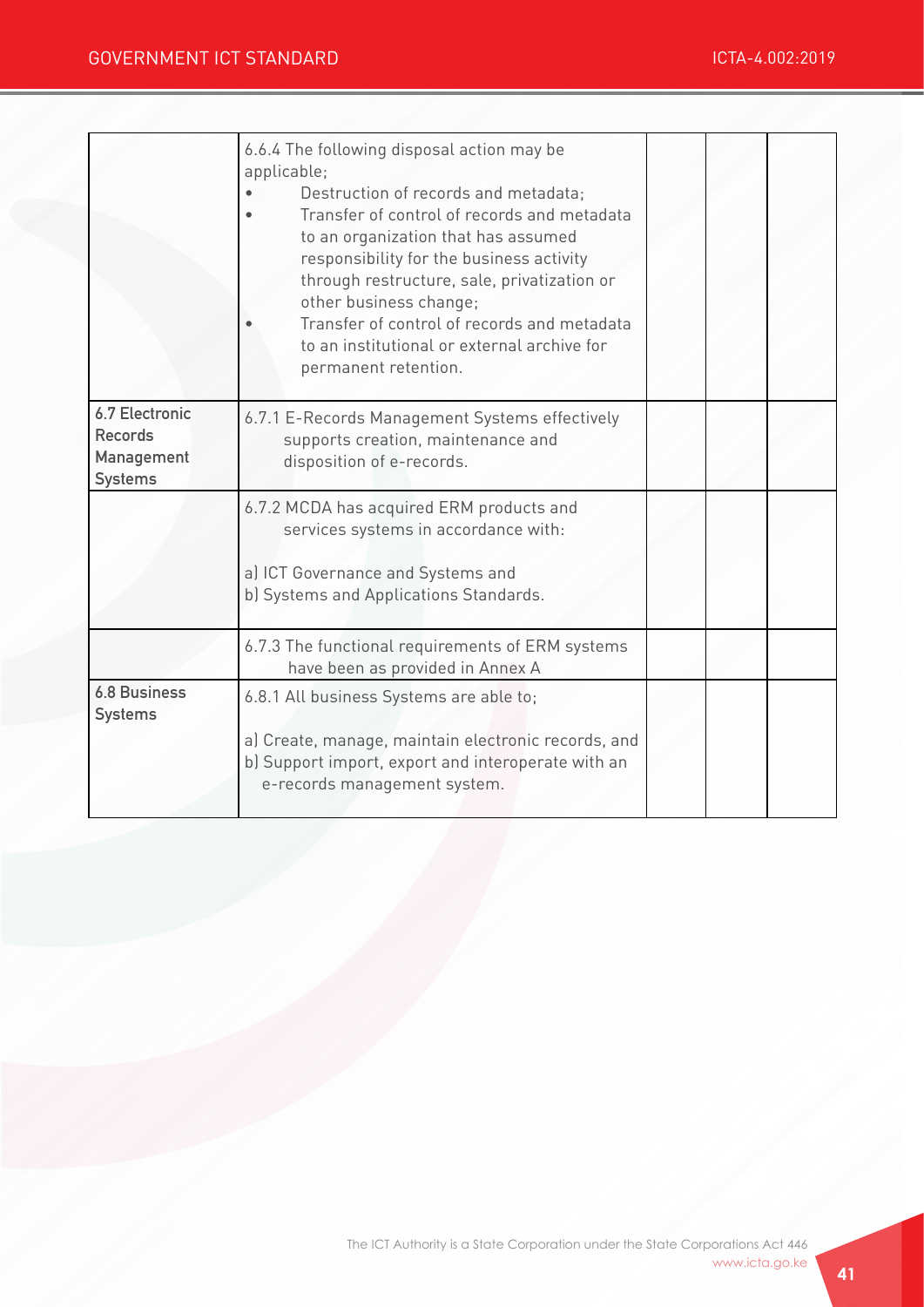#### ELECTRONIC RECORDS MANAGEMENT STANDARD WORK GROUP

MOSES KIJUGU- ICTA

JANE OTOKO- MINISTRY OF HEALTH

ELIZABETH MULI- KEMSA

The ICT Authority is a State Corporation under the State Corporations Act 446 www.icta.go.ke www.icta.go.ke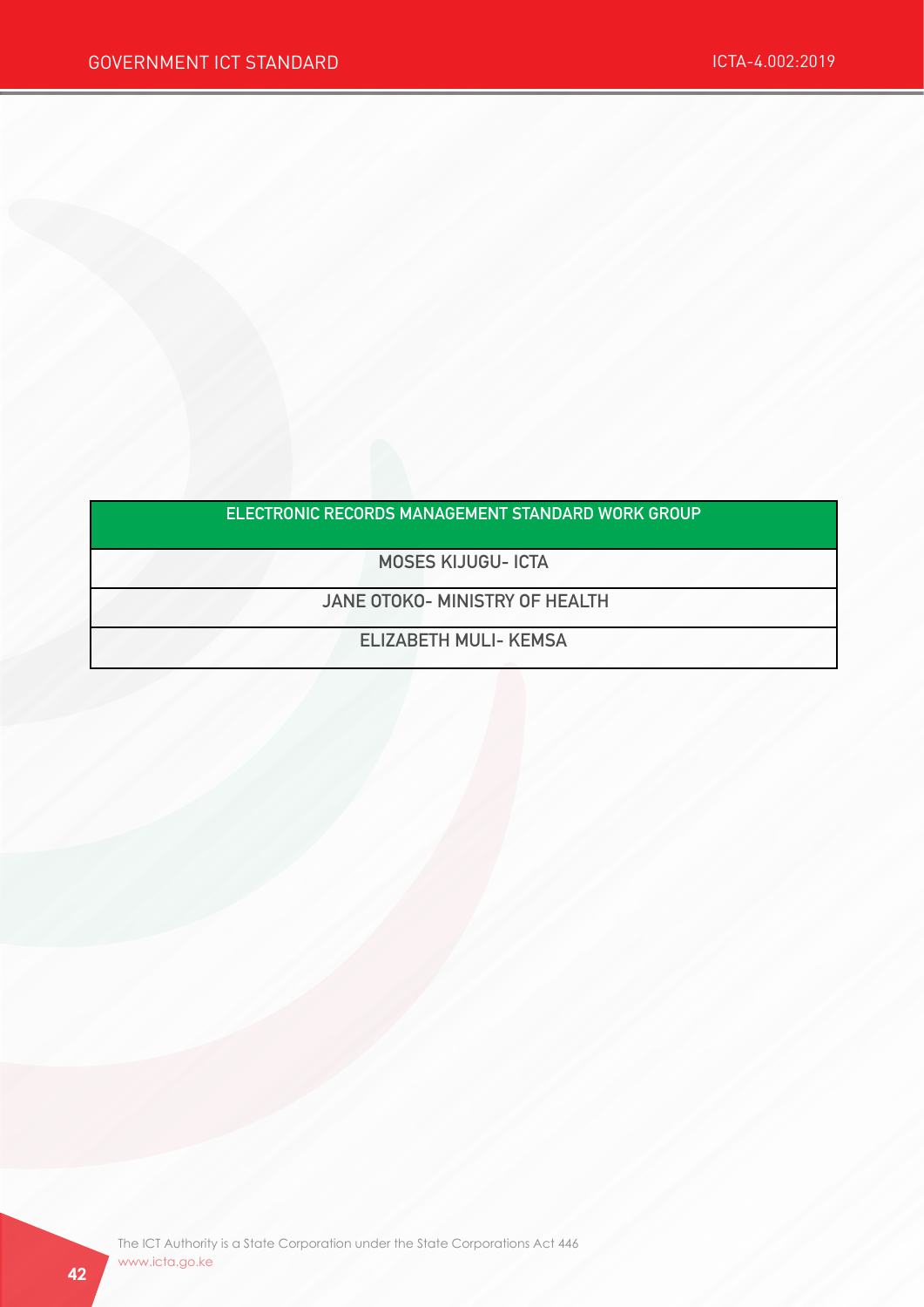**ICT Authority Telposta Towers, 12th Floor, Kenyatta Ave P.O. Box 27150 - 00100 Nairobi, Kenya t: + 254-020-2211960/62 Email: info@ict.go.ke or communications@ict.go.ke or standards@ict.go.ke Visit: www.icta.go.ke Become a fan: www.facebook.com/ICTAuthorityKE Follow us on twitter: @ICTAuthorityKE**